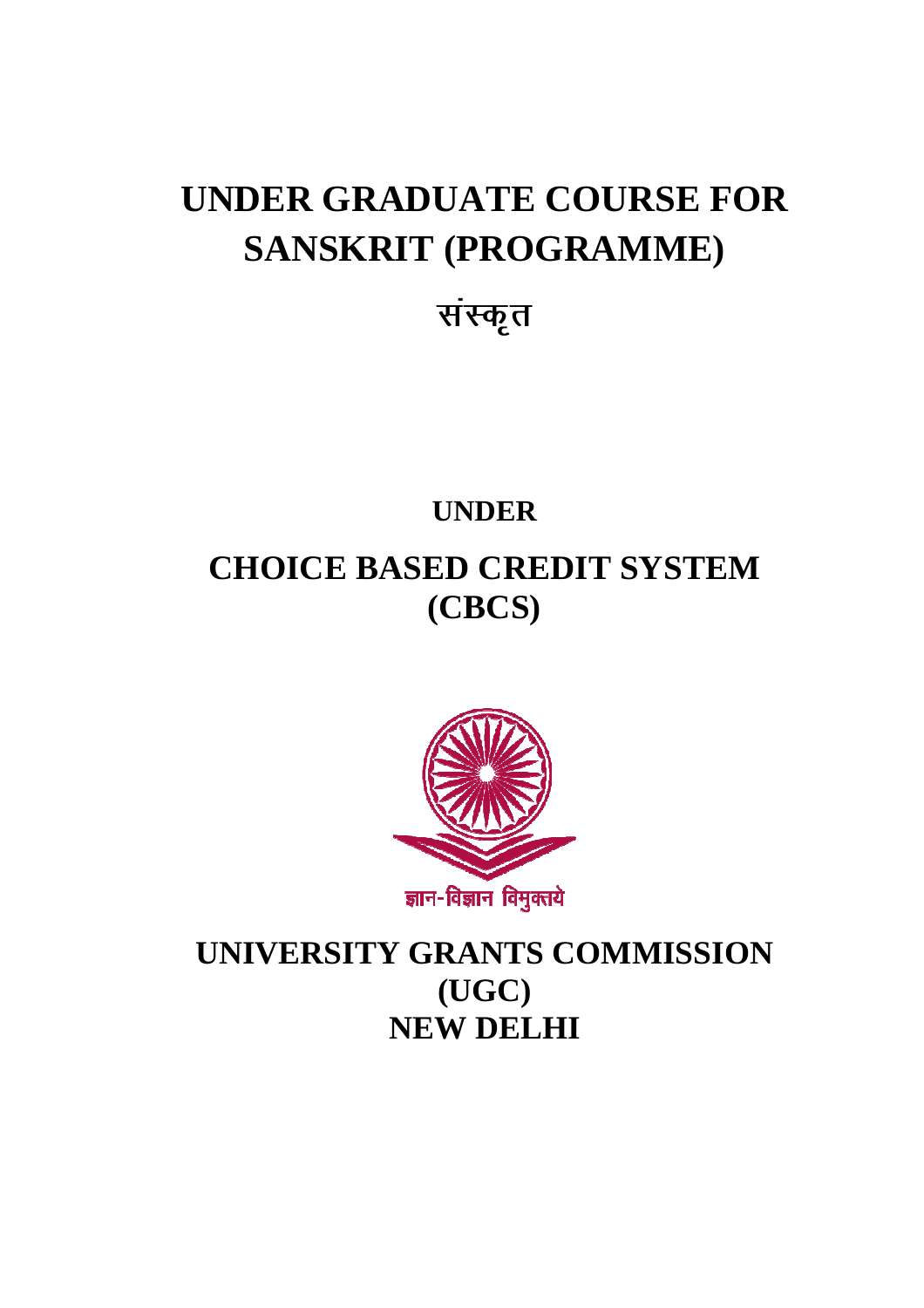## **Contents**

## **Background/Preamble and Guidelines**

## **Scheme of Romanization of Devenagari Script**

### **I. Core Course**

B.A. (Prog)

Discipline Specific Core (DSC)

Modern Indian Languages (MIL)

## **II. Elective Course**

## **A. Discipline Specific (DSE)**

B.A. (Prog)

**B. Generic (GE)** 

B.A. (Prog)

## **III. Ability Enhancement Course**

**1. Ability Enhancement Elective Course (AEEC)** 

B.A. (Prog)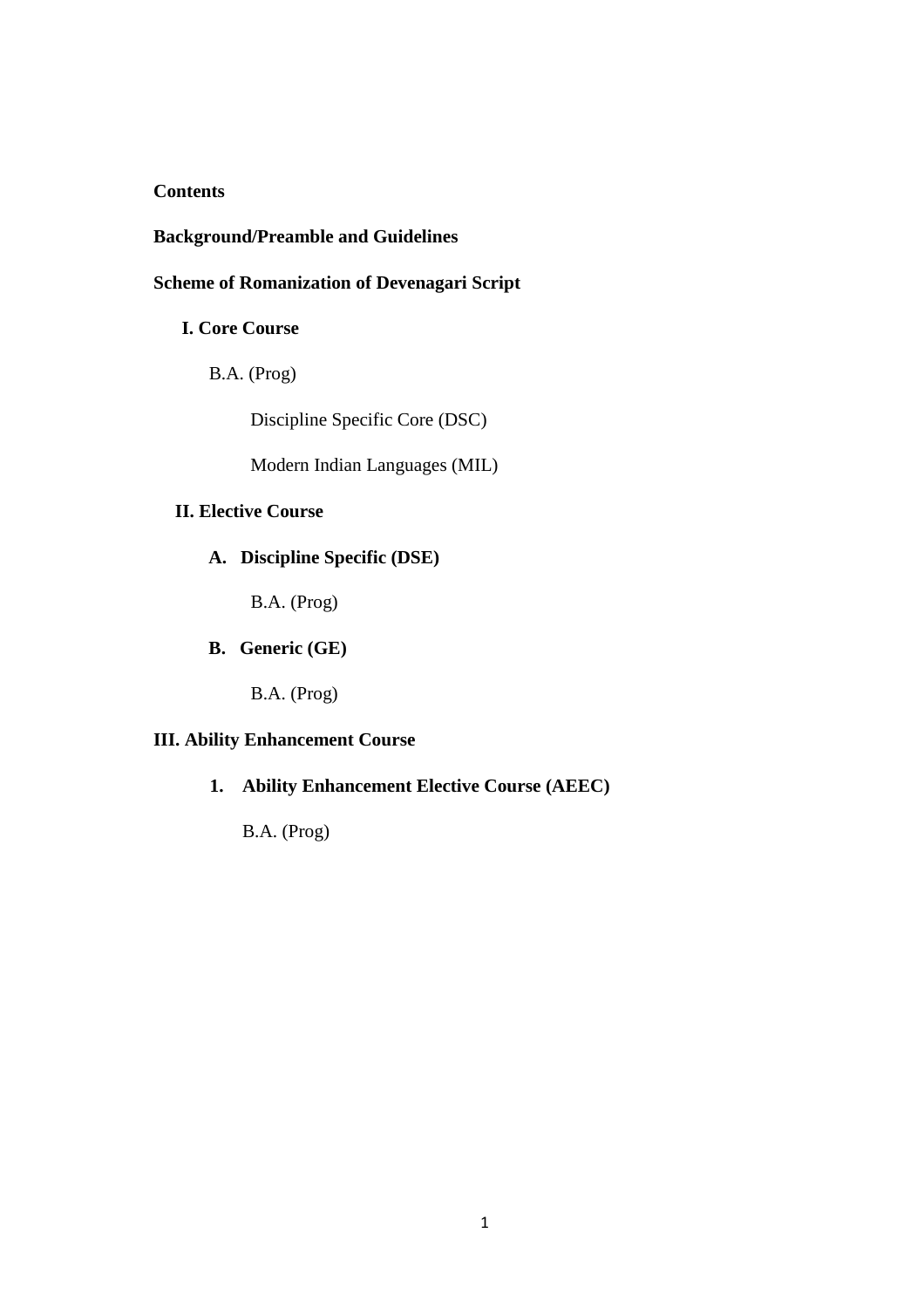#### **Background/Preamble:**

Ministry of Human Resource Development (MHRD), Govt. of India, has already initiated the process for developing New Education Policy (NEP) in our country to bring out reforms in Indian education system. University Grants Commission (UGC) participates more actively in developing National Education Policy, its execution and promotion of higher education in our country. The UGC has already initiated several steps to bring equity, efficiency and academic excellence in National Higher Education System. The important ones include innovation and improvement in course- curricula, introduction of paradigm shift in learning and teaching pedagogy, examination and education system.

The education plays enormously significant role in building of a nation. There are quite a large number of educational institutions, engaged in imparting education in our country. Majority of them have entered recently into semester system to match with international educational pattern. However, our present education system produces young minds lacking knowledge, confidence, values and skills. It could be because of complete lack of relationship between education, employment and skill development in conventional education system. The present alarming situation necessitates transformation and/or redesigning of education system, not only by introducing innovations but developing "learner-centric approach in the entire education delivery mechanism and globally followed evaluation system as well.

Majority of Indian higher education institutions have been following marks or percentage based evaluation system, which obstructs the flexibility for the students to study the subjects/courses of their choice and their mobility to different institutions. There is need to allow the flexibility in education system, so that students depending upon their interests and aims can choose interdisciplinary, intra-disciplinary and skillbased courses. This can only be possible when choice based credit system (CBCS), an internationally acknowledged system, is adopted. The choice based credit system not only offers opportunities and avenues to learn core subjects but also exploring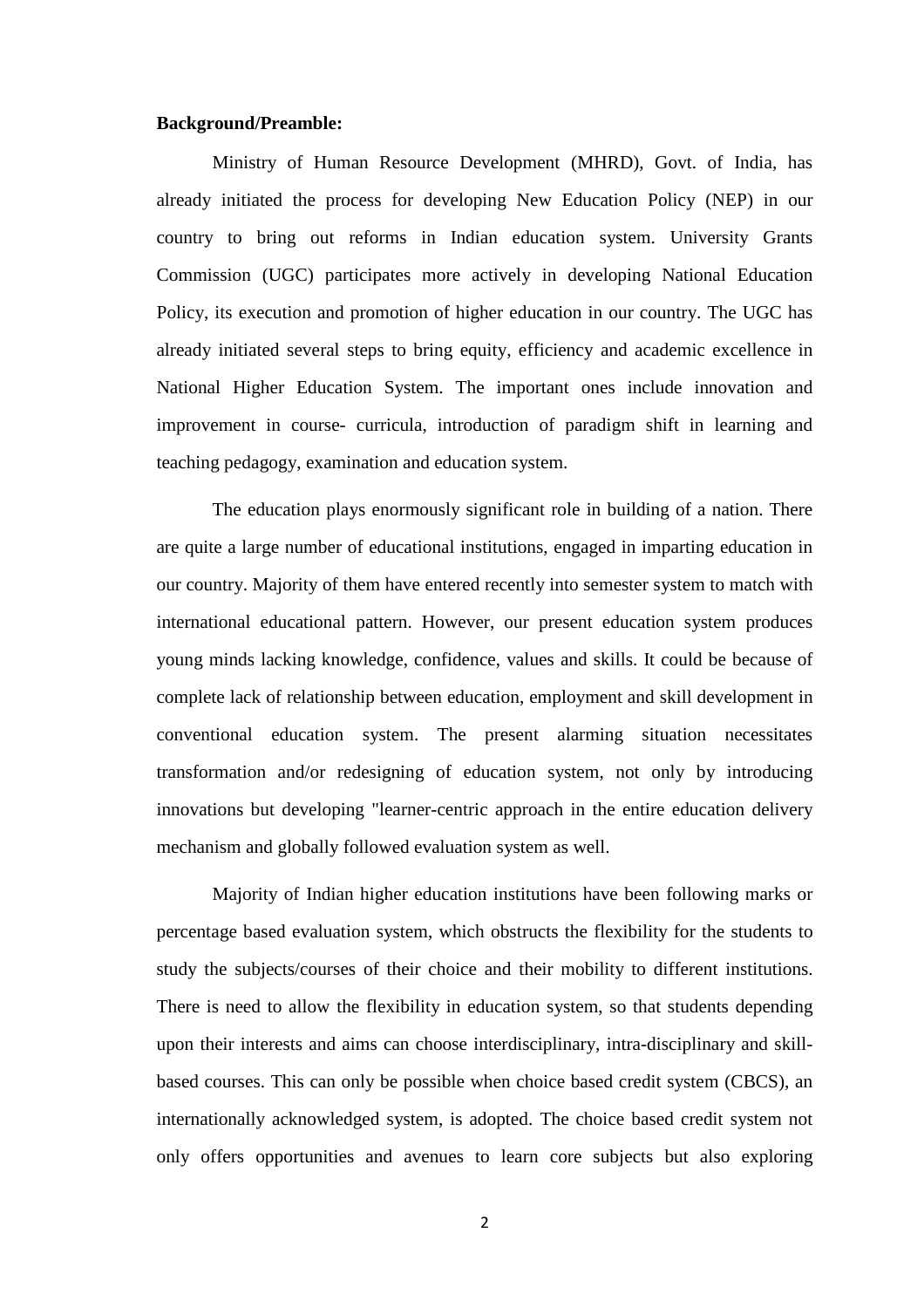additional avenues of learning beyond the core subjects for holistic development of an individual. The CBCS will undoubtedly facilitate us bench mark our courses with best international academic practices. The CBCS has more advantages than disadvantages.

#### **Advantages of the choice based credit system:**

- Shift in focus from the teacher-centric to student-centric education.
- Student may undertake as many credits as they can cope with (without repeating all courses in a given semester if they fail in one/more courses).
- CBCS allows students to choose inter-disciplinary, intra-disciplinary courses, skill oriented papers (even from other disciplines according to their learning needs, interests and aptitude) and more flexibility for students).
- CBCS makes education broad-based and at par with global standards. One can take credits by combining unique combinations. For example, Physics with Economics, Microbiology with Chemistry or Environment Science etc.
- CBCS offers flexibility for students to study at different times and at different institutions to complete one course (ease mobility of students). Credits earned at one institution can be transferred.

#### **Disadvantages:**

- Difficult to estimate the exact marks.
- Workload of teachers may fluctuate.
- Demand good infrastructure for dissemination of education.

#### **Choice Based Credit System (CBCS):**

The CBCS provides an opportunity for the students to choose courses from the prescribed courses comprising core, elective/minor or skill based courses. The courses can be evaluated following the grading system, which is considered to be better than the conventional marks system. Therefore, it is necessary to introduce uniform grading system in the entire higher education in India. This will benefit the students to move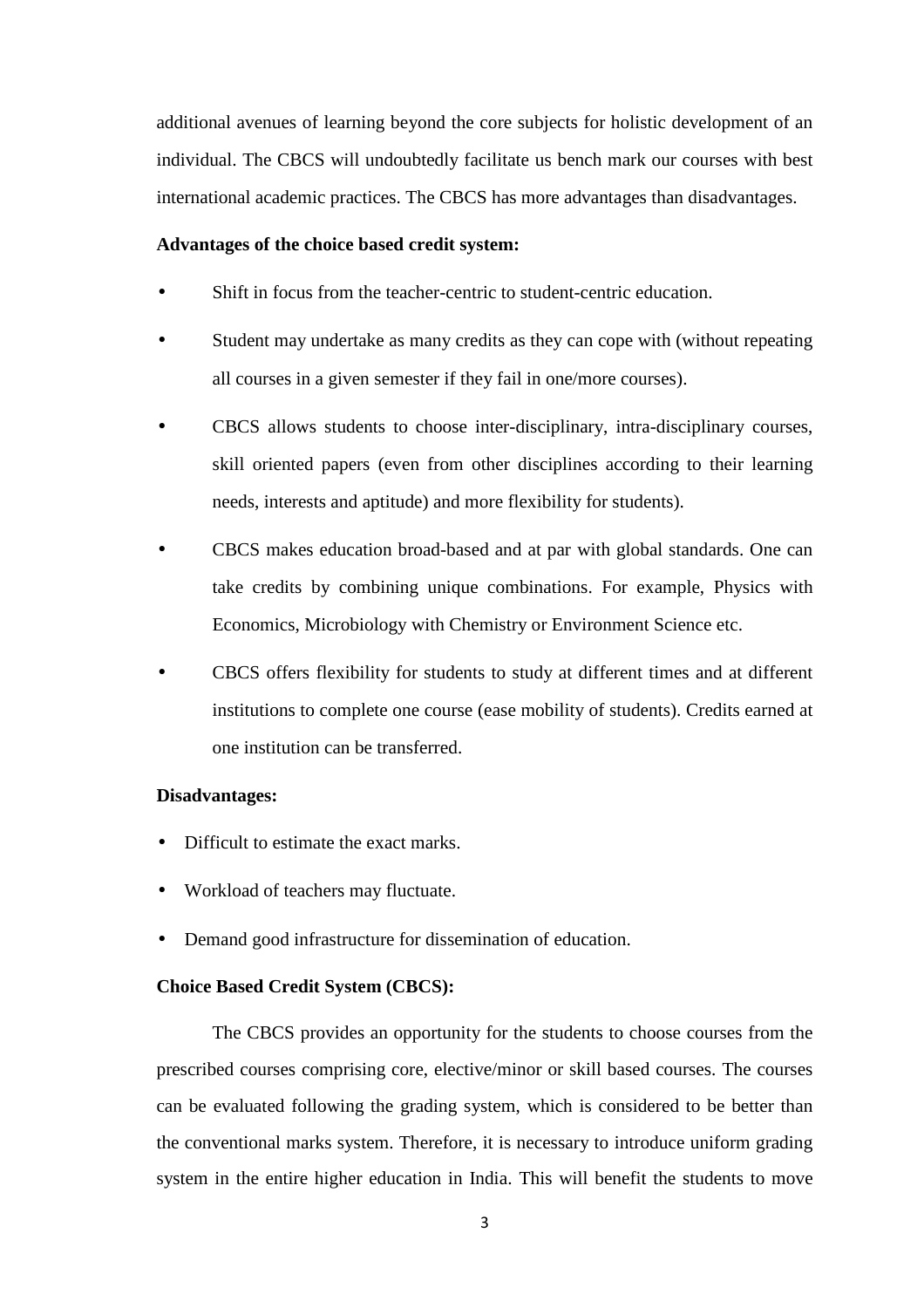across institutions within India to begin with and across countries. The uniform grading system will also enable potential employers in assessing the performance of the candidates. In order to bring uniformity in evaluation system and computation of the Cumulative Grade Point Average (CGPA) based on student's performance in examinations, the UGC has formulated the guidelines to be followed.

#### **Outline of Choice Based Credit System:**

- 1. **Core Course:** A course, which should compulsorily be studied by a candidate as a core requirement is termed as a Core course.
- 2. **Elective Course:** Generally a course which can be chosen from a pool of courses and which may be very specific or specialized or advanced or supportive to the discipline/ subject of study or which provides an extended scope or which enables an exposure to some other discipline/subject/domain or nurtures the candidate's proficiency/skill is called an Elective Course.
	- **2.1 Discipline Specific Elective (DSE) Course:** Elective courses may be offered by the main discipline/subject of study is referred to as Discipline Specific Elective. The University/Institute may also offer discipline related Elective courses of interdisciplinary nature (to be offered by main discipline/subject of study).
	- **2.2 Dissertation/Project:** An elective course designed to acquire special/advanced knowledge, such as supplement study/support study to a project work, and a candidate studies such a course on his own with an advisory support by a teacher/faculty member is called dissertation/project.
	- **2.3 Generic Elective (GE) Course:** An elective course chosen generally from an unrelated discipline/subject, with an intention to seek exposure is called a Generic Elective.

P.S.: A core course offered in a discipline/subject may be treated as an elective by other discipline/subject and vice versa and such electives may also be referred to as Generic Elective.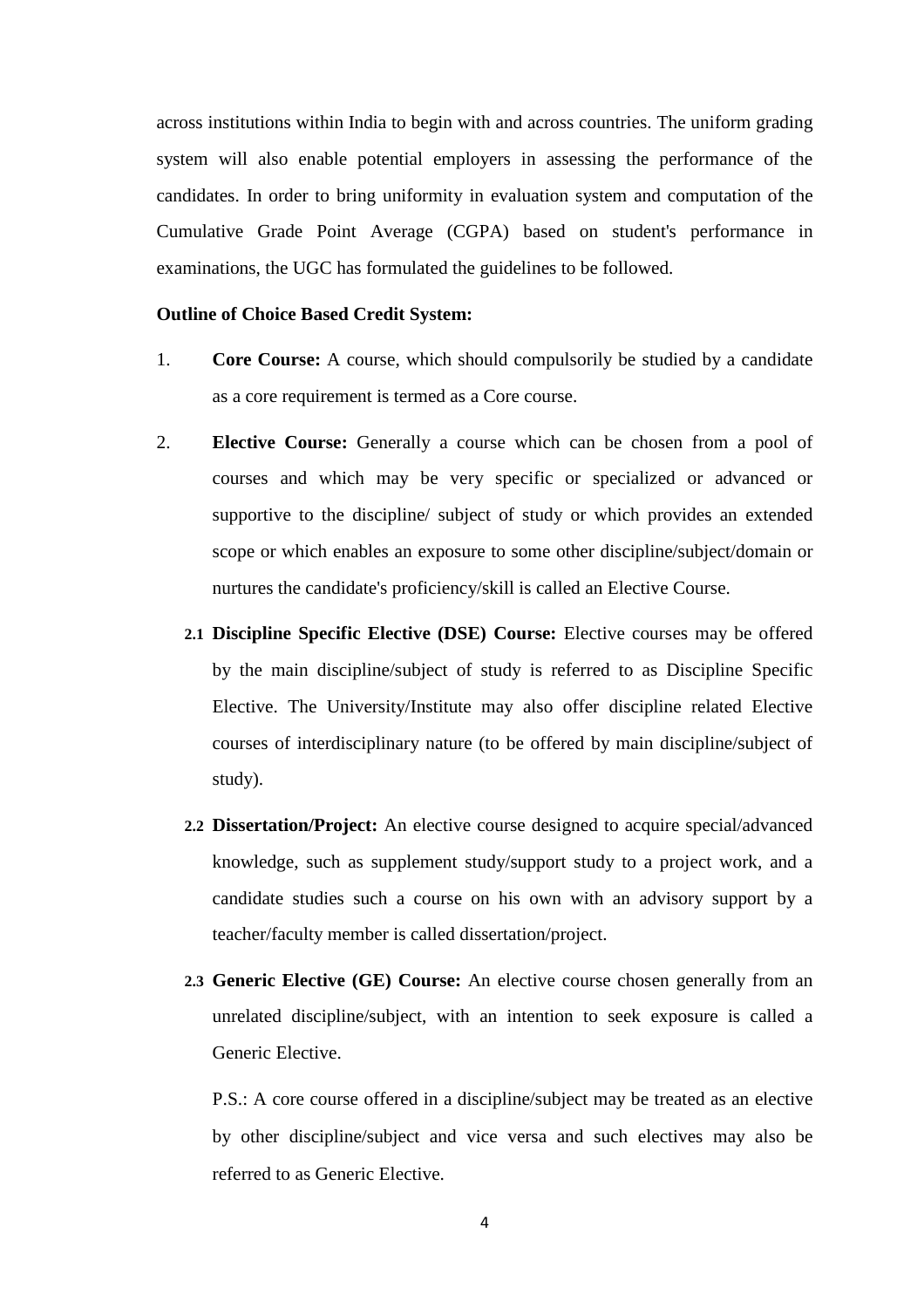- 3. **Ability Enhancement Courses (AEC)/Competency Improvement Courses/Skill Development Courses/Foundation Course:** The Ability Enhancement (AE) Courses may be of two kinds: AE Compulsory Course (AECC) and AE Elective Course (AEEC). "AECC" courses are the courses based upon the content that leads to Knowledge enhancement. They ((i) Environmental Science, (ii) English/MIL Communication) are mandatory for all disciplines. AEEC courses are value-based and/or skill-based and are aimed at providing hands-on-training, competencies, skills, etc.
	- **3.1** AE Compulsory Course (AECC): Environmental Science, English Communication/MIL Communication.
	- **3.2** AE Elective Course (AEEC): These courses may be chosen from a pool of courses designed to provide value-based and/or skill-based instruction.

**Project work/Dissertation** is considered as a special course involving application of knowledge in solving / analyzing /exploring a real life situation / difficult problem. A Project/Dissertation work would be of 6 credits. A Project/Dissertation work may be given in lieu of a discipline specific elective paper.

#### **Implementation**:

- 1. The CBCS may be implemented in Central/State Universities subject to the condition that all the stakeholders agree to common minimum syllabi of the core papers and at least follow common minimum curriculum as fixed by the UGC. The allowed deviation from the syllabi being 20 % at the maximum.
- 2. The universities may be allowed to finally design their own syllabi for the core and elective papers subject to point no. 1. UGC may prepare a list of elective papers but the universities may further add to the list of elective papers they want to offer as per the facilities available.
- 3. Number of Core papers for all Universities has to be same for both UG Honors as well as UG Program.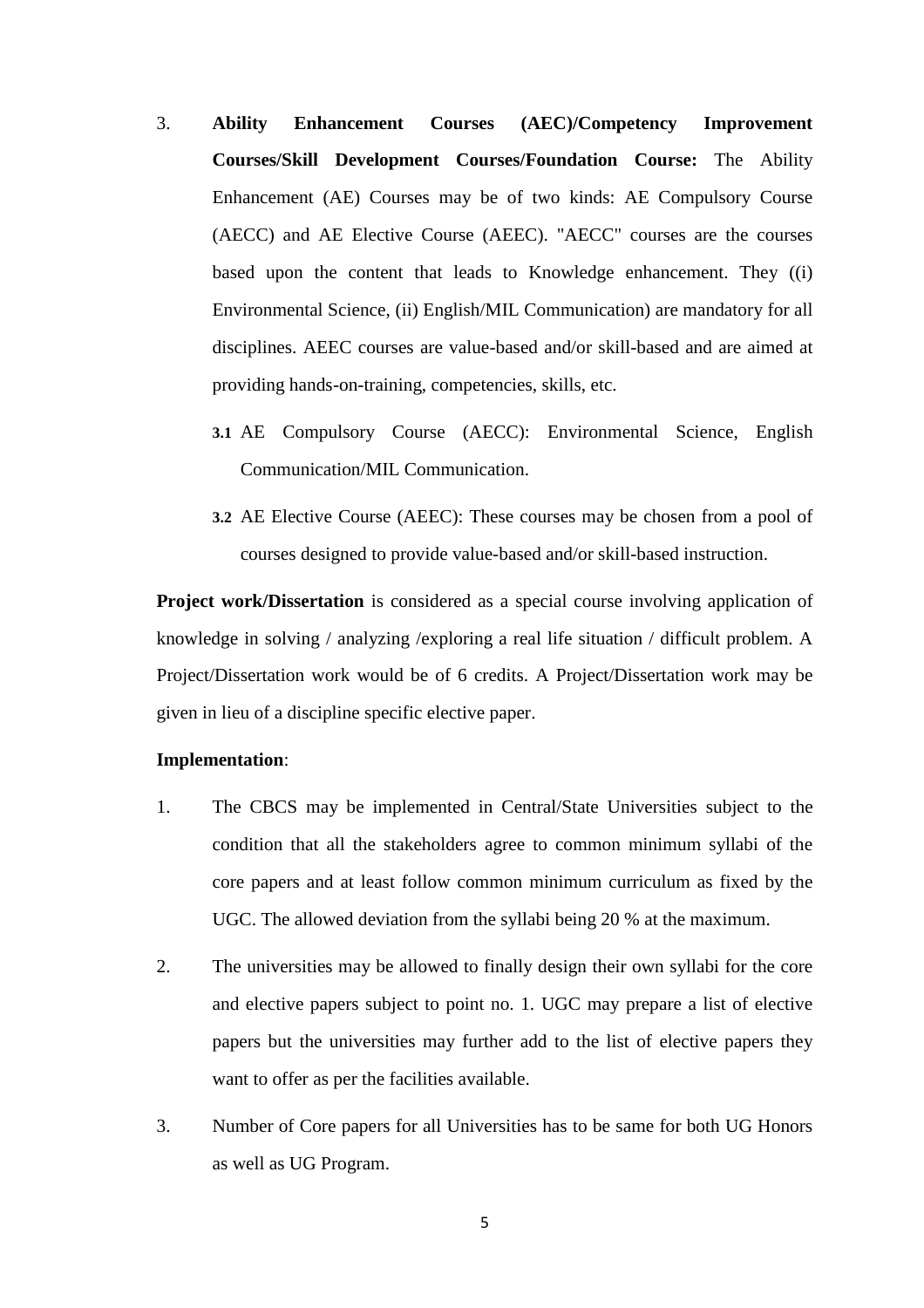- 4. Credit score earned by a student for any elective paper has to be included in the student's overall score tally irrespective of whether the paper is offered by the parent university (degree awarding university/institute) or not.
- 5. For the introduction of AE Courses, they may be divided into two categories:
	- a) AE Compulsory Courses: The universities participating in CBCS system may have common curriculum for these papers. There may be one paper each in the  $1<sup>st</sup>$  two semesters viz. (i) English/MIL Communication, (ii) Environmental Science.
	- b) AE Elective Courses: The universities may decide the papers they may want to offer from a common pool of papers decided by UGC or the universities may choose such papers themselves in addition to the list suggested by UGC. The universities may offer one paper per semester for these courses.
- 6. The university/Institute may plan the number of seats per elective paper as per the facility and infrastructure available.
- 7. An undergraduate degree with honours in a discipline may be awarded if a student completes 14 core papers in that discipline, 2 AE Compulsory Courses, minimum 2 AE Elective Courses and 4 papers each from a list of discipline specific elective and generic elective papers respectively.
- 8. An undergraduate program degree may be awarded if a student completes 4 core papers each in three disciplines of choice, 2 AE Compulsory Courses, minimum 4 AE Elective Courses and 2 papers each from a list of discipline specific elective papers based on three disciplines of choice selected above, respectively.
- 9. The credit(s) for each theory paper/practical/tutorial/project/dissertation will be as per the details given in A, B, C and D for B.Sc. Honours, B.A./B.Com. Honours, B.Sc. Program and B.A./B.Com. Program, respectively.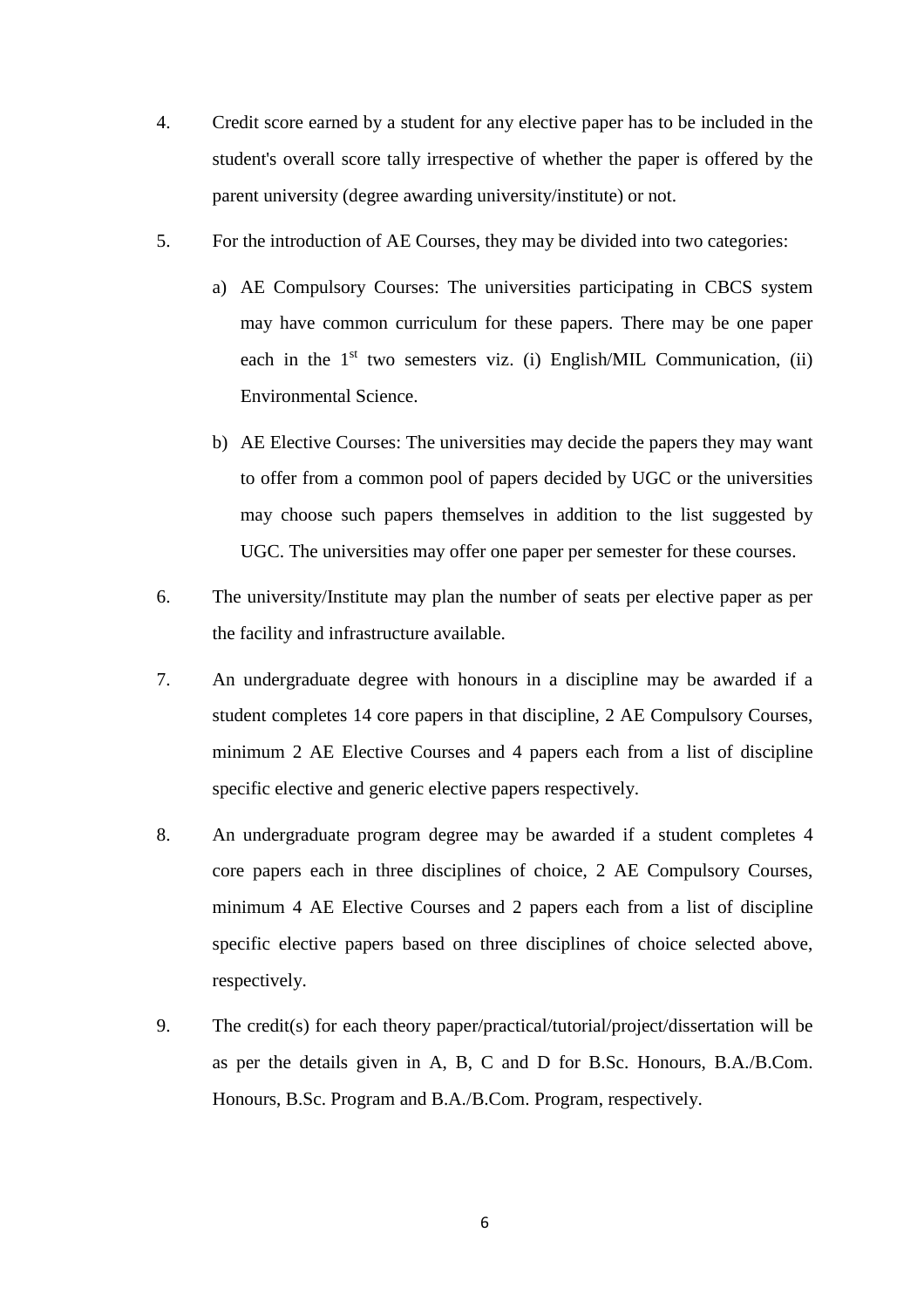- 10. The Universities/Institutes may offer any number of choices of papers from different disciplines under Generic Elective and Discipline Specific Elective as per the availability of the courses/faculty.
- 11. Universities/Institutes should evolve a system/policy about Extra Curricular Activities/ General Interest and Hobby Courses/Sports/NCC/NSS/related courses on its own.
- 12. A student can opt for more number of Elective and AE Elective papers than proposed under the model curriculum of UGC. However the total credit score earned will not exceed 160 credits for UG Honours and 140 credits for UG Program degree.
- 13. The new scheme of UG courses should be given due consideration while framing the admission eligibility requirement for PG/ Technical courses in Indian Universities/Institutions to ensure that students following inter and multidisciplinary format under CBCS are not at a disadvantage. It may be suggested that obtaining 24 credits in a particular discipline may be considered as the minimum eligibility requirement for admission to PG/ Technical courses in Indian Universities/Institutions.
- 14. The Universities/Institutes may offer any number of choices of papers from different disciplines under General Elective and Discipline Elective as per the availability of the courses/faculty.
- 15. Universities/Institutes may evolve a system/policy about Extra Curricular Activities/General Interest and Hobby Courses/Sports/NCC/NSS/Vocational Courses/related courses on their own.
- 16. A student can opt for more number of Elective and AE Elective papers than proposed under the model curriculum of UGC. However the total credits score earned will not exceed 160 credits for UG Honours and 140 credits for UG degree.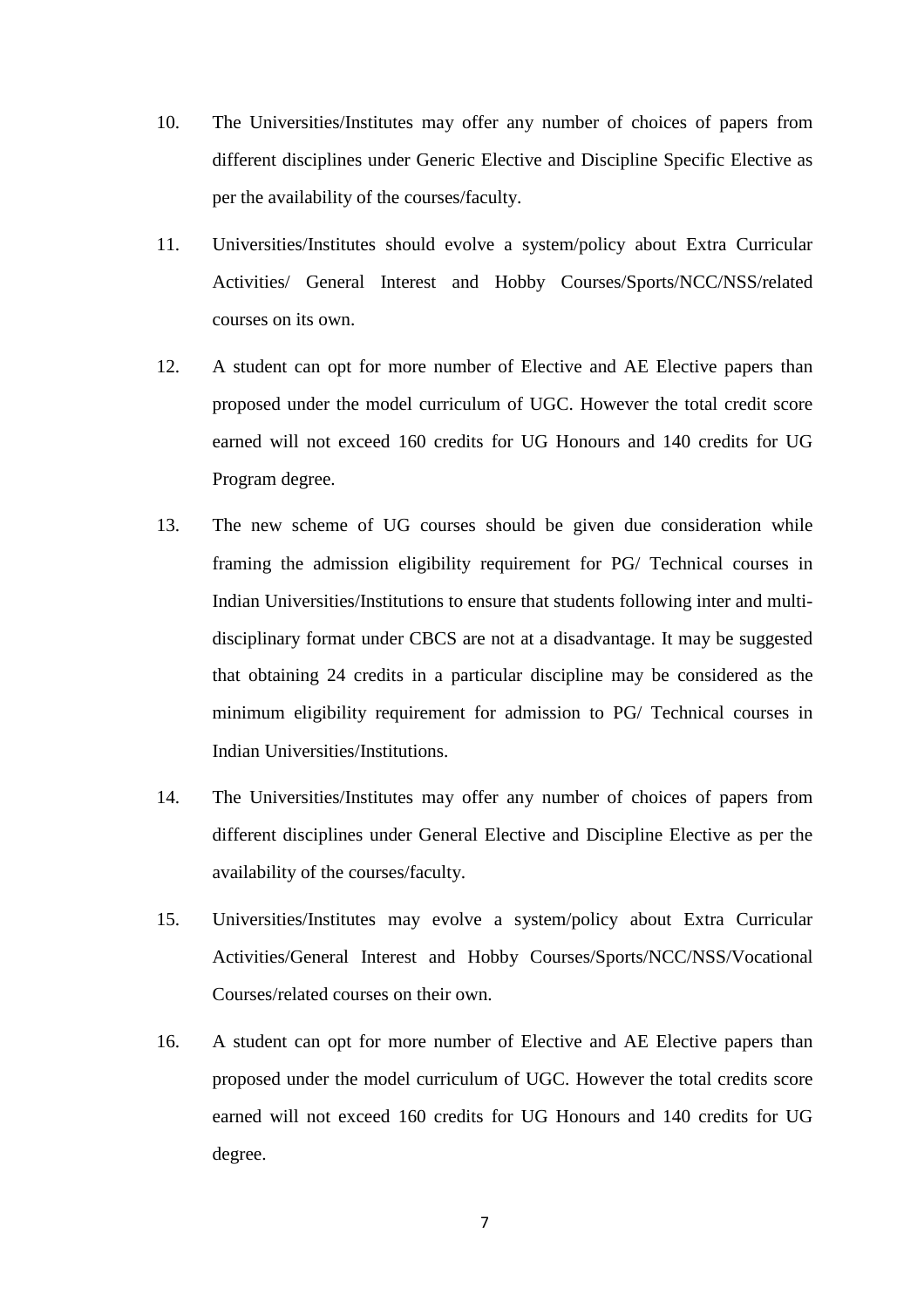17. The New Scheme of UG courses should be given due consideration while framing the admission eligibility requirement for PG/ technical courses in Indian Universities/Institutions to ensure that students following inter and multidisciplinary format under CBCS are not at a disadvantage. It is suggested that wherever required, obtaining 24 credits in particular discipline may be considered as the minimum eligibility, for admission in the concerned discipline, for entry to PG/Technical courses in Indian Universities/Institutions.

**Conversion of credit(s) into grade(s): The following illustrations could be taken as an example for computing SGPA and CGPA from credits for Honours courses in all disciplines, degree Program courses in Science subjects and degree Program courses in Humanities, Social Sciences and Commerce subjects:** 

| 1. Grades and Grade Points |  |
|----------------------------|--|
|----------------------------|--|

| Letter Grade      | <b>Grade Point</b> |
|-------------------|--------------------|
| O (Outstanding)   | 10                 |
| $A+(Excellent)$   | 9                  |
| A (Very Good)     | 8                  |
| $B+(Good)$        | 7                  |
| B (Above Average) | 6                  |
| $C$ (Average)     | 5                  |
| P(Pass)           | 4                  |
| $F$ (Fail)        |                    |
| Ab (Absent)       | 0                  |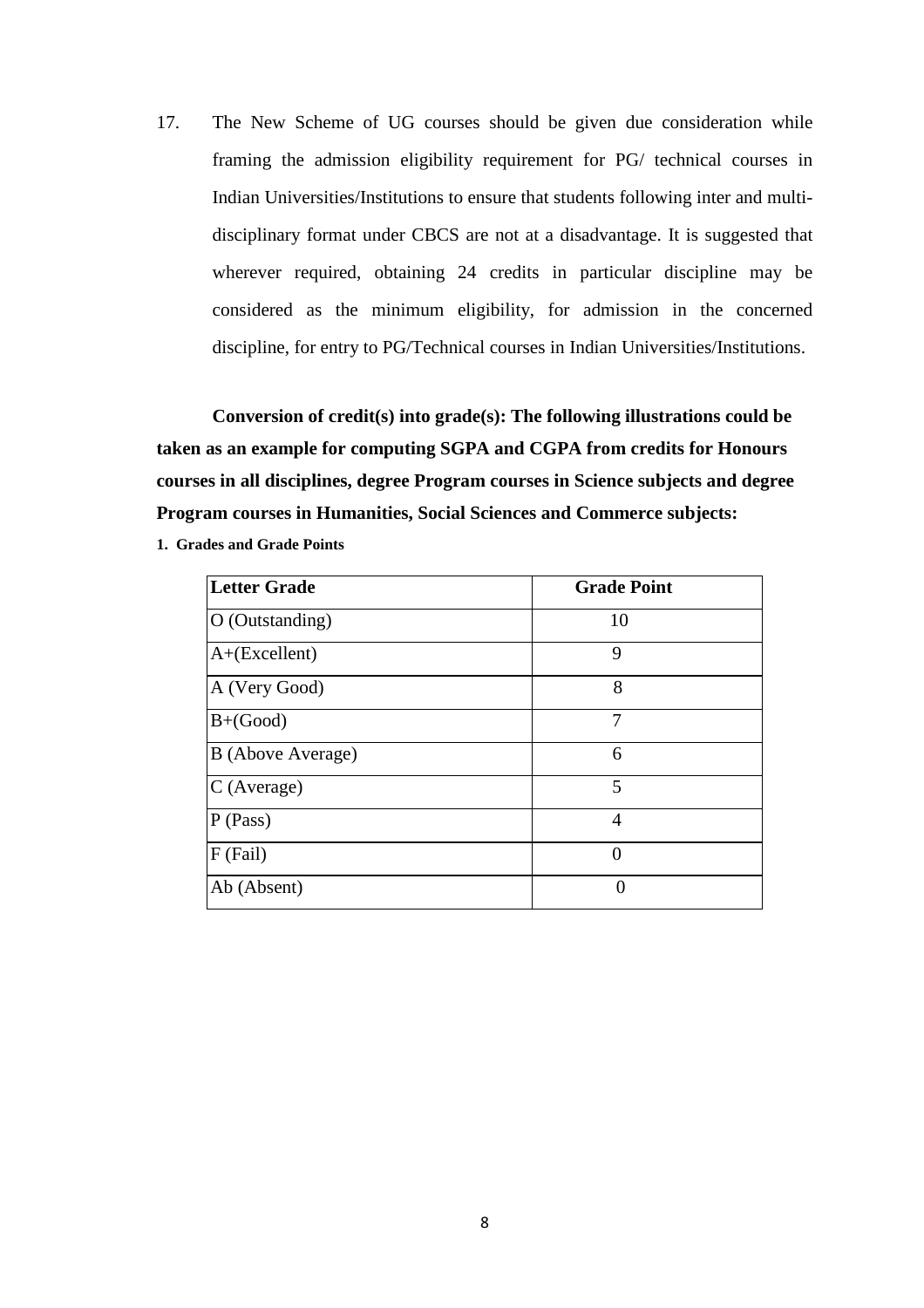## **Scheme of Romanization of Devanagari Script**

**(International Alphabet for Sanskrit Transliteration (IAST)** 

| ЗГ                                     | $\frac{3}{T}$ | इ                | す                   | $\sqrt{2}$                 |
|----------------------------------------|---------------|------------------|---------------------|----------------------------|
| a                                      | $\bar{a}$     | $\mathbf{I}$     | $\overline{i}$      | $\boldsymbol{\mathcal{U}}$ |
|                                        |               |                  |                     |                            |
| ऊ<br>$\ddot{\phantom{a}}$<br>$\bar{u}$ | ऋ<br>ŗ        | 乖<br>ř           | लृ<br>$\mathfrak l$ | ए<br>e                     |
| ऐ                                      | ओे            | औ                | ं                   | $\circ:$                   |
| àΪ                                     | o             | Àu               | $m/$ m              | ķ                          |
| क्                                     | ख्            | ग्               | घ्                  | ड़ा                        |
| $\pmb{k}$                              | Kh            | G                | gh                  | $\dot{n}$                  |
| च्                                     | छ्            | ज्               | झ्                  | ञ्                         |
| $\epsilon$                             | C             | J                | jh                  | ñ                          |
| ट्                                     | ठ्            | ड्               | द्                  | ण्                         |
| $\mathfrak{i}$                         | ţh            | $\boldsymbol{d}$ | dh                  | ņ                          |
| त्                                     | थ्            | द्               | ध्                  | न्                         |
| $\pmb{t}$                              | Th            | D                | dh                  | $\boldsymbol{n}$           |
| प्                                     | फ्            | ब्               | भू                  | म्                         |
| $\overline{p}$                         | Ph            | B                | bh                  | m                          |
| य्                                     | र्            | ल्               | व्                  |                            |
| у                                      | R             | L                | v                   |                            |
| स्                                     | श्            | ष्               | हू                  |                            |
| S                                      | $\acute{s}$   | ş                | h                   |                            |
| क्ष्<br>kş                             | ল্<br>jñ      | श्र्<br>śr       |                     |                            |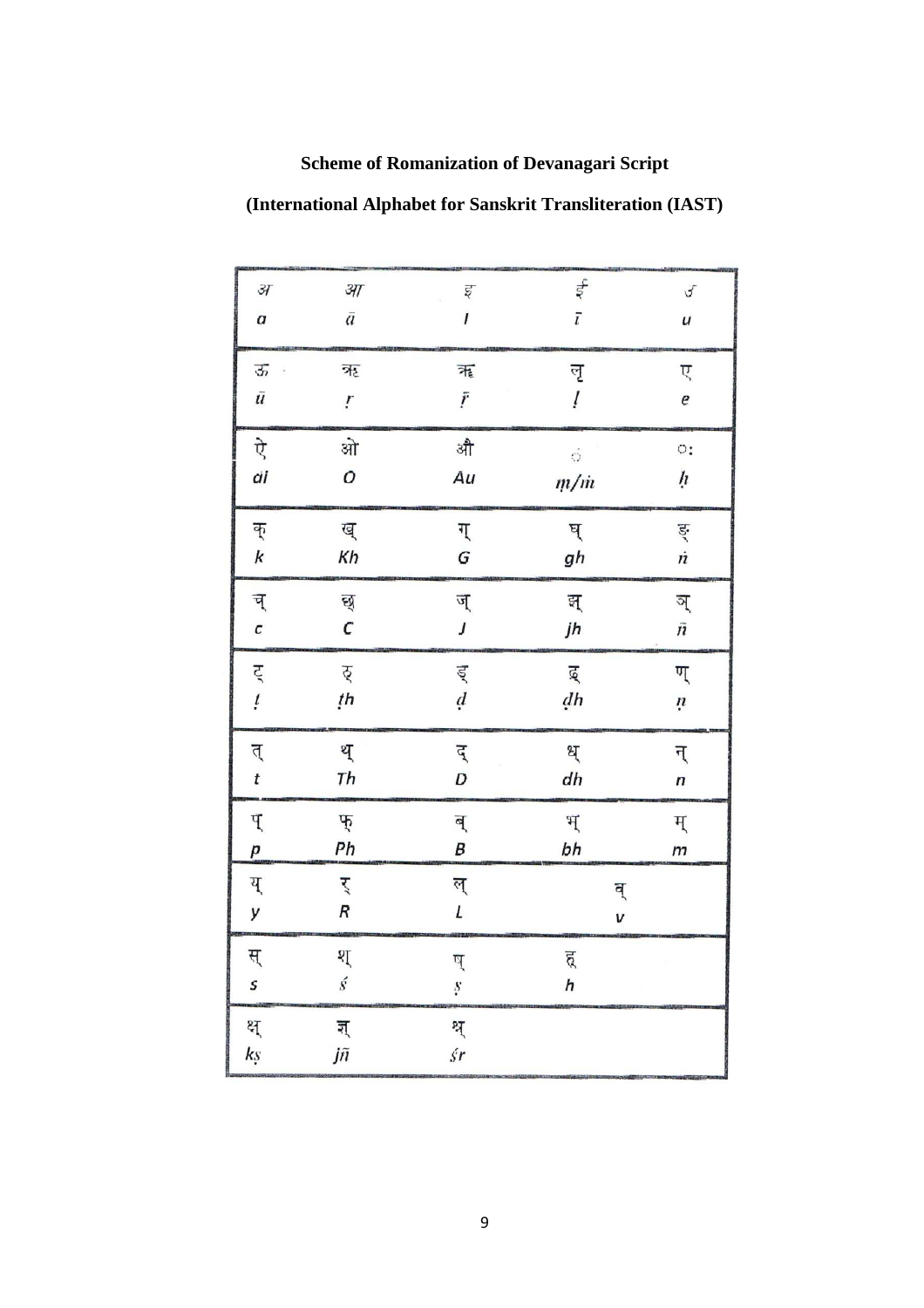| <b>Course</b>                                 | <i><b>*Credits</b></i>  |                  |  |
|-----------------------------------------------|-------------------------|------------------|--|
|                                               | <b>Paper+ Practical</b> | Paper + Tutorial |  |
| <b>I. Core Course</b>                         | $12X4 = 48$             | $12X5 = 60$      |  |
| $(12$ Papers)                                 |                         |                  |  |
| Two papers $-$ English                        |                         |                  |  |
| Two papers – MIL                              |                         |                  |  |
| Four papers – Discipline 1.                   |                         |                  |  |
| Four papers – Discipline 2.                   |                         |                  |  |
| <b>Core Course Practical / Tutorial*</b>      | $12X2 = 24$             | $12X1 = 12$      |  |
| (12 Practicals)                               |                         |                  |  |
| <b>II. Elective Course</b>                    | $6x4=24$                | $6X5=30$         |  |
| (6 Papers)                                    |                         |                  |  |
| Two papers - Discipline 1 specific            |                         |                  |  |
| Two papers - Discipline 2 specific            |                         |                  |  |
| Two papers- Inter disciplinary                |                         |                  |  |
| Two papers from each discipline of choice     |                         |                  |  |
| and two papers of interdisciplinary nature.   |                         |                  |  |
| <b>Elective Course Practical / Tutorials*</b> | $6 \times 2 = 12$       | $6X1=6$          |  |
| (6 Practical/Tutorials*)                      |                         |                  |  |
| Two papers- Discipline 1 specific             |                         |                  |  |
| Two papers - Discipline 2 specific            |                         |                  |  |
| Two papers- Generic (Inter disciplinary)      |                         |                  |  |
| Two papers from each discipline of choice     |                         |                  |  |
| Including papers of interdisciplinary nature. |                         |                  |  |

**Details of Courses Under Undergraduate Programme (B.A./ B.Com.)**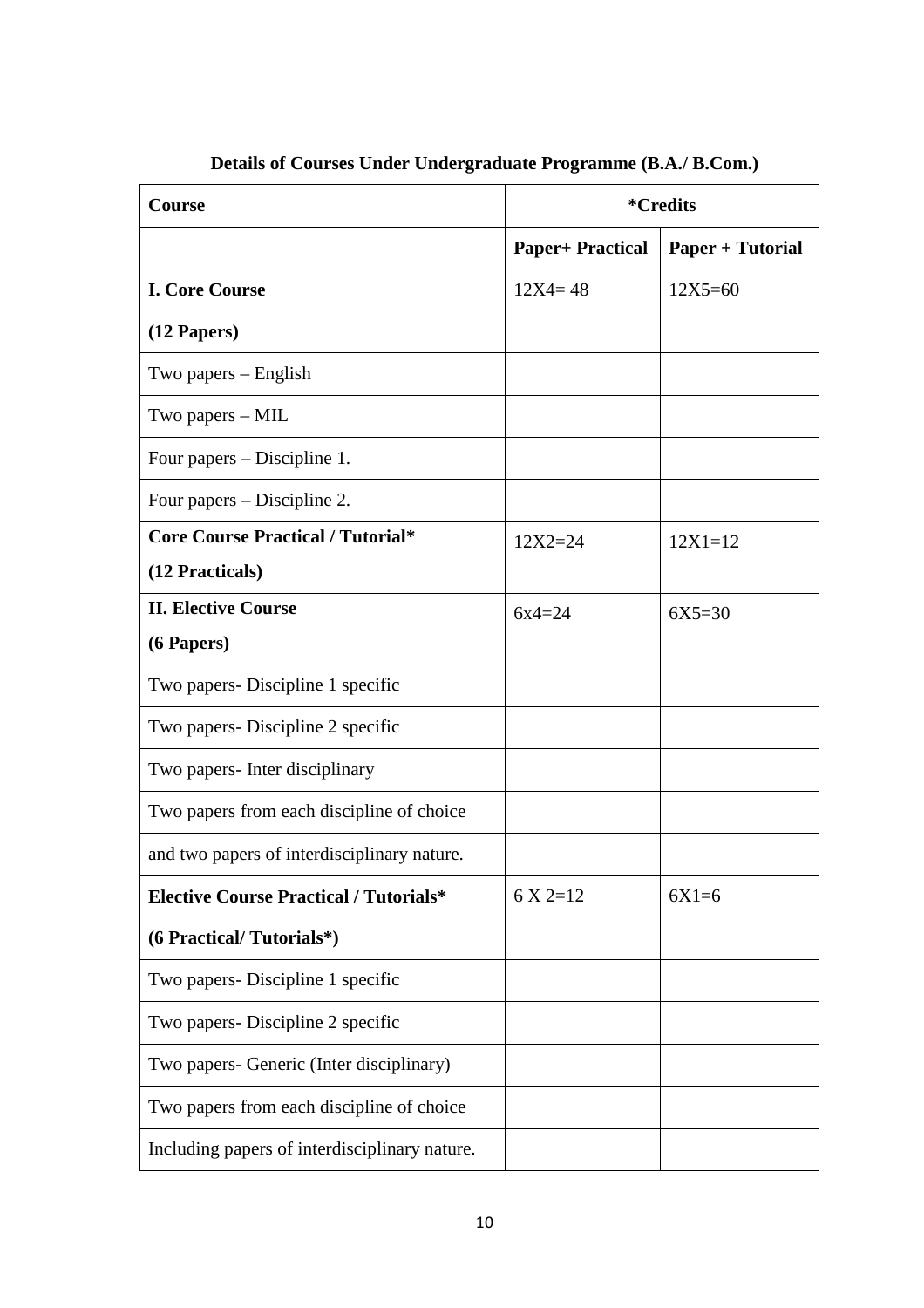**Optional Dissertation or project work in place of one elective paper (6 credits) in 6th Semester** 

**III. Ability Enhancement Courses**

| <b>1. Ability Enhancement Compulsory</b> | $2 X 4 = 8$           | $2 X 4 = 8$         |
|------------------------------------------|-----------------------|---------------------|
| (2 Papers of 2 credits each)             |                       |                     |
| <b>Environmental Science</b>             |                       |                     |
| <b>English Communication/MIL</b>         |                       |                     |
| 2. Ability Enhancement Elective          | $4 \text{ X } 4 = 16$ | $4 \text{ X } 4=16$ |
| (Skill Based)                            |                       |                     |
| (4 Papers of 2 credits each)             |                       |                     |
|                                          | Total credit= 132     | $\Gamma$ otal = 132 |

**Institute should evolve a system/policy about ECA/ General Interest/Hobby/Sports/NCC/NSS/related courses on its** 

**own.** 

**\*wherever there is a practical there will be no tutorial and vice-versa.**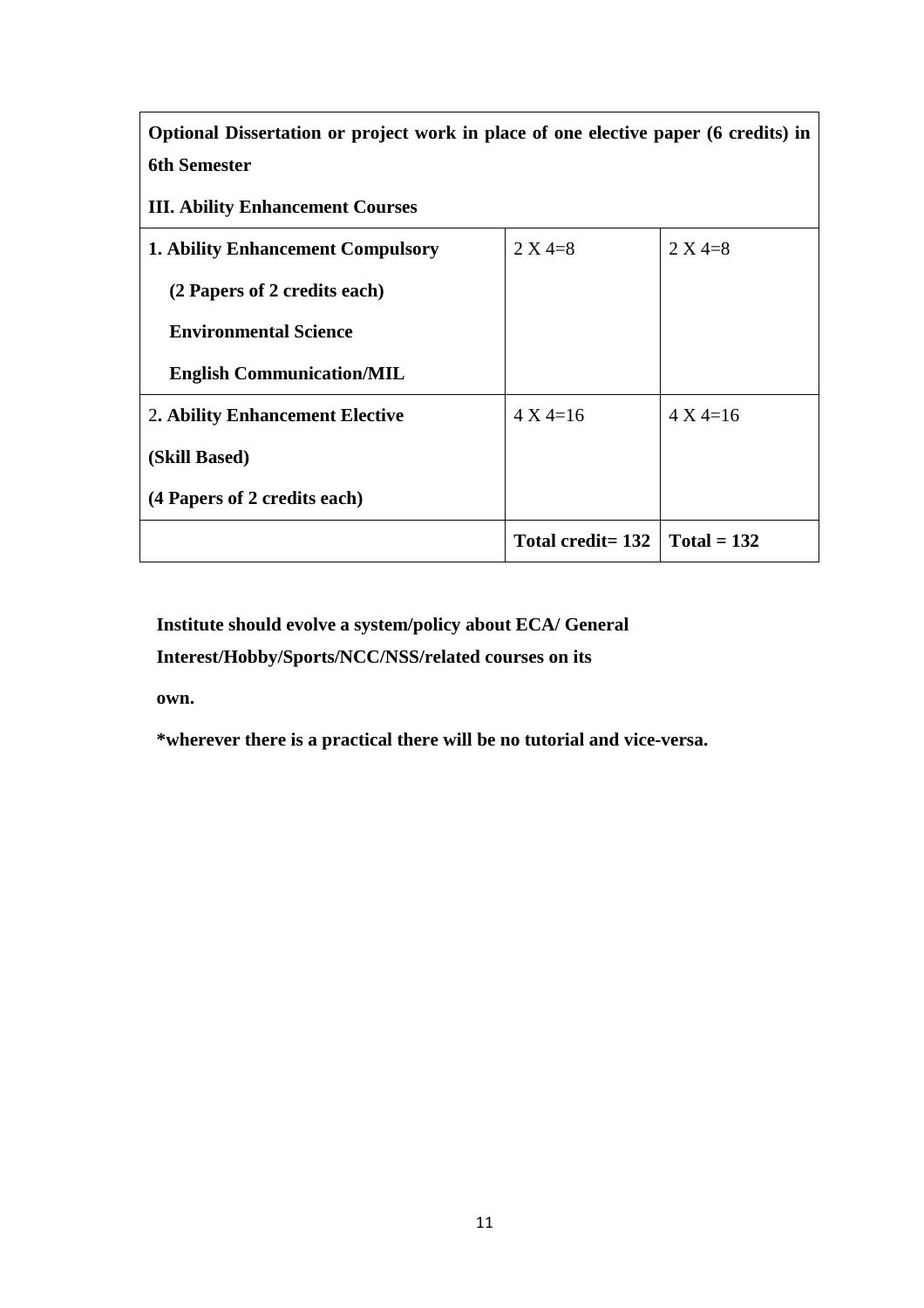## **Illustration of Computation of SGPA and EGPA and Format for Transcripts**

## **3. B.A/B.Com. Course**

| <b>Course</b>           | <b>Credit</b> | Grade<br>Letter | Grade<br>Point | <b>Credit</b><br>Point<br>(Credit X)<br>Grade) | <b>SGPA</b><br>(Credit<br>Point/Credit) |
|-------------------------|---------------|-----------------|----------------|------------------------------------------------|-----------------------------------------|
| <b>Semester I</b>       |               |                 |                |                                                |                                         |
| English-1               | 06            | $\mathbf{A}$    | 8              | 48                                             |                                         |
| DSC-1A                  | 06            | B               | 6              | 36                                             |                                         |
| DSC-2A                  | 06            | A               | 8              | 48                                             |                                         |
| AECC-1                  | 04            | $B+$            | $\tau$         | 28                                             |                                         |
| <b>Total</b>            | 22            |                 |                | 160                                            | 7.27                                    |
| <b>Semester II</b>      |               |                 |                |                                                |                                         |
| MIL-I                   | 06            | $A+$            | 9              | 54                                             |                                         |
| $DSC-1B$                | 06            | $B+$            | $\overline{7}$ | 42                                             |                                         |
| $DSC-2B$                | 06            | $B+$            | $\overline{7}$ | 42                                             |                                         |
| AECC-2                  | 04            | B               | 6              | 24                                             |                                         |
| <b>Total</b>            | 22            |                 |                | 162                                            | 7.36                                    |
| <b>Semester III</b>     |               |                 |                |                                                |                                         |
| English-2               | 06            | B               | 6              | 36                                             |                                         |
| DSC-IC                  | 06            | $\mathbf{A}$    | 8              | 48                                             |                                         |
| DSC-2C                  | 06            | B               | 6              | 36                                             |                                         |
| $\rm{SEC}$              | $04$          | $\mathbf{A}$    | $8\,$          | 32                                             |                                         |
| <b>Total</b>            | 22            |                 |                | 152                                            | 6.91                                    |
| <b>Semester IV</b>      |               |                 |                |                                                |                                         |
| $MIL-2$                 | 06            | $\mathbf{B}+$   | $\overline{7}$ | 42                                             |                                         |
| $\operatorname{DSC-ID}$ | 06            | $A+$            | 9              | 54                                             |                                         |
| $DSC-2$                 | 06            | $\mathbf{A}$    | 8              | 48                                             |                                         |
| $SEC-2$                 | 04            | $\, {\bf B}$    | $\sqrt{6}$     | 24                                             |                                         |
| <b>Total</b>            | 22            |                 |                | 168                                            | 7.63                                    |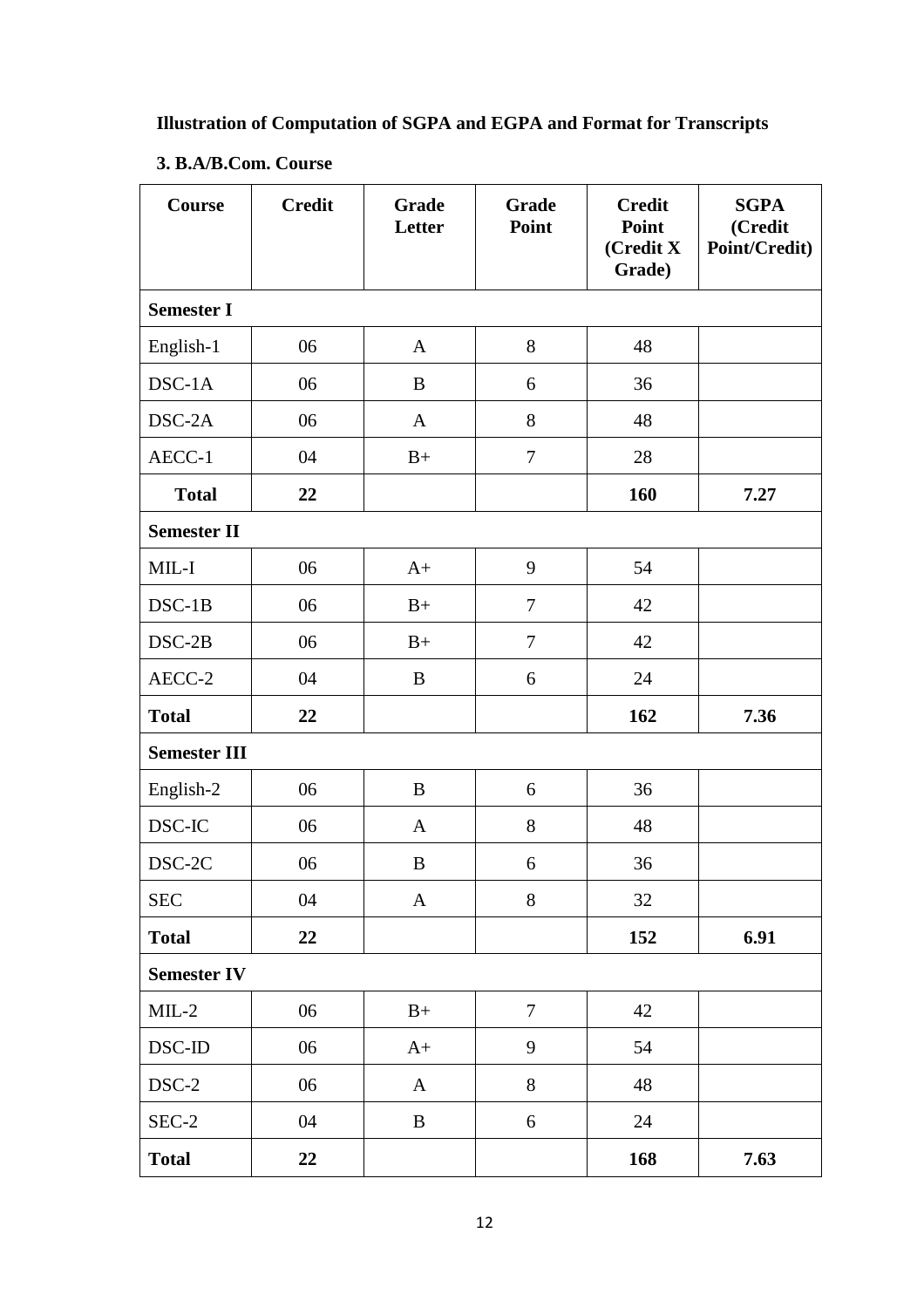| <b>Semester V</b>     |     |              |   |      |                    |
|-----------------------|-----|--------------|---|------|--------------------|
| SEC-3                 | 04  | $A+$         | 9 | 36   |                    |
| $DSC-1A$              | 06  | $\mathbf{A}$ | 8 | 48   |                    |
| <b>DSC</b>            | 06  | $A+$         | 9 | 54   |                    |
| $GE-1$                | 06  | $A+$         | 9 | 54   |                    |
| <b>Total</b>          | 22  |              |   | 192  | 8.73               |
| <b>Semester VI</b>    |     |              |   |      |                    |
| SEC-4                 | 04  | $A+$         | 9 | 36   |                    |
| DSC-2A                | 06  | B            | 6 | 36   |                    |
| $DSC-2B$              | 06  | $\mathbf{A}$ | 8 | 48   |                    |
| $GE-1$                | 06  | $\mathbf{A}$ | 8 | 48   |                    |
| <b>Total</b>          | 22  |              |   | 168  | 7.63               |
| Grand<br><b>Total</b> | 132 |              |   | 1002 | 7.59<br>(1002/132) |

| <b>Semester 1</b> |          | Semester 2   Semester 3   Semester 4   Semester 5   Semester 6                                      |          |          |                       |
|-------------------|----------|-----------------------------------------------------------------------------------------------------|----------|----------|-----------------------|
| Credit:22;S       |          | $\vert$ Credit:22;S $\vert$ Credit:22;S $\vert$ Credit:22;S $\vert$ Credit:22;S $\vert$ Credit:22;S |          |          |                       |
| GPA:7.27          | GPA:7.36 | $\overline{GPA:6.91}$                                                                               | GPA:7.63 | GPA:8.73 | $\overline{GPA:7.63}$ |

Thus, **CGPA**= (22x7.27+22x7.36+22x6.91+22x7.63+22x8.73+22x7.63)/132=7.59

\*Transcript (Format): Based on the above recommendations on Letter grades, grade point and SGPA and CCPA, the HEIs may issue the transcript for each semester and a consolidated transcript indicating the performance in all semesters.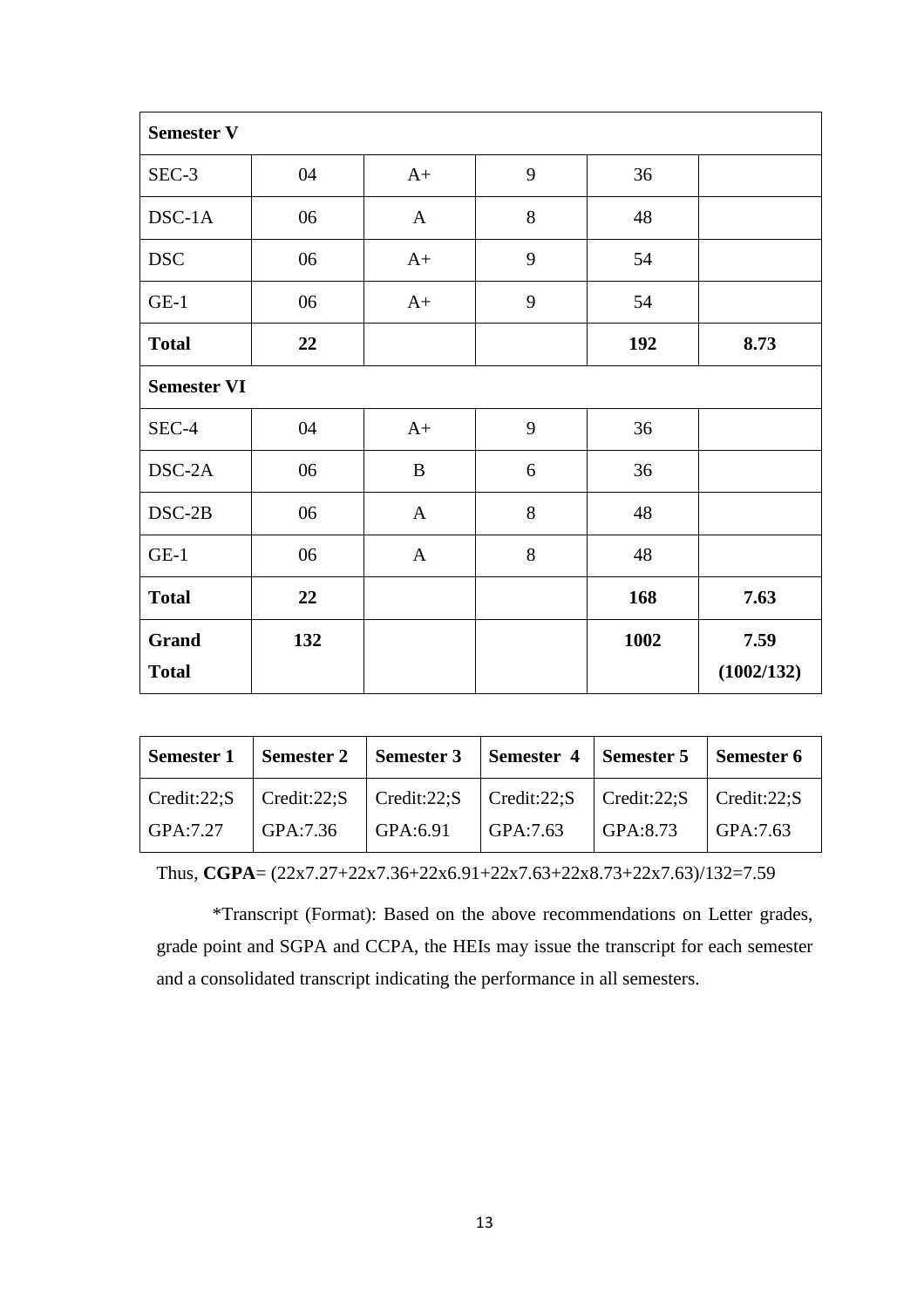## **CORE PAPERS FOR SANSKRIT**

## **B.A. (Prog)**

| 1) Discipline Specific Core (DSC)                |                                       |                                                                 | <b>Credit</b> |
|--------------------------------------------------|---------------------------------------|-----------------------------------------------------------------|---------------|
|                                                  | (4 Papers)                            |                                                                 |               |
| Semester: I                                      | $DSC-1 = Code$                        | SKT-DSC-101 संस्कृत काव्य                                       | 6             |
| Semester: II                                     | $DSC-II = Code$                       | SKT - DSC-201 संस्कृत गद्य काव्य                                | 6             |
| Semester: III                                    | DSC-III= Code                         | SKT-DSC-301 संस्कृत नाटक                                        | 6             |
| Semester: IV                                     | $DSC-IV = Code$                       | SKT-DSC-401 संस्कृत व्याकरण                                     | 6             |
|                                                  | 2) Modern Indian Languages (MIL)      |                                                                 |               |
|                                                  | <b>DSC-Core</b>                       |                                                                 |               |
|                                                  | Semester-II/IV                        |                                                                 |               |
|                                                  | Semester II: $Code = SKT-DSC-202$     | नीति साहित्य                                                    | 6             |
| Semester IV: $Code = SKT - DSC-402$              |                                       | व्याकरण एवं संयोजन                                              | 6             |
| 3) Ability Enhancement Compulsory Courses (AECC) |                                       |                                                                 |               |
| Semester-I/II                                    |                                       |                                                                 |               |
|                                                  | Semester I: Code = $SKT-AECC-111$     | उपनिषद् एवं गीता                                                | 4             |
|                                                  | Semester II: $Code = SKT - AEEC-211-$ | व्याकरण और अनुवाद                                               | 4             |
|                                                  |                                       | 4) Ability Enhancement Elective Course/Skill enhancement course |               |
|                                                  | (AEEC/SEC)                            |                                                                 |               |
|                                                  | BA (Prog.)                            |                                                                 |               |
| Semester III: $Code =$                           | SKT-AEEC-302                          | आयुर्वेद के मूल सिद्धांत                                        | 4             |
| Semester IV: $Code =$                            | SKT-AEEC-403                          | पातंजल योगसूत्र                                                 | 4             |
| Semester V: $Code =$                             | SKT-AEEC-501                          | भारतीय रंगशाला                                                  | 4             |
| Semester VI: $Code =$                            | SKT-AEEC-601-                         | <b>Computer Awareness for Sanskrit</b>                          | 4             |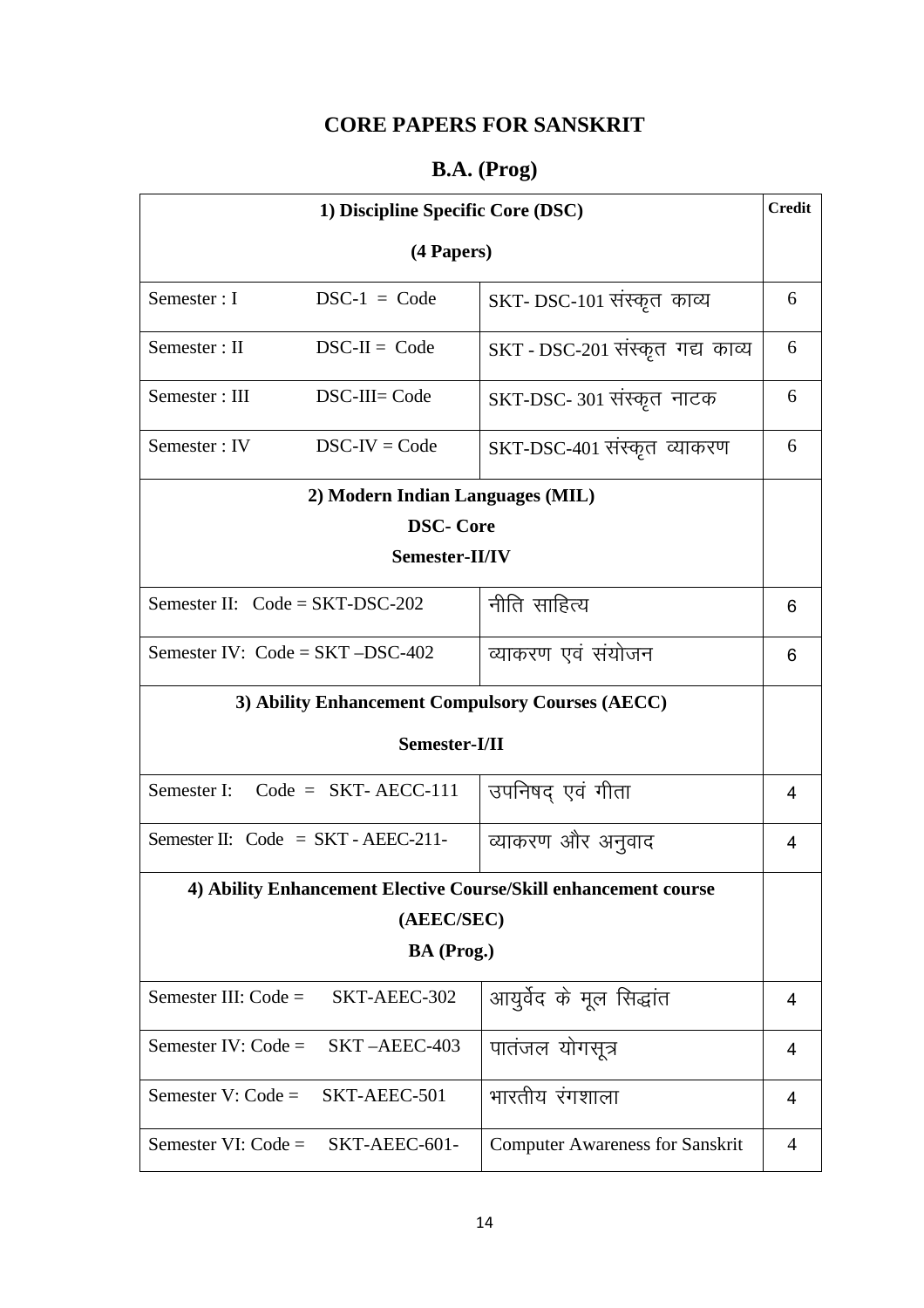| <b>Discipline Specific Elective (DSE)</b><br>BA (Prog.)    |               |                                      |   |  |
|------------------------------------------------------------|---------------|--------------------------------------|---|--|
|                                                            | Semester V/VI |                                      |   |  |
| Semester V: $Code =$<br>SKT-DSE-502                        |               | व्यक्तित्व विकास का भारतीय दृष्टिकोण | 6 |  |
| साहित्यिक समालोचना<br>Semester VI: $Code =$<br>SKT-DSE-602 |               |                                      | 6 |  |
| <b>Generic Elective (GE)</b>                               |               |                                      |   |  |
| <b>Semester V/VI</b>                                       |               |                                      |   |  |
| Semester V: $Code =$<br>SKT-GE-503                         |               | संस्कृत छन्द एवं गायन                | 6 |  |
| Semester VI: $Code =$<br>SKT-GE-603                        |               | भाषा विज्ञान के मूलभूत सिद्धांत      | 6 |  |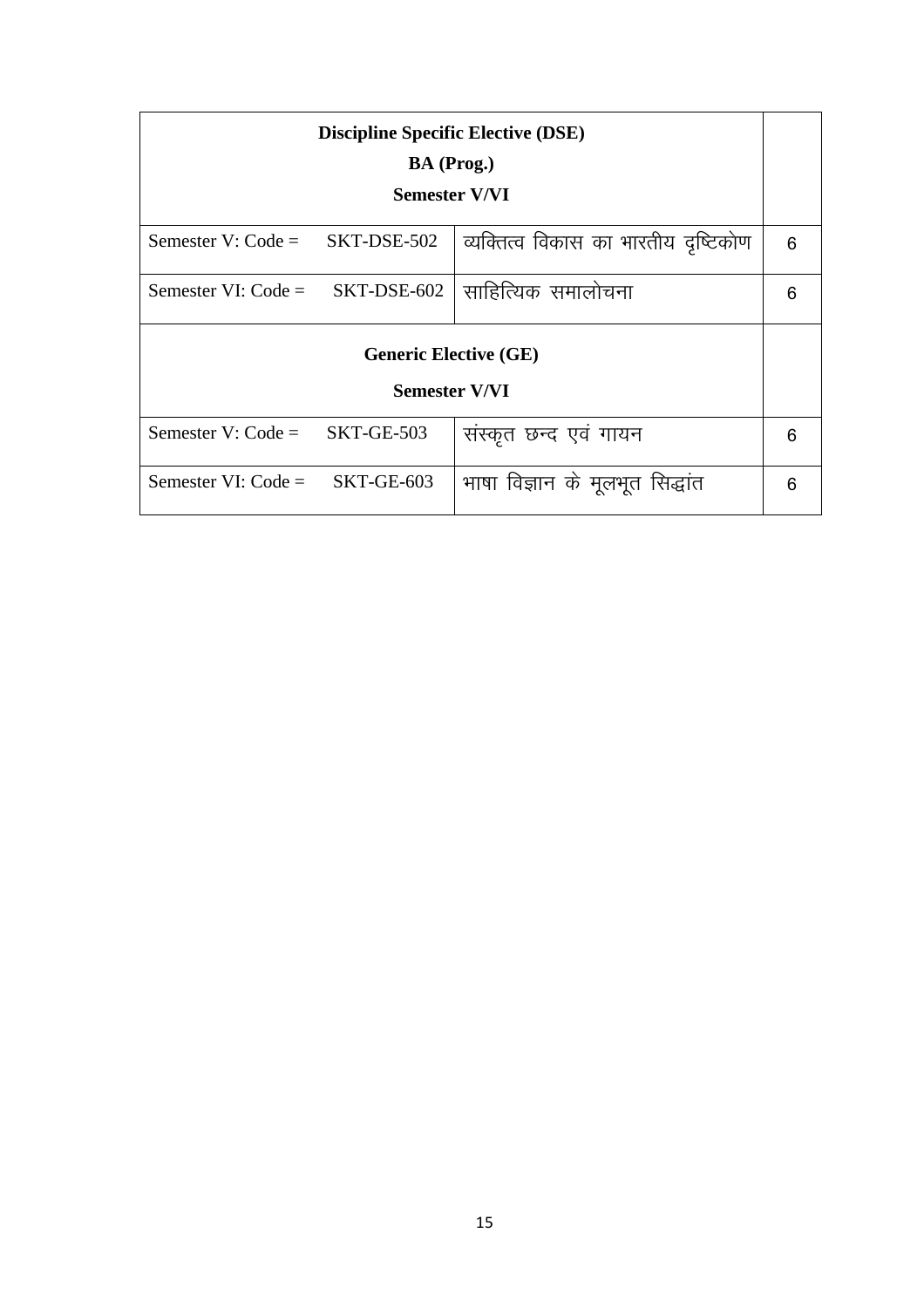### **PROPOSED SCHEME FOR CHOICE BASED CREDIT SYSTEM IN**

|                       | Core Course (12)   | <b>Ability</b>     | <b>Ability</b>        | <b>Discipline</b>   | Generic          |
|-----------------------|--------------------|--------------------|-----------------------|---------------------|------------------|
|                       |                    | <b>Enhancement</b> | <b>Enhancement</b>    | <b>Specific</b>     | <b>Elective</b>  |
|                       |                    | <b>Compulsory</b>  | <b>Elective</b>       | <b>Elective DSE</b> | GE(2)            |
|                       |                    | Course (AECC)      | <b>Course/Skill</b>   | (4)                 |                  |
|                       |                    | (2)                |                       |                     |                  |
| Semester I            | English/Hindi/MIL  | (English-          |                       |                     |                  |
|                       | $-1$               | Hindi/MIL          |                       |                     |                  |
|                       | Skt-DSC-101        | Communication)     |                       |                     |                  |
|                       | संस्कृत काव्य      | Environmental      |                       |                     |                  |
|                       | <b>DSC-II A</b>    | Science            |                       |                     |                  |
|                       |                    | SKT-AECC-111       |                       |                     |                  |
|                       |                    | उपनिषद् एवं गीता   |                       |                     |                  |
| Semester II           | Hindi/MIL-1        | Environmental      |                       |                     |                  |
|                       | Skt-DSC-202        | Science/           |                       |                     |                  |
|                       | नीति साहित्य       | (English/Hindi/MI  |                       |                     |                  |
|                       | Skt-DSC-201        | $\mathbf{L}$       |                       |                     |                  |
|                       | संस्कृत गद्य काव्य | Communication)     |                       |                     |                  |
|                       | <b>DSC-II B</b>    | SKT-AECC-211       |                       |                     |                  |
|                       |                    | व्याकरण और अनुवाद  |                       |                     |                  |
| Semester III          | Englihs/Hindi/MIL  |                    | SKT-AEEC-302          |                     |                  |
|                       | $-2$               |                    | आयुर्वेद<br>के<br>मूल |                     |                  |
|                       | SKT-DSC-301        |                    | सिद्धांत              |                     |                  |
|                       | संस्कृत नाटक       |                    |                       |                     |                  |
|                       | DSC-II C           |                    |                       |                     |                  |
| Semester IV           | Hindi/MIL/         |                    | SKT-AEEC-403          |                     |                  |
|                       | SKT-DSC-402        |                    | पातंजल योगसूत्र       |                     |                  |
|                       | व्याकरण एवं संयोजन |                    |                       |                     |                  |
|                       | SKT-DSC-401        |                    |                       |                     |                  |
|                       | संस्कृत व्याकरण    |                    |                       |                     |                  |
|                       | DSC-IID            |                    |                       |                     |                  |
| Semester <sub>V</sub> |                    |                    | SKT-AEEC-501          | SKT-DSE-502         | SKT-GE-          |
|                       |                    |                    | भारतीय रंगशाला        | व्यक्तित्व<br>विकास | 503              |
|                       |                    |                    |                       | का<br>भारतीय        | संस्कृत<br>छन्द  |
|                       |                    |                    |                       | दृष्टिकोण           | एवं गायन         |
| Semester VI           |                    |                    | SKT-AEEC-601          | SKT-DSE-602         | SKT-GE-          |
|                       |                    |                    | Computer              | साहित्यिक           | 603              |
|                       |                    |                    | awareness<br>for      | समालोचना            | भाषा विज्ञान के  |
|                       |                    |                    | Sanskrit              | DSC-2 B             | मूलभूत सिद्धान्त |

## **B.A./B.COM**

**नोटः** आवश्यकतानुसार छात्र द्वितीय सत्र के SKT-DSC-202- नीतिसाहित्य MIL (Core) Course को प्रथम सत्र में और चतुर्थ सत्र MIL (Core- व्याकरण एवं संयोजन– SKT-DSC-402) को तृतीय सत्र में भी पढ़ सकता है।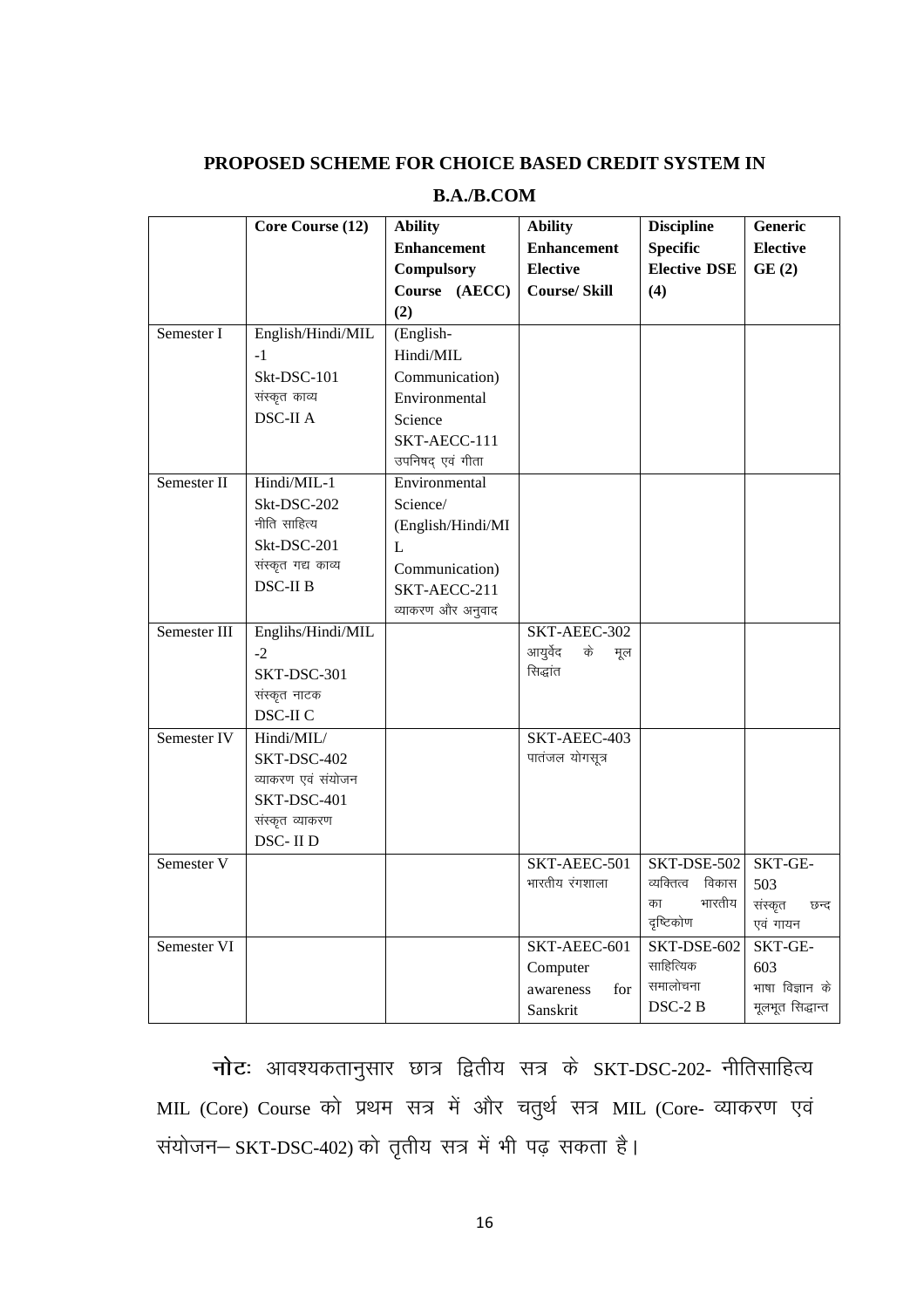## **FIRST SEMESTER**

# SKT-DSC-101 संस्कृत काव्य

| (A) Prescribed Course:  |                                              | <b>Total 48 Credits</b> |
|-------------------------|----------------------------------------------|-------------------------|
| Section 'A'             | रघुवंशम्                                     | 12 Credits              |
| Section 'B'             | शिशुपालवधम्                                  | 12 Credits              |
| Section 'C'             | नीतिशतकम्                                    | 12 Credits              |
| Section 'D'             | संस्कृत काव्य का इतिहास                      | 12 Credits              |
| (B) Unit-Wise Division: |                                              |                         |
|                         | <b>Section 'A'</b>                           |                         |
|                         |                                              |                         |
|                         | रघुवंशम्                                     |                         |
| Unit: I                 | कवि एवं काव्यपरिचय                           |                         |
|                         |                                              |                         |
|                         | सर्ग 1 (पद्य 1-10) सरलार्थ एवं व्याख्या      | 06 Credits              |
|                         | रघुवंशी राजाओं की विशेषताएं, राजा दिलीप की   |                         |
|                         | विशेषताएं                                    |                         |
| Unit: II                | सर्ग-1 पद्य (11-25) सरलार्थ एवं व्याख्या     | 06 Credits              |
|                         | प्रजा की भलाई में दिलीप का योगदान।           |                         |
|                         | रघुवंश नामकरण की सार्थकता, प्रदत्त विषय का   |                         |
|                         | परिचय ।                                      |                         |
|                         | <b>Section 'B'</b>                           |                         |
|                         | शिशुपालवधम्                                  |                         |
|                         | कवि एवं विषय का परिचय।                       |                         |
| Unit I                  | शिशुपालवध नामकरण की सार्थकता, प्रदत्त        |                         |
|                         | विषयवस्तु का परिचय।                          |                         |
|                         | सर्ग–2 पद्य (26–37), व्याकरण, सरलार्थ,       | 06 Credits              |
|                         | व्याख्या, काव्य-सौष्ठव, विषयवस्तु विश्लेषण । |                         |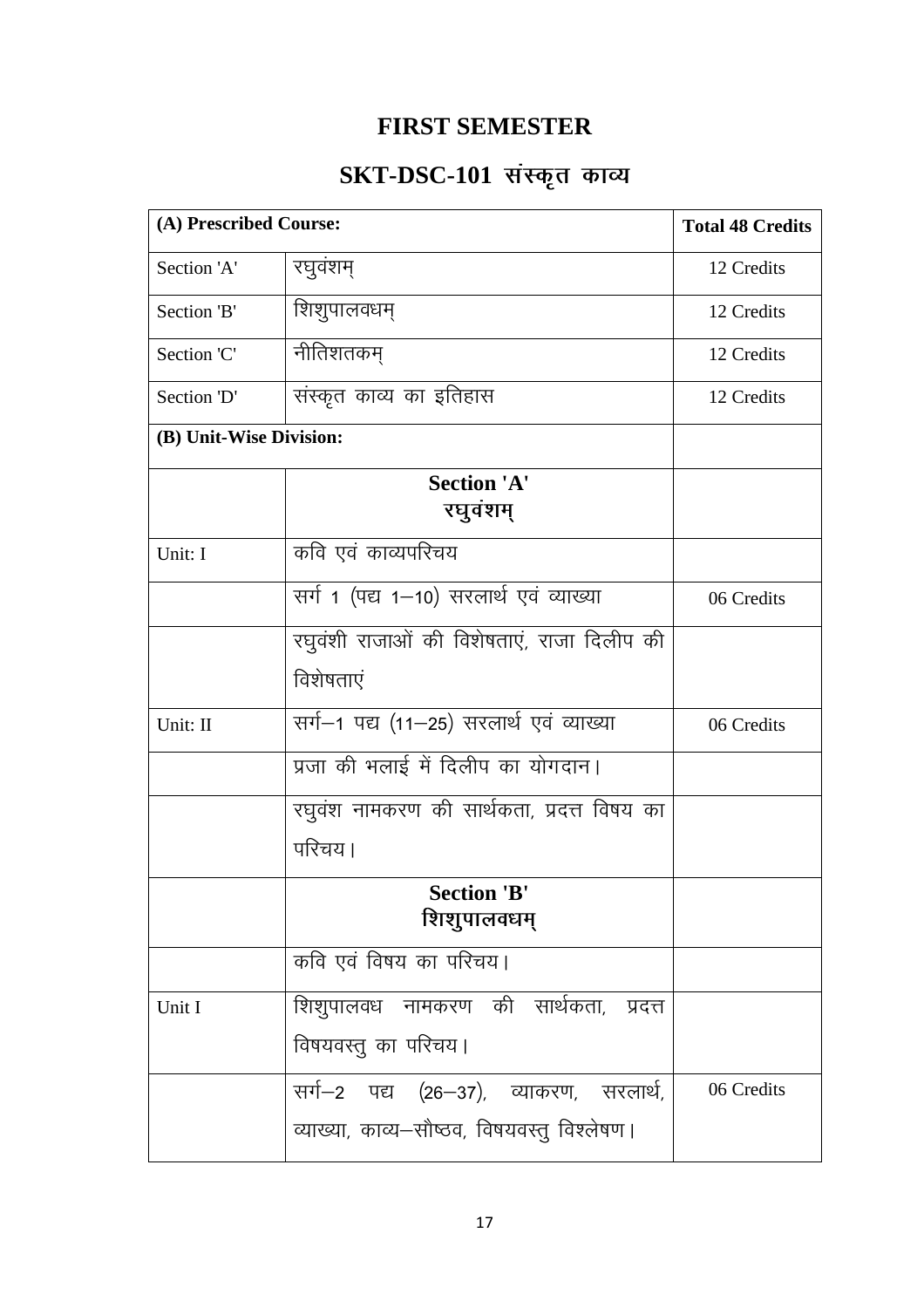| Unit II                      | सर्ग–2 पद्य (42–56), व्याकरण, सरलार्थ,<br>काव्य—सौष्ठव, विषयवस्तु विश्लेषण | 06 Credits |
|------------------------------|----------------------------------------------------------------------------|------------|
|                              |                                                                            |            |
|                              | माघे सन्ति त्रयो गुणाः, मेघे माघे गतं वयः,                                 |            |
|                              | तावद् भा भारवेर्भाति यावन्माघस्य नोदयः (इन                                 |            |
|                              | उक्तियों का विश्लेषण)।                                                     |            |
|                              | <b>Section 'C'</b><br>नीतिशतकम्                                            |            |
| Unit I                       | पद्य 1-10, सरलार्थ, व्याख्या।                                              | 06 Credit  |
| Unit II                      | पद्य 11–20, सरलार्थ, व्याख्या, भर्तृहरि के                                 | 06 Credit  |
|                              | सामाजिक अनुभव, मूर्खों के प्रकार                                           |            |
|                              | <b>Section 'D'</b>                                                         |            |
|                              | संस्कृत काव्य का इतिहास                                                    |            |
| Unit I                       | अश्वघोष, कालिदास, भारवि, माघ, श्रीहर्ष,                                    | 06 Credit  |
|                              | जयदेव, भर्तृहरि तथा उनकी रचनाएँ।                                           |            |
| Unit II                      | महाकाव्य और गीतिकाव्य का उद्भव और                                          | 06 Credit  |
|                              | विकास, उपर्युक्त कवियों और उनकी रचनाओं                                     |            |
|                              | के संदर्भ में।                                                             |            |
| (C) Suggested Books/Readings |                                                                            |            |
| 1.                           | नीतिशतक, विमल चन्द्रिका संस्कृत एवं हिन्दी                                 |            |
|                              | व्याख्या सहित।                                                             |            |
|                              | 2. विष्णूदत्त शर्मा शास्त्री (व्या.), नीतिशतक, ज्ञान                       |            |
|                              | प्रकाशन, मेरठ।                                                             |            |
| 3.1                          | तारिणीश झा, नीतिशतक, रामनारायनलाल                                          |            |
|                              | बेनीमाधव, इलाहाबाद, 1976।                                                  |            |
| 4 <sub>1</sub>               | ओमप्रकाश पाण्डेय, नीतिशतक, मनोरमा                                          |            |
|                              | हिन्दी–व्याख्या सहित चौखम्भा सूरभारती                                      |            |
|                              | प्रकाशन, वाराणसी, 1976।                                                    |            |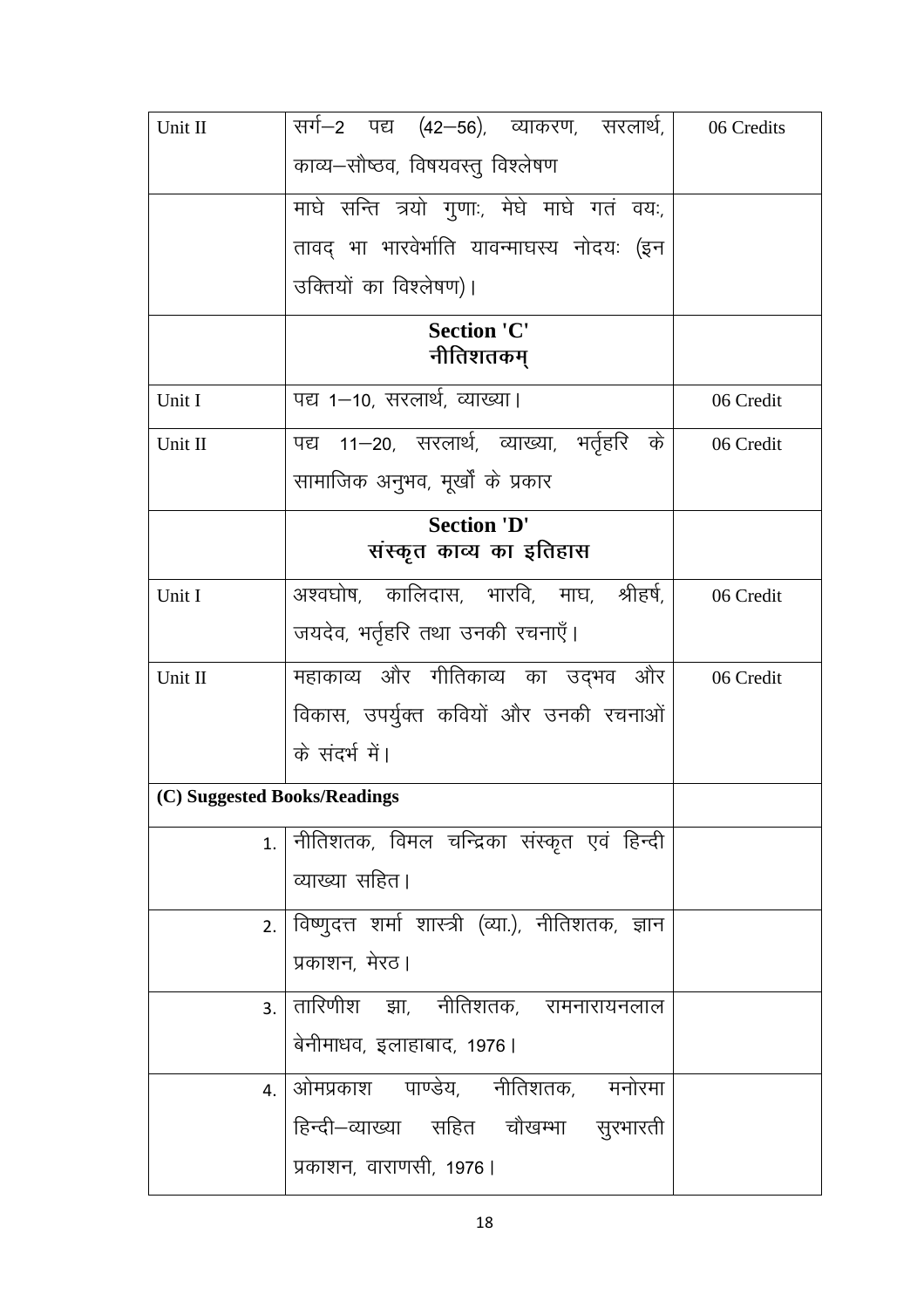|     | 5. बाबूराम त्रिपाठी (सम्पा.), नीतिशतक, महालक्ष्मी<br>प्रकाशन, आगरा, 1968।                            |  |
|-----|------------------------------------------------------------------------------------------------------|--|
| 6.  | C.D. Devadhar (Text, Eng. Tr.), Raghuvamsam<br>of Kalidasa, MLBD. Delhi.                             |  |
| 7.  | M.R. Kale (Text, Eng. Tr.), Raghuvamsam of<br>Kalidasa, MLBD. Delhi                                  |  |
| 8.  | Gopal Raghunath Nandergikar, Raghuvamsam of<br>Kalidasa, MLBD, Delhi.                                |  |
|     | ९. कृष्णमणि त्रिपाठी, रघुवंशम् (मल्लिनाथकृत<br>सञ्जीवनीटीका), चौखम्बा सुरभारती प्रकाशन,<br>वाराणसी । |  |
| 10. | Sisupalavadham of Magha                                                                              |  |
| 11. | Mirashi, V.V., Kalidasa, Popular Publication,<br>Mumbai.                                             |  |
| 12. | Keith, A.B.: History of Sanskrit Literature,<br>MLBD, Delhi.                                         |  |
| 13. | Krishnamachariar, History of Classical Sanskrit<br>Literature, MLBD, Delhi.                          |  |
| 14. | Gaurinath Shastri, A Concise History of Sanskrit<br>Literature, MLBD, Delhi.                         |  |
| 15. | Winternitz, Maurice, Indian Literature (Vol. I-<br>III), also Hindi Translation, MLBD, Delhi.        |  |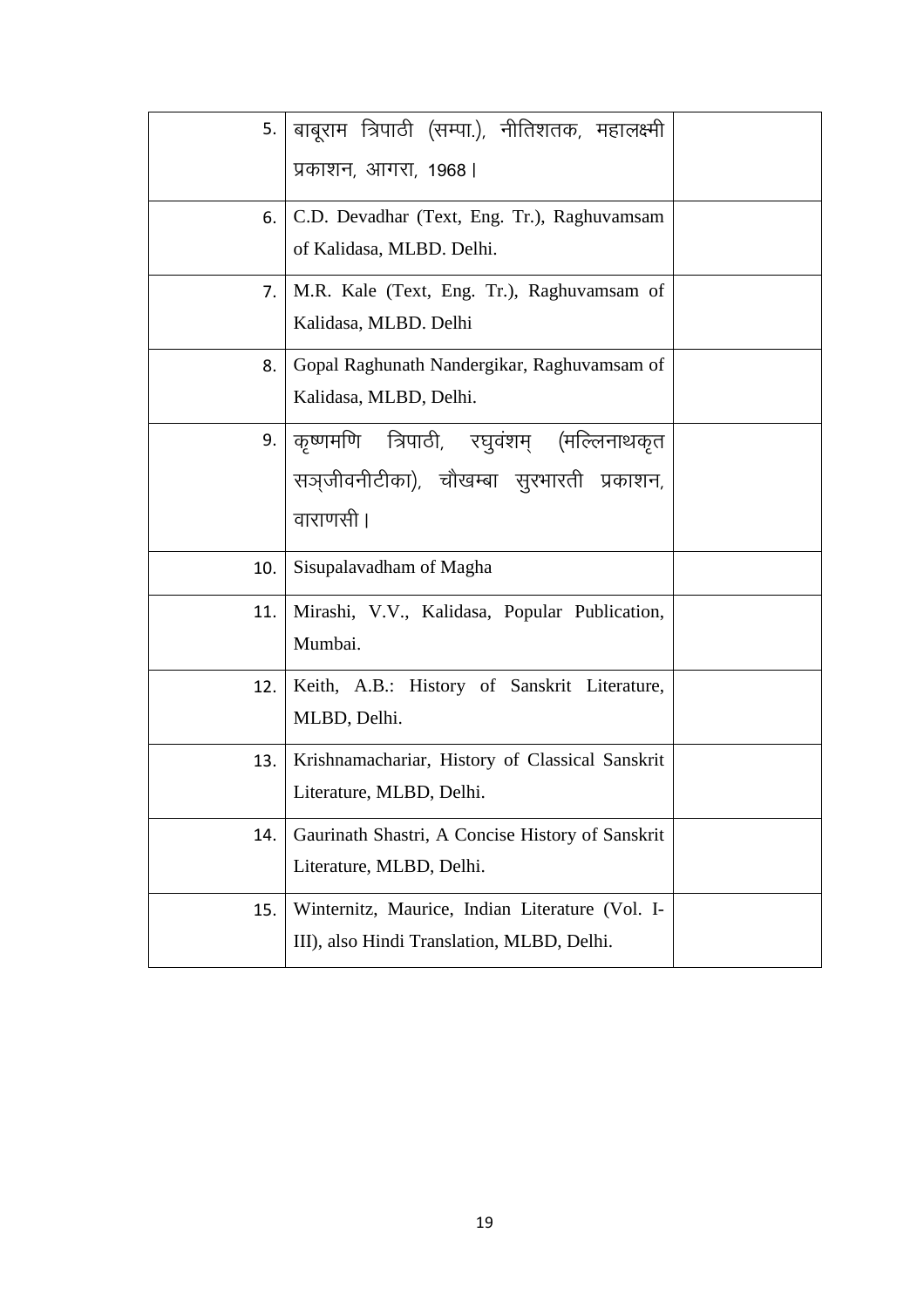| SKT-AECC-111 उपनिषद् एवं गीता |                                                 |                        |
|-------------------------------|-------------------------------------------------|------------------------|
| (A) Prescribed Course:        |                                                 | <b>Total Credit 48</b> |
| Section 'A'                   | उपनिषद्: ईशावास्योपनिषद                         | 12 Credits             |
| Section 'B'                   | गीता                                            | 30 Credits             |
| Section 'C'                   | औपनिषदिक दर्शन का सामान्य परिचय                 | 06 Credits             |
|                               | <b>Section 'A'</b>                              |                        |
|                               | उपनिषद्ः ईशावास्योपनिषद्                        |                        |
| (B Unit Wise Division:        |                                                 |                        |
| Unit I                        | ईशावास्योपनिषद् का परिचय                        | 02 Credits             |
| Unit II                       | ईशावास्योपनिषद् के मन्त्रों का सरलार्थ          | 10 Credits             |
|                               | <b>Section 'B'</b>                              |                        |
|                               | गीता : अध्याय— 2                                |                        |
| Unit I                        | गीता का सामान्य परिचय, अध्याय–2–पद्य 1–25,      | 10 Credits             |
|                               | सरलार्थ एवं व्याख्या                            |                        |
| Unit II                       | गीता अध्याय-2, पद्य 26-72, सरलार्थ एवं व्याख्या | 20 Credits             |
|                               | <b>Section 'C'</b>                              |                        |
|                               | औपनिषदिक दर्शन का सामान्य परिचय                 |                        |
| Unit I                        | औपनिषदिक दर्शन का सामान्य परिचय : आत्मा,        | 10 Credits             |
|                               | ब्रह्म, ईश्वर, कर्म और सृष्टि।                  |                        |
| (C) Suggested Books/Readings  |                                                 |                        |
| 1.                            | हनुमान प्रसाद पोद्दार (सम्पादक),                |                        |
|                               | ईशावास्योपनिषद्, गीताप्रेस गोरखपुर।             |                        |
| 2.                            | शिवनारायण शास्त्री (व्या), ईशावास्योपनिषद्      |                        |
|                               | परिमल प्रकाशन, दिल्ली, 1996।                    |                        |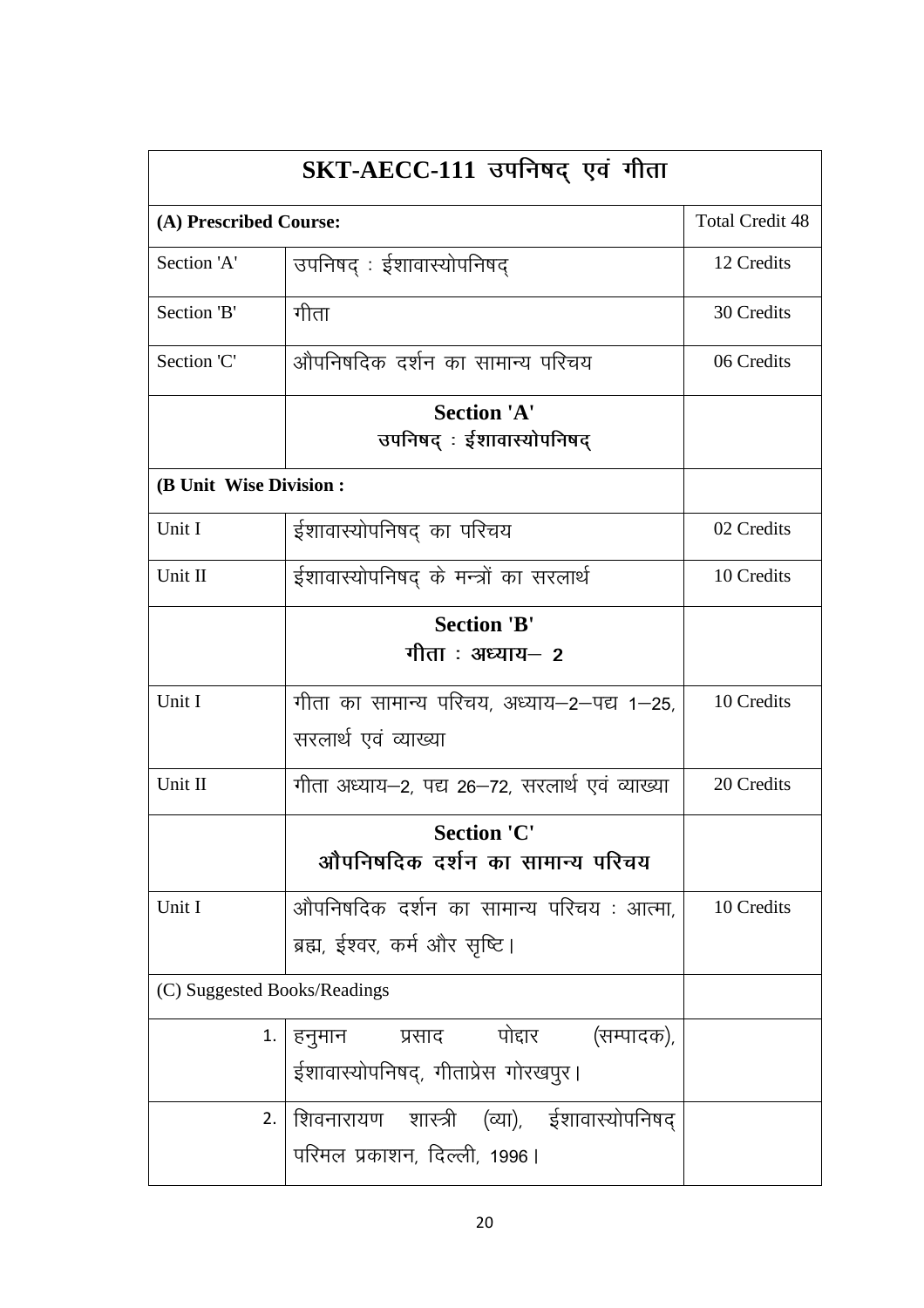| 3.1 | शशि तिवारी (व्या), ईशावास्योपनिषद् : भूमिका         |  |
|-----|-----------------------------------------------------|--|
|     | एवं व्याख्या, भारतीय विद्या प्रकाशन, दिल्ली,        |  |
|     | 1997                                                |  |
| 4.  | बलदेव उपाध्याय, संस्कृत साहित्य का इतिहास,          |  |
|     | शारदा निकेतन, वाराणसी।                              |  |
|     | 5.   बलदेव उपाध्याय, वैदिक साहित्य और संस्कृति,     |  |
|     | वाराणसी ।                                           |  |
|     | 6. प्रीतिप्रभा गोयल, संस्कृत साहित्य का इतिहास,     |  |
|     | राजस्थानी ग्रन्थाकार, जोधपुर।                       |  |
|     | 7. उमाशंकर शर्मा ऋषि : संस्कृत साहित्य का           |  |
|     | इतिहास, चौखम्बा भारती अकादमी, वाराणसी।              |  |
|     | 8. रिमेश भारद्वाज, नवजागरण एवं स्वतन्त्रता          |  |
|     | आन्दोलन में उपनिषदों की भूमिका, विद्यानिधि          |  |
|     | प्रकाशन, दिल्ली।                                    |  |
|     | 9. सधावल्लभ त्रिपाठी, संस्कृति साहित्य का अभिनव     |  |
|     | इतिहास, विश्वविद्यालय प्रकाशन, वाराणसी।             |  |
| 10. | Keith, A.B: History of Sanskrit Literature, also    |  |
|     | Hindi translation, MLBD, Delhi (हिन्दी अनुवाद,      |  |
|     | मंगलदेव शास्त्री, मोतीलाल बनारसीदास, दिल्ली)।       |  |
| 11. | Krishnamachariar, History of Classical Sanskrit     |  |
|     | Literature, MLBD, Delhi.                            |  |
| 12. | Gaurinath Shastri, A Concise History of Sanskrit    |  |
|     | Literature, MLBD, Delhi.                            |  |
| 13. | Winternitz Maurice, Indian Literature (Vol. I-III), |  |
|     | also Hindi Translation, MLBD, Delhi.                |  |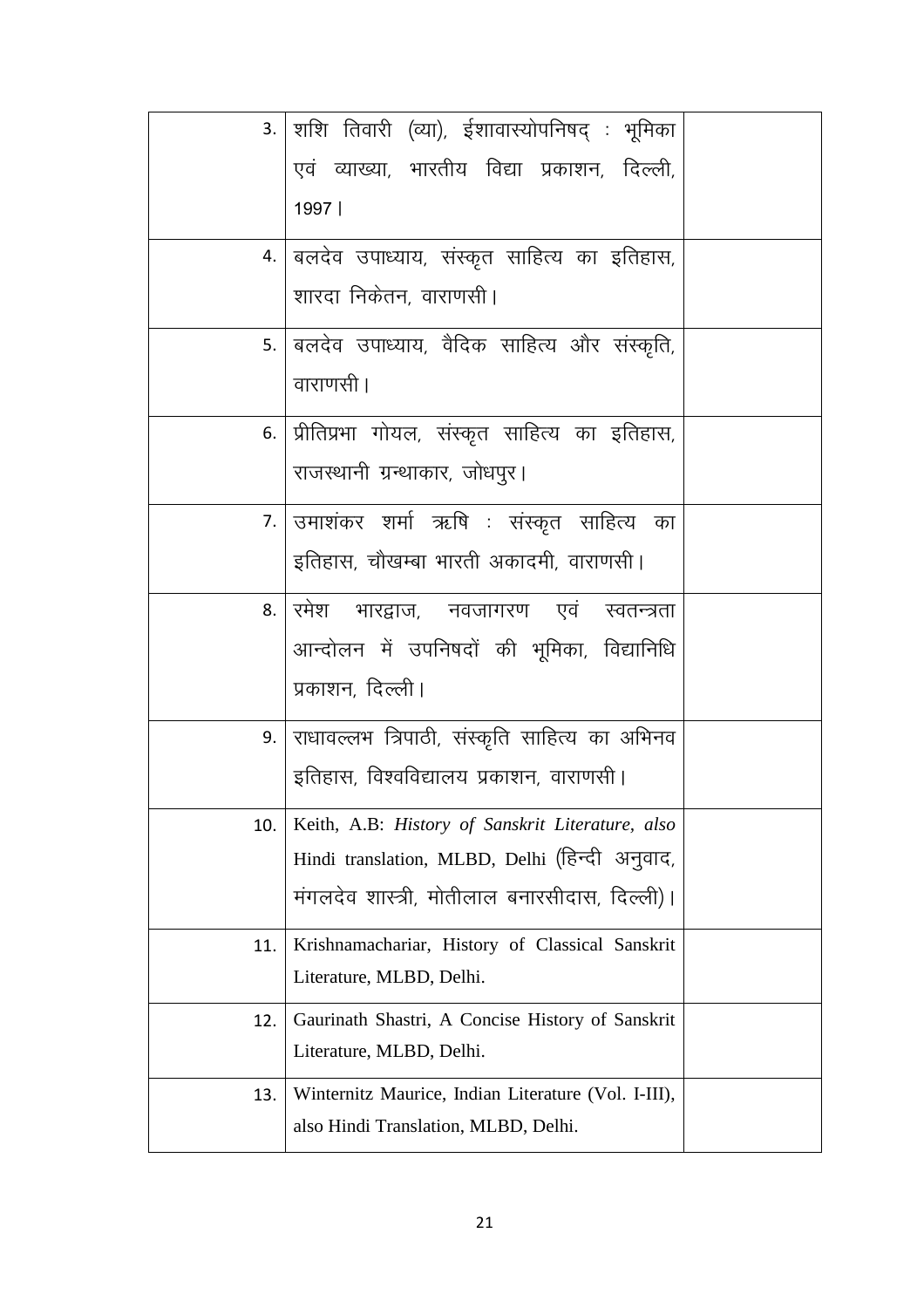|                         | <b>SECOND SEMESTER</b>                                                                                                           |                        |
|-------------------------|----------------------------------------------------------------------------------------------------------------------------------|------------------------|
|                         | SKT-DSC-201 संस्कृत गद्य काव्य                                                                                                   |                        |
| (A) Prescribed Course:  |                                                                                                                                  | <b>Total Credit 48</b> |
| Section 'A'             | शुकनासोपदेश                                                                                                                      | 20 Credits             |
| Section 'B'             | शिवराज विजय प्रथम निःश्वास 1                                                                                                     | 16 Credits             |
| Section 'C'             | संस्कृत गद्यकाव्य का सर्वेक्षण                                                                                                   | 12 Credits             |
| (B) Unit-Wise Division: |                                                                                                                                  |                        |
|                         | <b>Section 'A'</b>                                                                                                               |                        |
|                         | शुकनासोपदेश                                                                                                                      |                        |
| Unit I                  | लेखक एवं विषयवस्तु का परिचय, प्रारम्भ से<br>लेकर- 'यथा यथा चेयं चपला दीप्यते'<br>इस गद्य की समाप्तिपर्यन्त सरलार्थ एवं व्याख्या। | 14 Credits             |
| Unit II                 | शुकनासोपदेश में वर्णित समाज तथा राजनैतिक<br>विचार, तथा सूक्तियों का तार्किक अर्थ एवं<br>उपयोगिता                                 | 06 Credits             |
|                         | <b>Section 'B'</b>                                                                                                               |                        |
|                         | शिवराजविजयम् (प्रथमः निःश्वास)                                                                                                   |                        |
| Unit I                  | गद्य 1-20, लेखक एवं विषय वस्तु का परिचय,<br>व्याकरण, सरलार्थ तथा व्याख्या, गद्य सौष्ठव,<br>कथावस्तु, घटनाक्रम का समय निर्धारण।   | 08 Credits             |
| Unit II                 | गद्य 21 से समाप्ति पर्यन्त। व्याकरण, सरलार्थ<br>व्याख्या, गद्यसौष्ठव, कथावस्तु, घटनाक्रम का<br>समय निर्धारण।                     | 08 Credits             |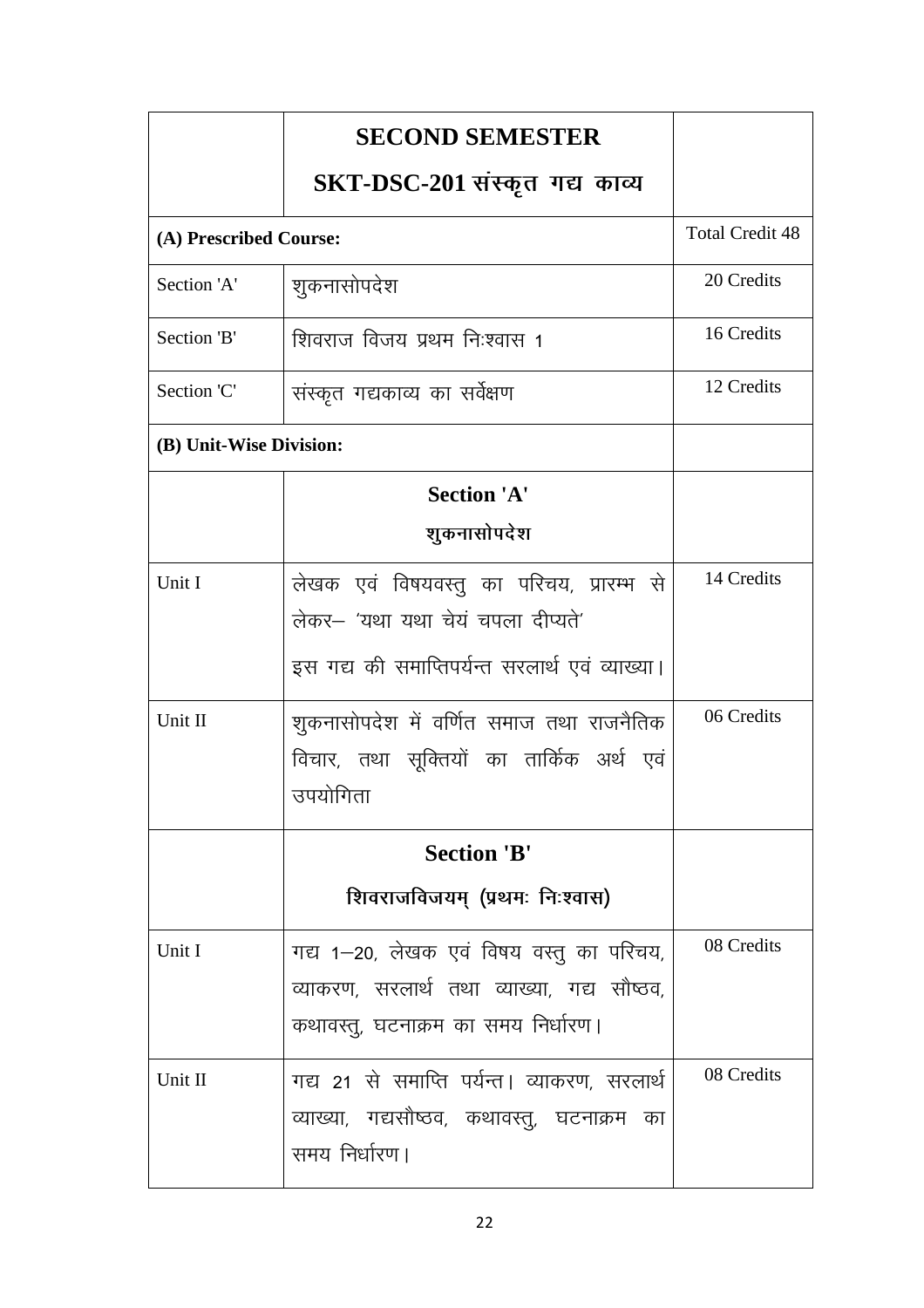|                              | <b>Section 'C'</b>                                |            |
|------------------------------|---------------------------------------------------|------------|
|                              | संस्कृत गद्यकाव्य का सर्वेक्षण                    |            |
| Unit I                       | गद्यकाव्य का उद्भव और विकास तथा प्रमुख            | 06 Credits |
|                              | रोमांचक प्रेम-कथाएं : सुबन्धु, बाण, दण्डी,        |            |
|                              | अम्बिकादत्त व्यास।                                |            |
| Unit II                      | पंचतंत्र, हितोपदेश, बेतालपंचविंशतिका, का          | 06 Credits |
|                              | सामान्य परिचय।                                    |            |
| (C) Suggested Books/Readings |                                                   |            |
|                              | 1.   भानुचन्द्रसिंह, शुकनासोपदेश : संस्कृत टीका   |            |
|                              | तथा हिन्दी व्याख्या व अनुवाद सहित।                |            |
|                              | 2.   प्रहलाद कुमार (व्या.), शुकनासोपदेश, मेहरचन्द |            |
|                              | लक्ष्मनदास, दिल्ली, 1974।                         |            |
|                              | 3. रामनाथ शर्मा सुमन (व्या.), शुकनासोपदेश,        |            |
|                              | साहित्य भण्डार, दिल्ली, 1968।                     |            |
|                              | 4.   बलदेव उपाध्याय, संस्कृत साहित्य का इतिहास,   |            |
|                              | शारदा निकेतन, वाराणसी                             |            |
|                              | 5.  प्रीतिप्रभा गोयल, संस्कृत साहित्य का इतिहास,  |            |
|                              | राजस्थानी ग्रन्थागार, जोधपुर।                     |            |
| 6.                           | उमाशंकर शर्मा ऋषि : संस्कृत साहित्य का            |            |
|                              | इतिहास, चौखम्बा भारती अकादमी, वाराणसी।            |            |
| 7.1                          | राधावल्लभ त्रिपाठी : संस्कृत साहित्य का           |            |
|                              | अभिनव इतिहास, विश्वविद्यालय प्रकाशन,              |            |
|                              | वाराणसी ।                                         |            |
| 8.                           | A.B. Keith, History of Sanskrit Literature, also  |            |
|                              | Hindi translation, MLBD, Delhi (हिन्दी अनुवाद,    |            |
|                              | मंगलदेव शास्त्री, मोतीलाल बनारसीदास,              |            |
|                              | दिल्ली)।                                          |            |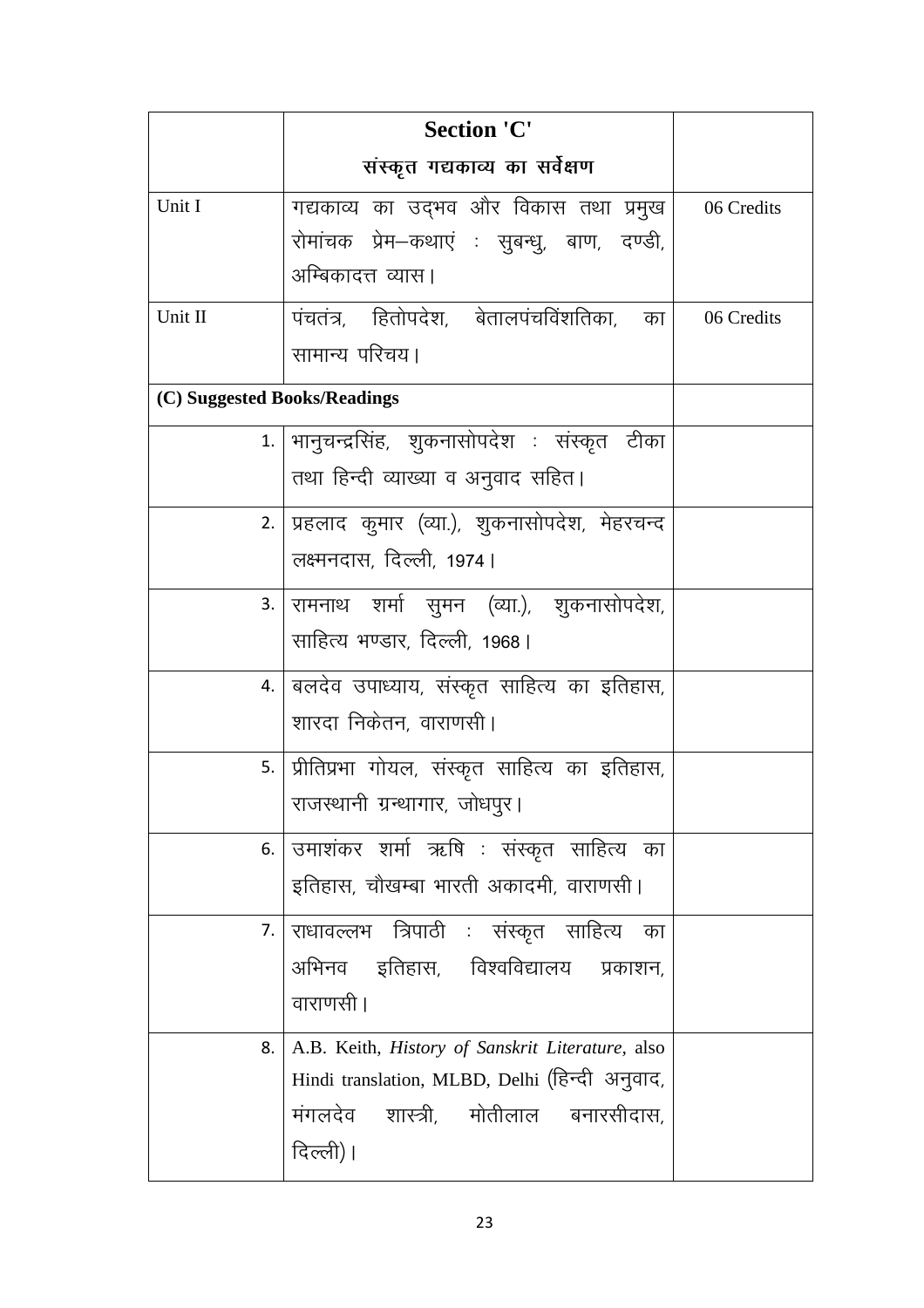| 9.  | Krishnamachariar, History of Classical Sanskrit<br>Literature, MLBD, Delhi.                  |  |
|-----|----------------------------------------------------------------------------------------------|--|
| 10. | Gaurinath Shastri, A Concise History of Sanskrit<br>Literature, MLBD, Delhi.                 |  |
| 11. | Winternitz, Maurice, Indian Literature (Vol. I-<br>III), also Hindi Translation, MLBD, Delhi |  |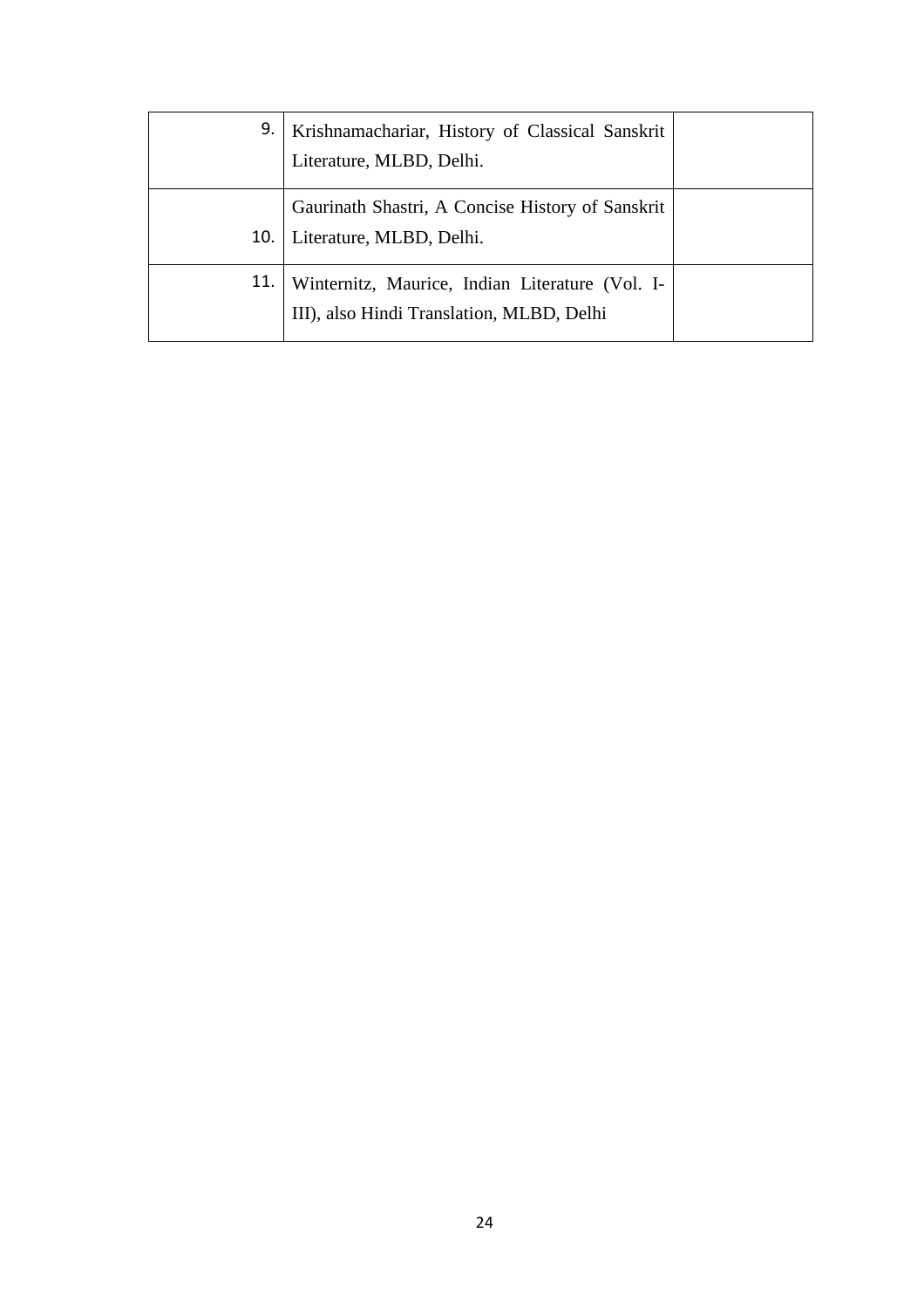|                          | SKT-AECC-211 व्याकण और अनुवाद                        |                        |
|--------------------------|------------------------------------------------------|------------------------|
| (A) Prescribed Course:   |                                                      | <b>Total Credit 48</b> |
| Section 'A'              | संज्ञा और संधि                                       | 18 Credits             |
| Section 'B'              | समास                                                 | 10 Credits             |
| Section 'C'              | विभक्त्यर्थ प्रकरण                                   | 10Credits              |
| Section 'D'              | लघु निबन्ध                                           | 10 Credits             |
| (B) Unit Wise Division : |                                                      |                        |
|                          | <b>Section 'A'</b>                                   |                        |
|                          | संज्ञा और संधि                                       |                        |
| Unit I                   | संज्ञाप्रकरण, लघुसिद्धान्तकौमुदी के अनुसार निम्न     | 09Credits              |
|                          | संधियां : अच् (यण, गुण्, अयादि, वृद्धि पूर्वरूप)     |                        |
| Unit II                  | हल् तथा विसर्ग सन्धि (श्चुत्व, ष्टुत्व, अनुनासिकत्व, | 09 Credits             |
|                          | छत्व, जशत्व, सत्व, उत्व, लोप, रूत्व)                 |                        |
|                          | <b>Section 'B'</b><br>समास                           |                        |
| Unit I                   | समास और उसके प्रकार (सामान्य परिचय)                  | 10 Credits             |
|                          | <b>Section 'C'</b>                                   |                        |
|                          | विभक्त्यर्थ प्रकरण                                   |                        |
| Unit I                   | विभक्त्यर्थ प्रकरण (लघुसिद्धांतकौमुदी के अनुसार)     | 10 Credits             |
|                          | <b>Section 'D'</b>                                   |                        |
|                          | लघु निबन्ध                                           |                        |
| Unit I                   | पारम्परिक एवं आधुनिक विषयों पर लघु निबन्ध,           | 10 Credits             |
|                          | (मम प्रियं पुस्तकम्, संस्कृत भाषा या महत्त्व,        |                        |
|                          | जननी जन्मभूमिश्च स्वर्गादपि गरीयसी,                  |                        |
|                          | योगःकर्मसु कौशलम्।) संस्कृत से हिन्दी तथा            |                        |
|                          | हिन्दी से संस्कृत में अनुवाद                         |                        |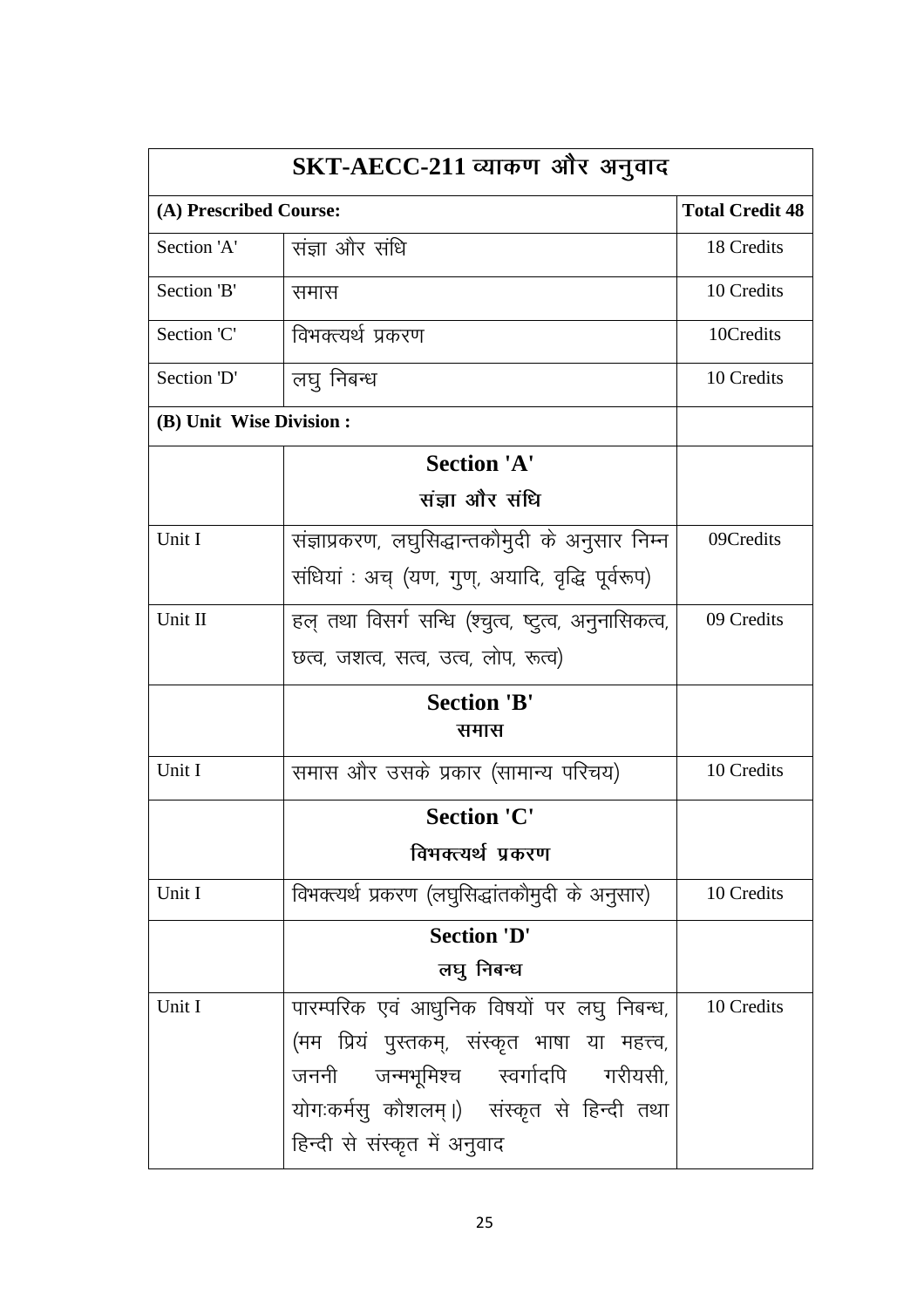| (C) Suggested Books/Readings |                                                       |  |
|------------------------------|-------------------------------------------------------|--|
|                              | 1. धरानन्द शास्त्री, लघुसिद्धान्तकौमुदी, मूल एवं      |  |
|                              | हिन्दी व्याख्या, मोतीलाल बनारसीदास, दिल्ली।           |  |
|                              | 2.  भीमसेन शास्त्री, लघुसिद्धान्तकौमुदी भैमी व्याख्या |  |
|                              | (भाग-1), भैमी प्रकाशन, दिल्ली।                        |  |
|                              | 3. चारूदेव शास्त्री, व्याकरण चन्द्रोदय (भाग—1,2       |  |
|                              | एवं 3), मोतीलाल बनारसीदास, दिल्ली।                    |  |
|                              | 4  सत्यपाल सिंह (संपा.), लघुसिद्धान्तकौमुदी :         |  |
|                              | प्रकाशित नाम्नी हिन्दी व्याख्या सहिता, शिवालिक        |  |
|                              | पब्लिकेशन, दिल्ली, 2014।                              |  |
| 5. I                         | V.S. Apte, The Student's Guide to Sanskrit            |  |
|                              | Composition, Chowkhamba Sanskrit Series,              |  |
|                              | Varanasi (Hindi Translation also available).          |  |
| 6.                           | M.R. Kale, Higher Sanskrit Grammar, MLBD,             |  |
|                              | Delhi (Hindi Translation also available).             |  |
| 7.                           | Kanshiram, Laghusiddhantakaumudi (Vol. I),            |  |
|                              | MLBD, Delhi, 2009.                                    |  |
| 8.                           | Online Tools for Sanskrit Grammer developed by        |  |
|                              | Computational Linguistics Group, Department of        |  |
|                              | Delhi:<br>Sanskrit,<br>University<br>of               |  |
|                              | http://sanskrit.du.ac.in.                             |  |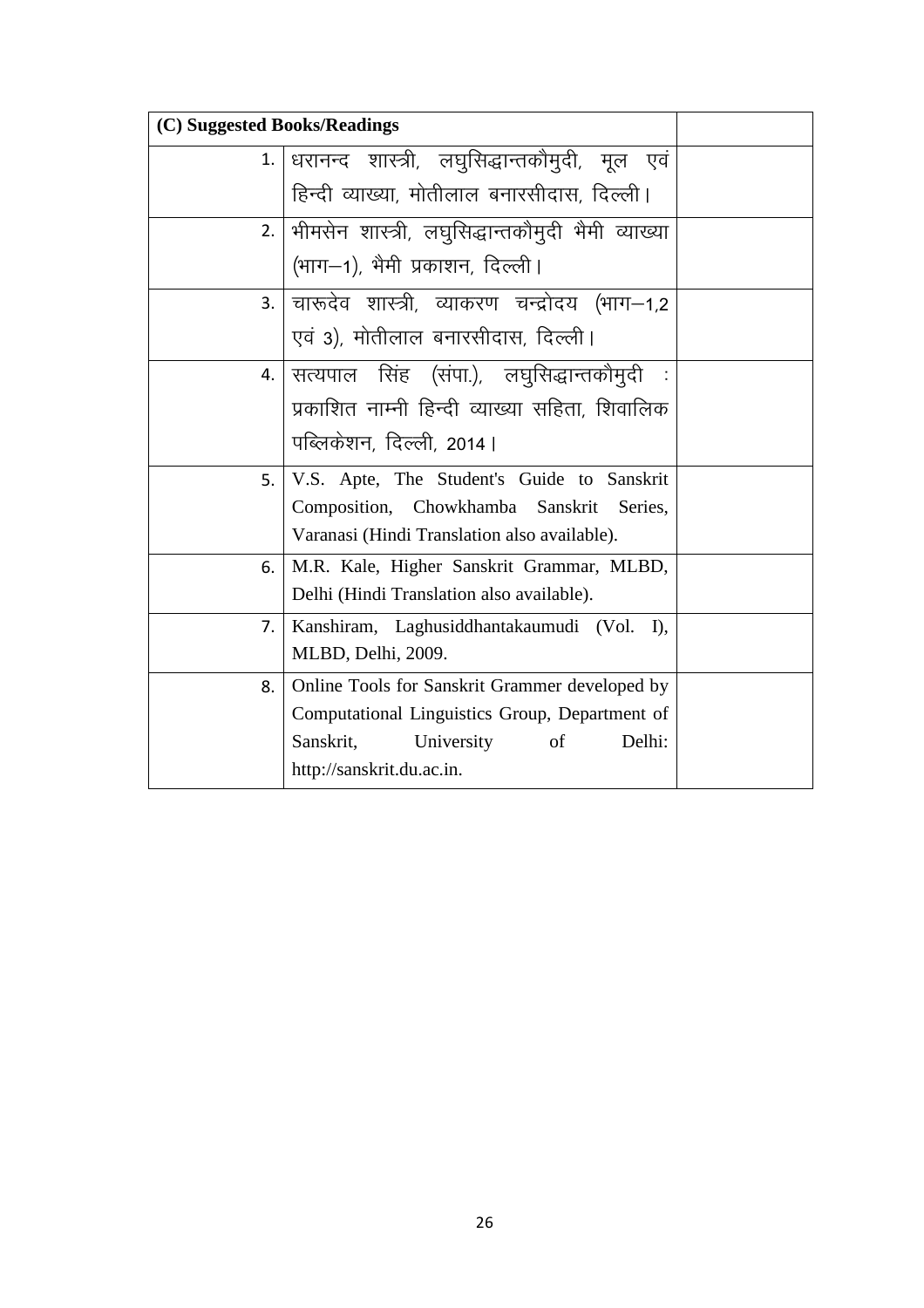| $SKT\text{-}DSC\text{-}202$ नीति साहित्य |                                                                                               |                         |
|------------------------------------------|-----------------------------------------------------------------------------------------------|-------------------------|
| (A) Prescribed Courses                   |                                                                                               | <b>Total 48 Credits</b> |
| Section 'A'                              | पंचतन्त्रम्                                                                                   | 20 Credits              |
| Section 'B'                              | नीतिशतकम्                                                                                     | 16 Credits              |
| Section 'C'                              | संस्कृत नीति साहित्य का सामान्य परिचय                                                         | 12 Credits              |
| (B) Unit-Wise Division                   |                                                                                               |                         |
|                                          | <b>Section 'A'</b>                                                                            |                         |
|                                          | पंचतन्त्रम्                                                                                   |                         |
|                                          | निर्धारित पाठ्यक्रम का अध्ययन                                                                 |                         |
| Unit I                                   | निम्नलिखित कथाओं का सामान्य परिचय :।<br>(क्षपणक कथा, सिंह–कारक–मूर्खब्राह्मण कथा)             | 10 Credits              |
| Unit II                                  | निम्नलिखित कथाओं का सामान्य परिचय<br>(मूर्खपण्डित–कथा, वानर–मकर–कथा तथा<br>गंगदत्तमण्डूक कथा) | 10 Credits              |
|                                          | <b>Section 'B'</b><br>नीतिशतकम्                                                               |                         |
|                                          | सरलार्थ, व्याख्या एवं आलोचनात्मक प्रश्नों के                                                  |                         |
|                                          | उत्तर हेतु अपेक्षित हैं।                                                                      |                         |
| Unit I                                   | नीतिशतकम् का परिचय, पद्य 1–10–सरलार्थ                                                         | 06 Credits              |
| Unit II                                  | पद्य 11–20 सरलार्थ                                                                            | 10 Credits              |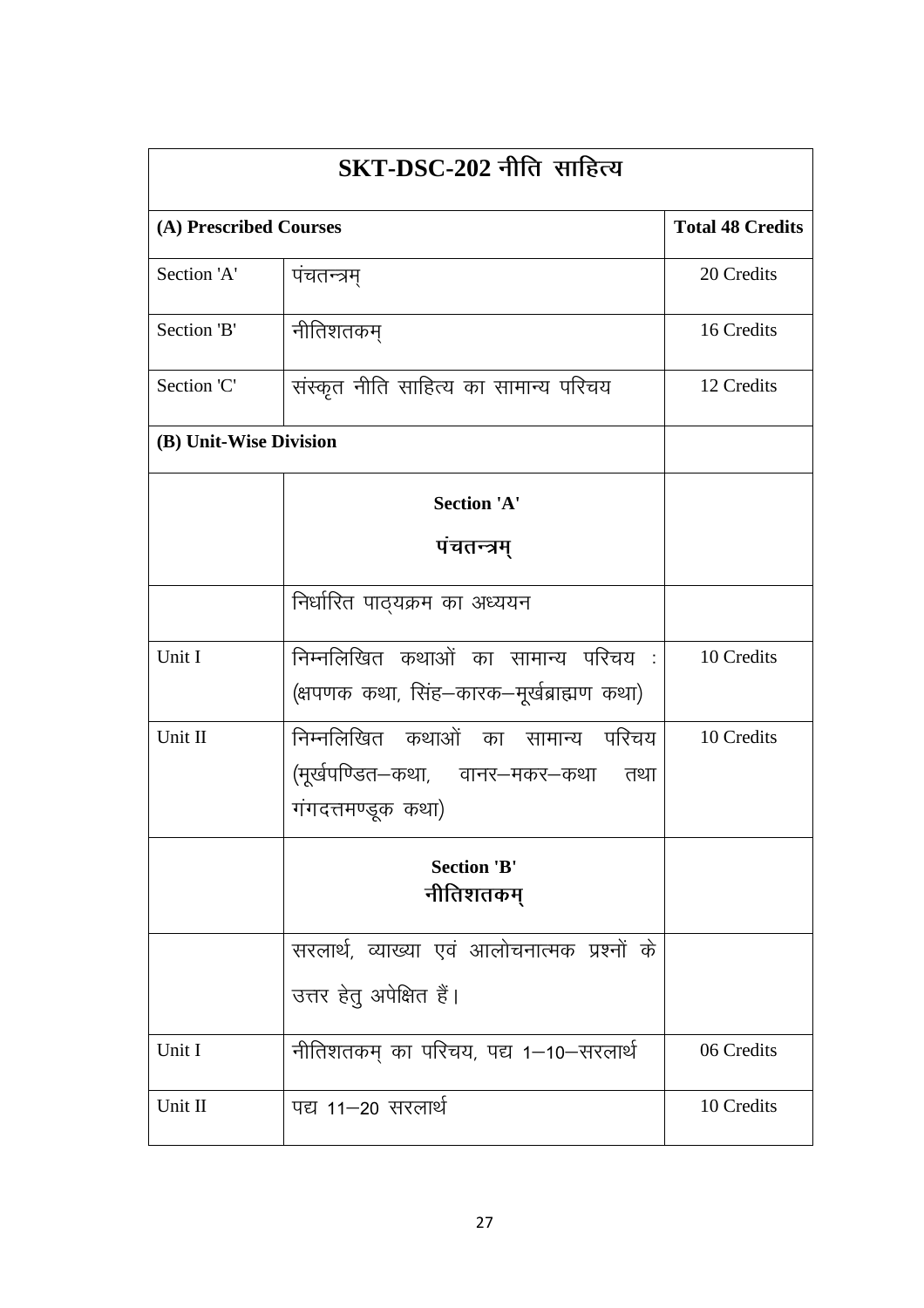|                               | <b>Section 'C'</b>                                                              |            |
|-------------------------------|---------------------------------------------------------------------------------|------------|
|                               | संस्कृत साहित्य का सामान्य परिचय                                                |            |
| Unit I                        | महाकाव्य (कालिदास तथा भारवि) गद्यकाव्य                                          | 08 Credits |
|                               | (बाण भट्ट तथा दण्डी)                                                            |            |
| Unit II                       | नाटक (भास, कालिदास एवं भवभूति)                                                  | 04 Credits |
| (C) Suggested Books/Readings: |                                                                                 |            |
|                               | 1. श्यामाचरण पाण्डेय (व्या.), पंचतंत्रम् (विष्णु                                |            |
|                               | शर्मा), मोतीलाल बनारसीदास, दिल्ली, 1975                                         |            |
| 2.                            | A Collection of Ancient Hindu Tales (ed.)                                       |            |
|                               | Franklin Edgerton, Johannes Hertel, 1908.                                       |            |
| 3.                            | M.R. Kale, Pancatantram (Ed. and Trans.),<br>Motilal Banarasidass, Delhi, 1999. |            |
| 4.                            |                                                                                 |            |
|                               | Chandra Rajan, Pancatantram (trans.) Penguin<br>Classics, Penguin Books.        |            |
|                               | 5.   विष्णुदत्त  शर्मा  शास्त्री,  नीतिशतकम्  (भर्तृहरि):                       |            |
|                               | विमलचन्द्रिका संस्कृत टीका व हिन्दी,                                            |            |
|                               | व्याख्यासहित, ज्ञान प्रकाशन, मेरठ।                                              |            |
|                               | 6.   नीतिशतकम्  (भर्तृहरि):  संस्कृत  टीका  व  हिन्दी                           |            |
|                               | व अंग्रेजी व्याख्यासहित।                                                        |            |
| 7.                            | तारिणीश झा, नीतिशतकम् (भर्तृहरि)                                                |            |
|                               | रामनारायणलाल बेनीमाधव, इलाहाबाद, 1976।                                          |            |
| 8.                            | ओमप्रकाश पाण्डेय, नीतिशतकम् (भर्तृहरि)                                          |            |
|                               | मनोरमा हिन्दी–व्याख्या सहित, चौखम्भा                                            |            |
|                               | अमरभारती प्रकाशन, वाराणसी, 1982                                                 |            |
|                               | 9.   बाबूराम     त्रिपाठी,      नीतिशतकम्       (भर्तृहरि)                      |            |
|                               | महालक्ष्मी प्रकाशन, आगरा, 1986।                                                 |            |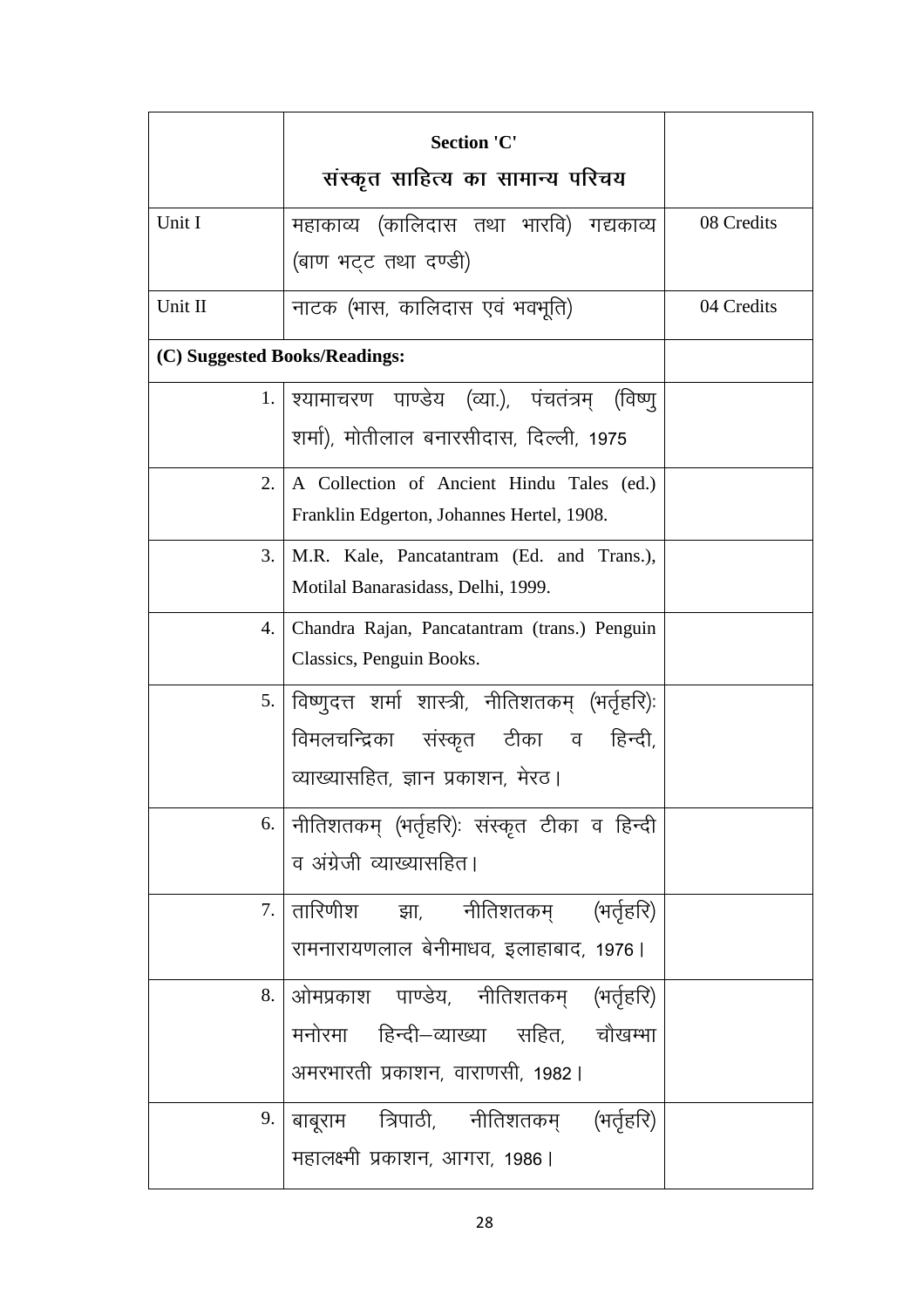|     | 10. उमाशंकर शर्मा ऋषि : संस्कृत साहित्य का      |  |
|-----|-------------------------------------------------|--|
|     | इतिहास, चौखम्बा भारती अकादमी, वाराणसी।          |  |
| 11. | रमाशंकर त्रिपाठी, संस्कृत साहित्य का            |  |
|     | प्रामाणिक इतिहास, कृष्णदास अकादमी,              |  |
|     | वाराणसी ।                                       |  |
|     | 12. राधावल्लभ त्रिपाठी, संस्कृत साहित्य का      |  |
|     | अभिनव इतिहास, विश्वविद्यालय प्रकाशन             |  |
|     | वाराणसी ।                                       |  |
|     | 13. भोलाशंकर व्यास, संस्कृतकविदर्शन, चौखम्भा    |  |
|     | विद्याभवन, वाराणसी ।                            |  |
| 14. | Dasgupta, S.N., A History of Sanskrit           |  |
|     | Literature: Classical Period, University of     |  |
|     | Calcutta, 1977.                                 |  |
| 15. | Keith, Arthur Berriedale, A History of Sanskrit |  |
|     | Literature, MLBD, Delhi.                        |  |
| 16. | Krishnamachariar, M. Classical<br>Sanskrit      |  |
|     | Literature. MLBD, Delhi.                        |  |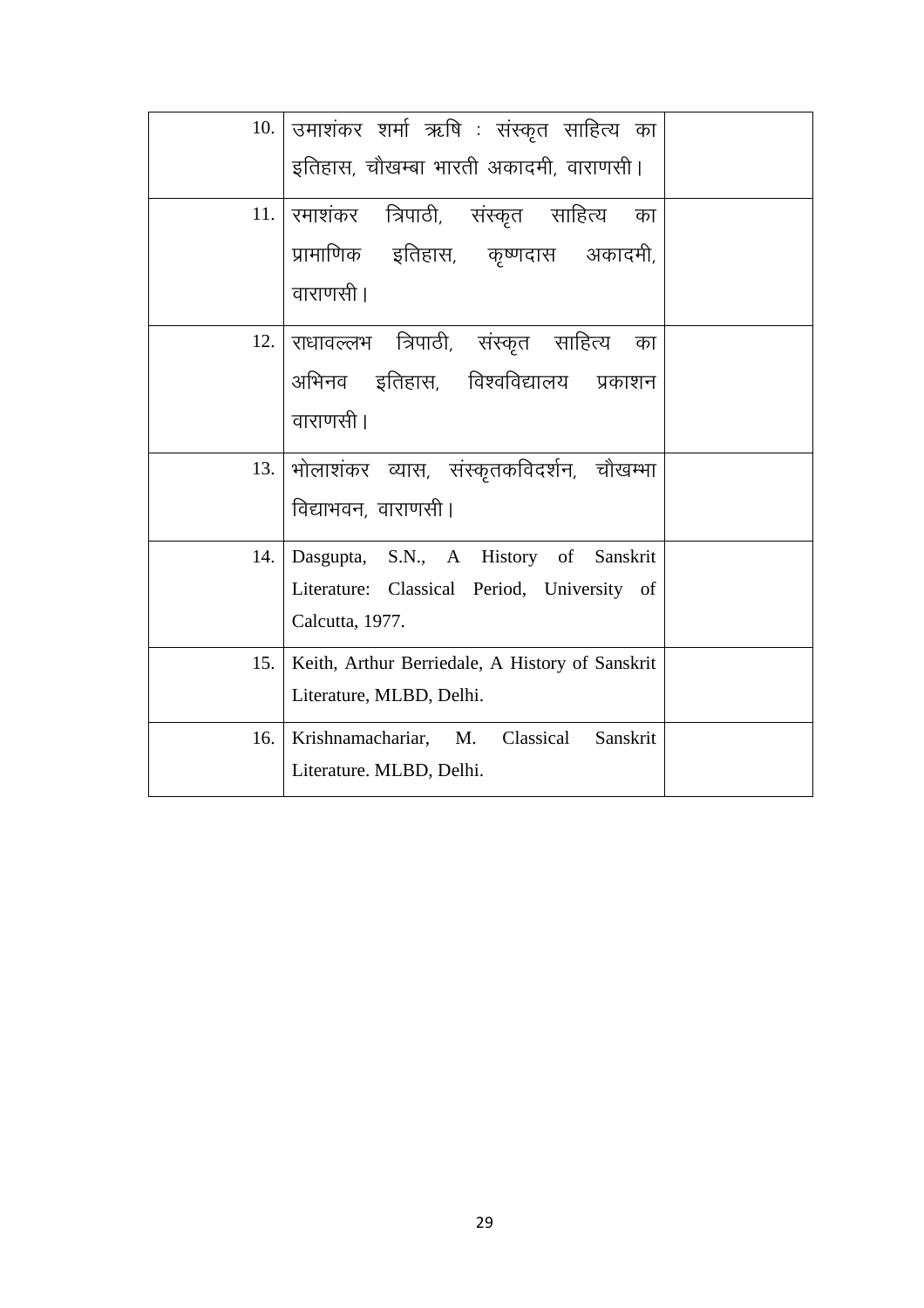|                         | <b>THIRD SEMESTER</b>                      |                        |
|-------------------------|--------------------------------------------|------------------------|
|                         | SKT-DSC-301 संस्कृत नाटक                   |                        |
| (A) Prescribed Course:  |                                            | <b>Total Credit 48</b> |
| Section 'A'             | प्रतिमानाटकम् : प्रथम एवं तृतीय अंक –भास   | 14 Credits             |
| Section 'B'             | अभिज्ञानशाकुन्तलम् : चतुर्थ अंक–कालिदास    | 16 Credits             |
| Section 'C'             | संस्कृत नाट्यशास्त्रीय पारिभाषिक शब्दावली  | 06Credits              |
| Section 'D'             | संस्कृत नाटक का इतिहास तथा प्रमुख नाटकों   | 12 Credits             |
|                         | का परिचय                                   |                        |
| (B) Unit-wise Division: |                                            |                        |
|                         | <b>Section 'A'</b>                         |                        |
|                         | प्रतिमा नाटक : प्रथम तथा तृतीय अंक–भास     |                        |
| Unit I                  | प्रथम अंक का परिचय, व्याकरण, सरलार्थ,      | 07 Credits             |
|                         | व्याख्या, काव्य सौष्ठव और कथावस्तु।        |                        |
| Unit II                 | तृतीय अंक का परिचय, व्याकरण, सरलार्थ,      | 08 Credits             |
|                         | व्याख्या, काव्य–सौष्ठ्व और कथावस्तु।       |                        |
|                         | <b>Section 'B'</b>                         |                        |
|                         | अभिज्ञान शाकुन्तलम् : चतुर्थ अंक–          |                        |
|                         | कालिदास                                    |                        |
| Unit I                  | चतुर्थ अंक (क) परिचय, नांदी, प्रस्तावना,   | 08 Credits             |
|                         | सूत्रधार, नटी, विष्कम्भक, विदूषक और कंचुकी |                        |
|                         | आदि पारिभाषिक शब्दों की व्याख्या।          |                        |
| Unit II                 | चतुर्थ अंक (ख) व्याकरण, सरलार्थ, व्याख्या, | 08 Credits             |
|                         | काव्य—सौष्ठ्व और कथावस्तु तथा घटनाक्रम     |                        |
|                         | का समय निर्धारण एवं प्रकृति का मानवीकरण।   |                        |
|                         | काव्येषु नाटकं म्यम्, उपमा कालिदासस्य      |                        |
|                         | उक्तियों की समीक्षा।                       |                        |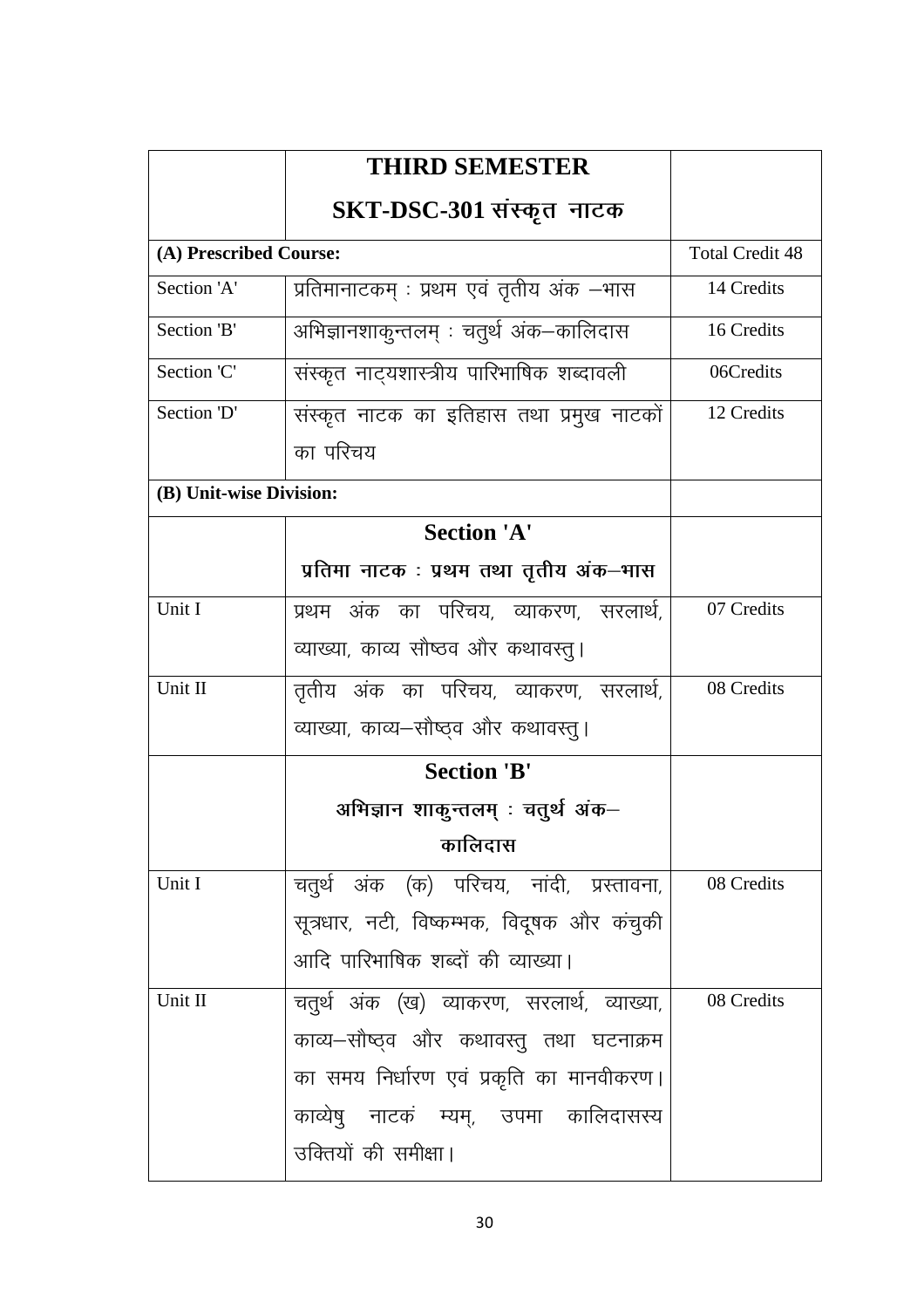|                              | <b>Section 'C'</b>                                              |            |
|------------------------------|-----------------------------------------------------------------|------------|
|                              | संस्कृत नाट्यशास्त्रीय संस्कृत पारिभाषिक<br>शब्दावली            |            |
| Unit I                       | नाटक, नायक, नायिका, पूर्वरङ्ग, सूत्रधार,                        | 03 Credits |
|                              | नेपथ्य।                                                         |            |
| Unit II                      | अङ्क, स्वगत, प्रकाश, अपवारित, जनान्तिक,                         | 03 Credits |
|                              | आकाशभाषित, प्रवेशक एवं भरतवाक्य।                                |            |
|                              | <b>Section 'D'</b>                                              |            |
|                              | संस्कृत नाटक का इतिहास तथा प्रमुख<br>नाटकों का परिचय            |            |
| Unit I                       | उद्भव और विकास।                                                 | 06 Credits |
| Unit II                      | प्रमुख नाटककार एवं नाटकः भास, कालिदास,                          | 06 Credits |
|                              | शूद्रक, विशाखदत्त, हर्ष, भवभूति तथा उनकी                        |            |
|                              | रचनाएं।                                                         |            |
| (C) Suggested Books/Readings |                                                                 |            |
|                              | 1. सूबोधचन्द्र पन्त, अभिज्ञानशाकुन्तलम् मोतीलाल                 |            |
|                              | बनारसीदास, दिल्ली।                                              |            |
|                              | 2.   सुरेन्द्रदेव         शास्त्री,         अभिज्ञानशाकुन्तलम्, |            |
|                              | रामनारायण बेनीप्रसाद, इलाहाबाद।                                 |            |
| 3.                           | आचार्य, अभिज्ञानशाकुन्तलम्,<br>नारायणराम                        |            |
|                              | निर्णयसागर प्रेम।                                               |            |
| 4.                           | C.D. Devadhar (Ed.), Abhijnanasakuntalam,                       |            |
|                              | MLBD, Delhi.                                                    |            |
| 5.                           | M.R. Kale (Ed.), Abhijnanasakuntalam. MLBD,                     |            |
|                              | Delhi.                                                          |            |
| 6.                           | Gajendra Gadakar (Ed.), Abhijnanasakuntalam,                    |            |
|                              | MLBD, Delhi.                                                    |            |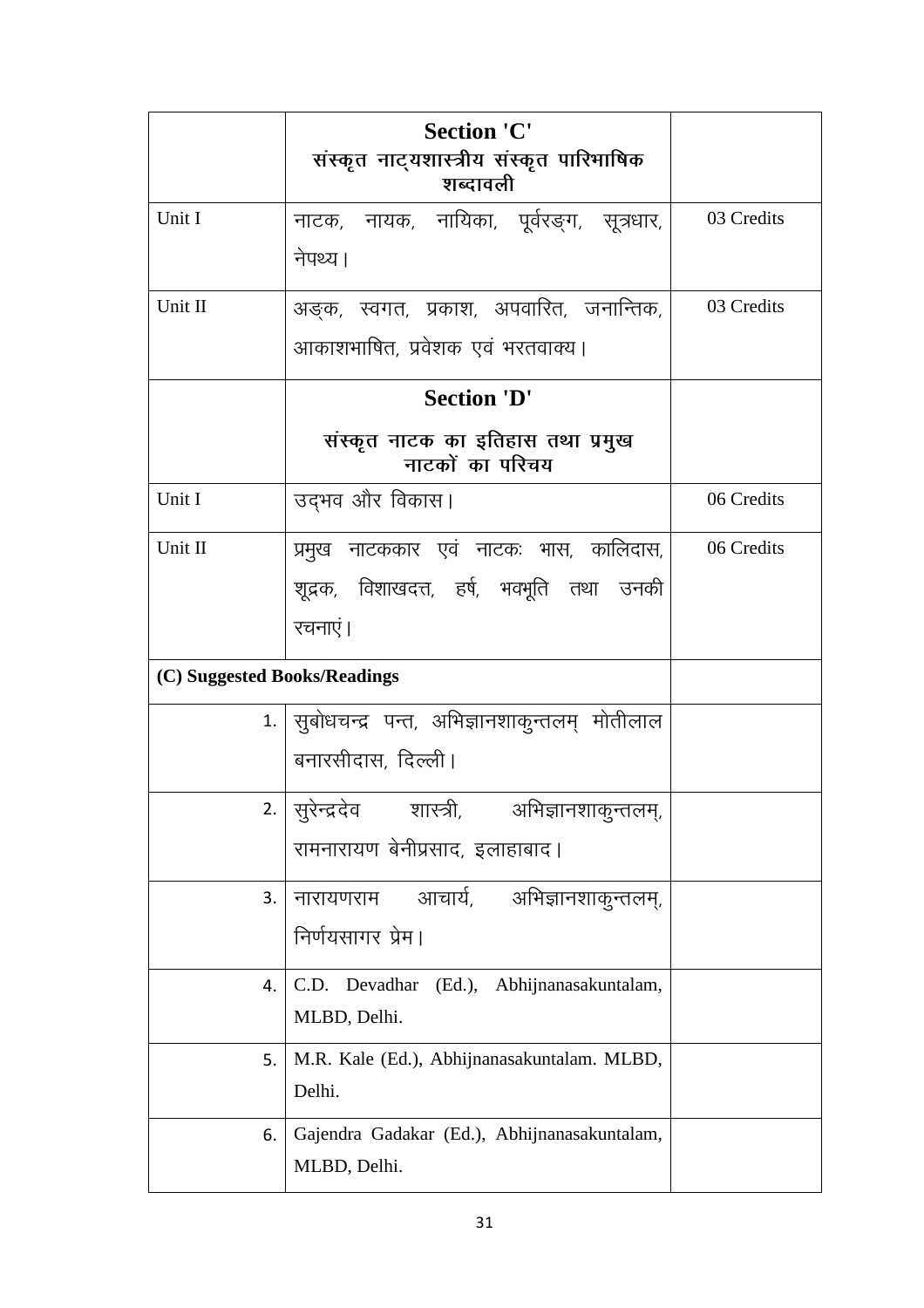| 7 <sub>1</sub> | Ramendramohan Bose, Abhijnasakuntalam,<br>Modern Book Agency, Calcutta.              |  |
|----------------|--------------------------------------------------------------------------------------|--|
| 8.             | भागवतशरण उपाध्याय, कालिदास कवि और<br>काव्य, भारतीय ज्ञानपीठ, काशी।                   |  |
|                | 9. हजारीप्रसाद द्विवेदी, कालिदास की लालित्य<br>योजना, राजकमल प्रकाशन, दिल्ली।        |  |
| 10.            | पंकज कुमार मिश्र, शाकुन्तलविषयक रम्यत्व की<br>अवधारणा, परिमल पब्लिकेशन, दिल्ली।      |  |
| 11.            | Minakshi Daalal, Conflict in Sanskrit Drama,<br>Somaiya Publication Pvt. Ltd.        |  |
| 12.            | Ratnamayi Dikshit, Women in Sanskrit Dramas,<br>Meherchand Lacchman Das, Delhi.      |  |
| 13.            | A.B. Keith, Sanskrit Drama, Oxford University<br>Press London, 1970                  |  |
| 14.            | Minakshi Dalal, Conflict in Sanskrit Drama,<br>Somaiya Publication Pvt. Ltd.         |  |
| 15.            | G.K.<br>Sanskrit<br>Karnataka<br>Bhat,<br>Drama,<br>University Press, Dharwar, 1975. |  |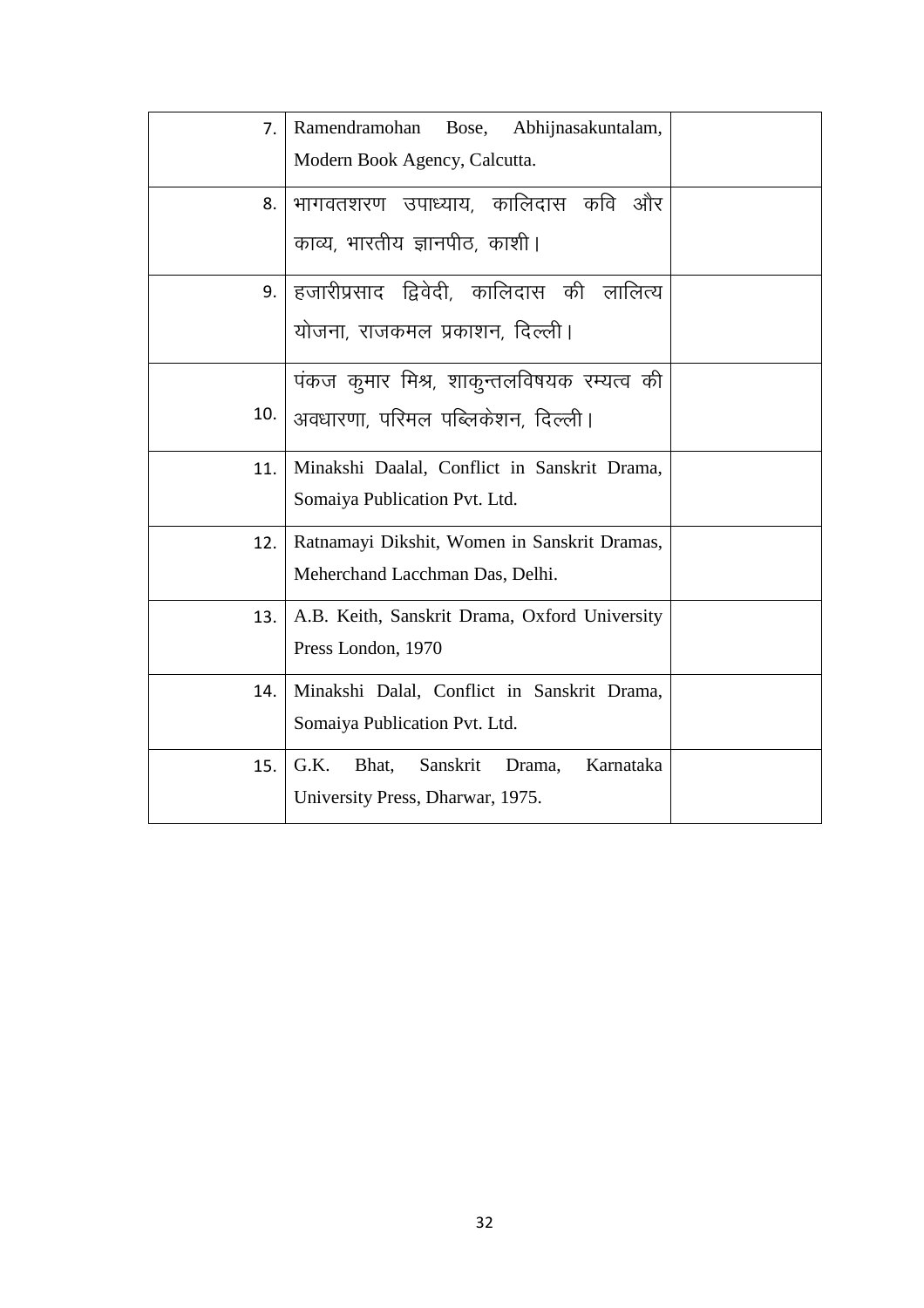| SKT-AEEC-302 आयुर्वेद के मूल सिद्धान्त |                                                                                                                                                         |                         |
|----------------------------------------|---------------------------------------------------------------------------------------------------------------------------------------------------------|-------------------------|
| (A) Prescribed Course:                 |                                                                                                                                                         | <b>Total Credits 48</b> |
| Section 'A'                            | आयुर्वेद का परिचय                                                                                                                                       | 18 Credits              |
| Section 'B'                            | चरकसंहिता (सूत्र स्थानम्)                                                                                                                               | 15 Credits              |
| Section 'C'                            | तैत्तिरीयोपनिषद्                                                                                                                                        | 15 Credits              |
| (B) Unit-Wise Division:                |                                                                                                                                                         |                         |
|                                        | <b>Section 'A'</b><br>आयुर्वेद का परिचय                                                                                                                 |                         |
| Unit I                                 | आयुर्वेद का परिचय, औषधि विज्ञान का चरक<br>पूर्वकालीन इतिहास, आयुर्वेद की दो शाखाएं:<br>धन्वन्तरि और पुनर्वसु।                                           | 09 Credits              |
| Unit II                                | आयुर्वेद के प्रमुख आचार्यः चरक, सुश्रुत, वाग्भट्ट<br>माधव, शारङ्गधर और भावमिश्र।                                                                        | 09 Credits              |
|                                        | <b>Section 'B'</b>                                                                                                                                      |                         |
|                                        | चरकसंहिता – सूत्र स्थानम्                                                                                                                               |                         |
| Unit I                                 | षड्ऋतुओं में काल विभाग तथा शरीर एवं<br>प्रकृति की अवस्था।<br>हेमन्त, शिशिर, वसन्त, ग्रीष्म, वर्षा और शरद<br>ऋतुओं में रहन–सहन और आहार सम्बन्धी<br>नियम। | 09 Credits              |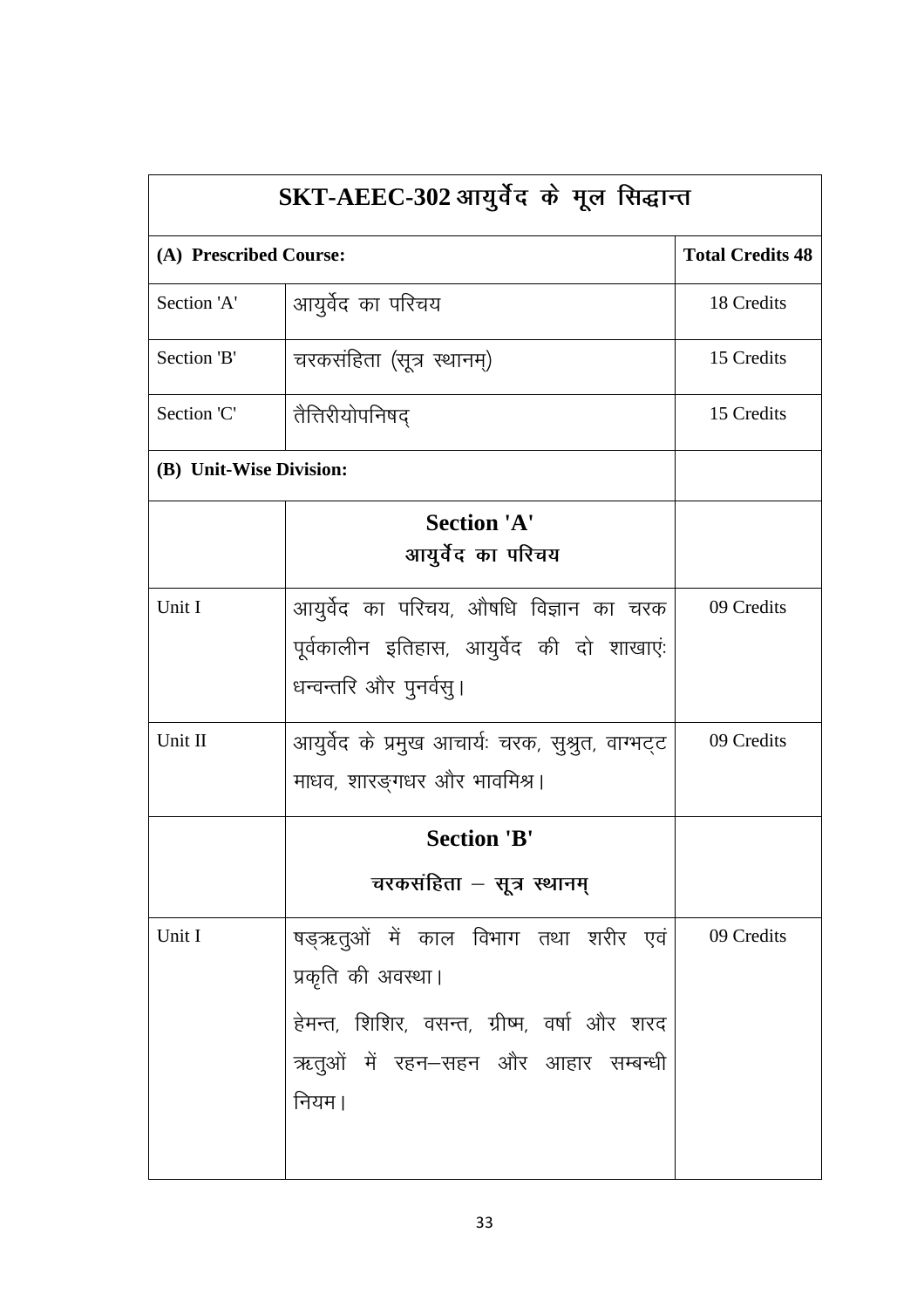|                              | <b>Section 'C'</b>                             |            |
|------------------------------|------------------------------------------------|------------|
|                              | तैत्तिरीयोपनिषद्                               |            |
| Unit I                       | भूगुवल्ली – अनुवाक् 1–3                        | 15 Credits |
| (C) Suggested Books/Readings |                                                |            |
| 1.                           | Brahmananda Tripathi (Ed.), Charakasamhita,    |            |
|                              | Chaukhamba Surbharati Prakashana, Varanasi,    |            |
|                              | 2005.                                          |            |
| 2.                           | Taittiriyopanisad – Bhrguvalli.                |            |
| 3.                           | Atridev Vidyalankar, Ayurveda ka Brhad itiasa. |            |
| 4.                           | Priyavrat Sharma, Caraka Chintana.             |            |
| 5.                           | V. Narayanaswami, Origin and Development of    |            |
|                              | Ayurveda (A brief history), Ancient Science of |            |
|                              | life, Vol. 1, No. 1, July 1981, page 1-7       |            |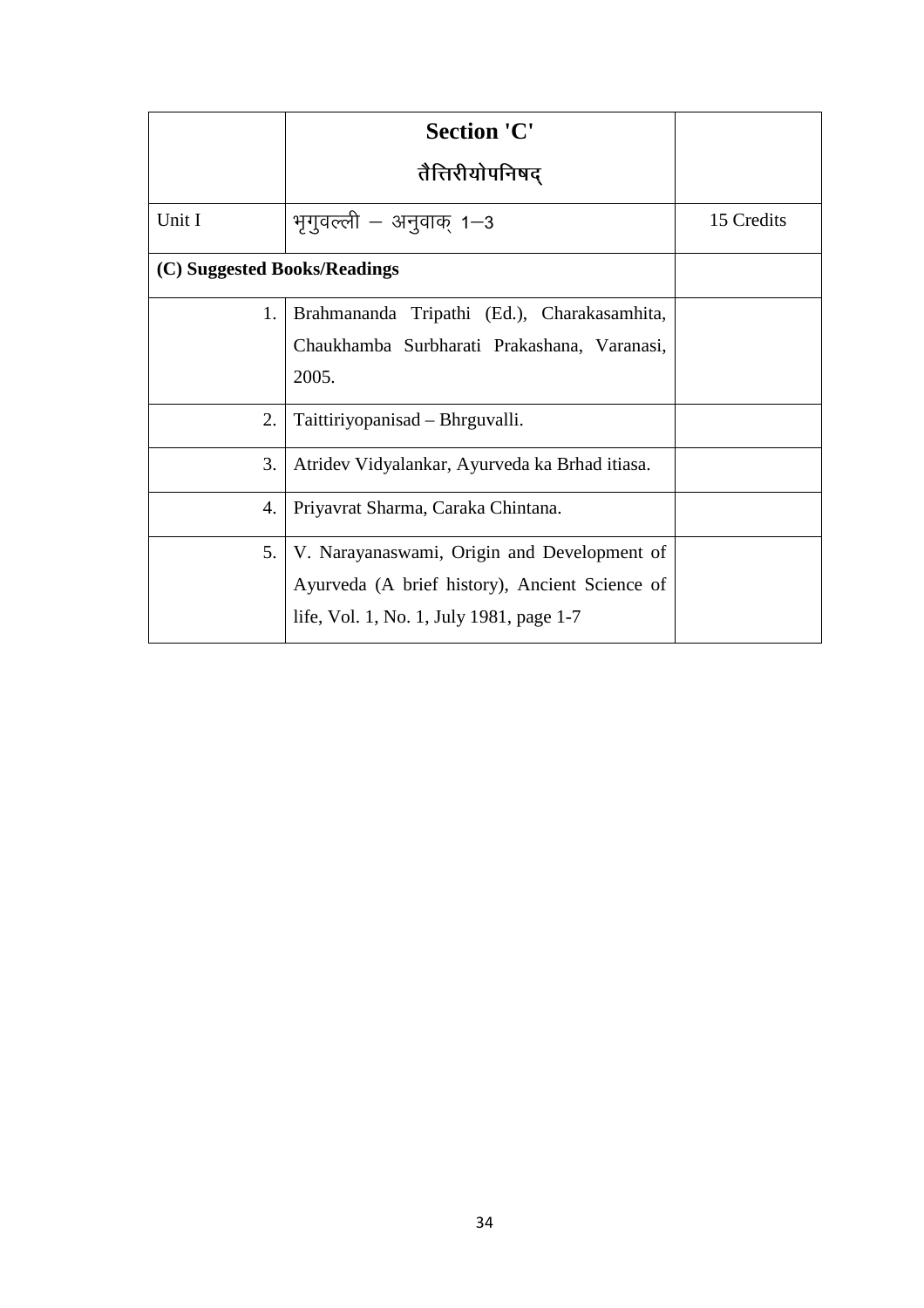|                         | <b>FOURTH SEMESTER</b>                                        |                        |
|-------------------------|---------------------------------------------------------------|------------------------|
|                         | SKT-DSC-401 संस्कृत व्याकरण                                   |                        |
| (A) Prescribed Course:  |                                                               | <b>Total Credit 48</b> |
| Section 'A'             | लघुसिद्धांतकौमुदी : संज्ञा प्रकरण                             | 08 Credits             |
| Section 'B'             | लघुसिद्धांतकौमुदीः संधि प्रकरण                                | 20 Credits             |
| Section 'C'             | लघुसिद्धांतकौमुदी : विभक्ति प्रकरण                            | 20 Credits             |
| (B) Unit Wise Division: |                                                               |                        |
|                         | <b>Section 'A'</b>                                            |                        |
|                         | लघुसिद्धांतकौमुदी : संज्ञा प्रकरण                             |                        |
| Unit I                  | संज्ञा प्रकरण                                                 | 08 Credits             |
|                         | <b>Section 'B'</b>                                            |                        |
|                         | लघुसिद्धांतकौमुदी : संधि प्रकरण                               |                        |
| Unit I                  | अच् संधि– यण्, गुण, दीर्घ, अयादि, वृद्धि और<br>पूर्वरूप संधि। | 08 Credits             |
| Unit II                 | हल् संधि– श्चुत्व, ष्टुत्व, अनुनासिकत्व, छत्व और<br>जश्त्व।   | 08 Credits             |
| Unit III                | विसर्ग संधि– उत्व, सत्व, रूत्व, लोप।                          | 04 Credits             |
|                         | <b>Section 'C'</b>                                            |                        |
|                         | लघुसिद्धांतकौमुदी : विभक्त्यिर्थ प्रकरण                       |                        |
| Unit I                  | विभक्त्यर्थ प्रकरण                                            | 20 Credits             |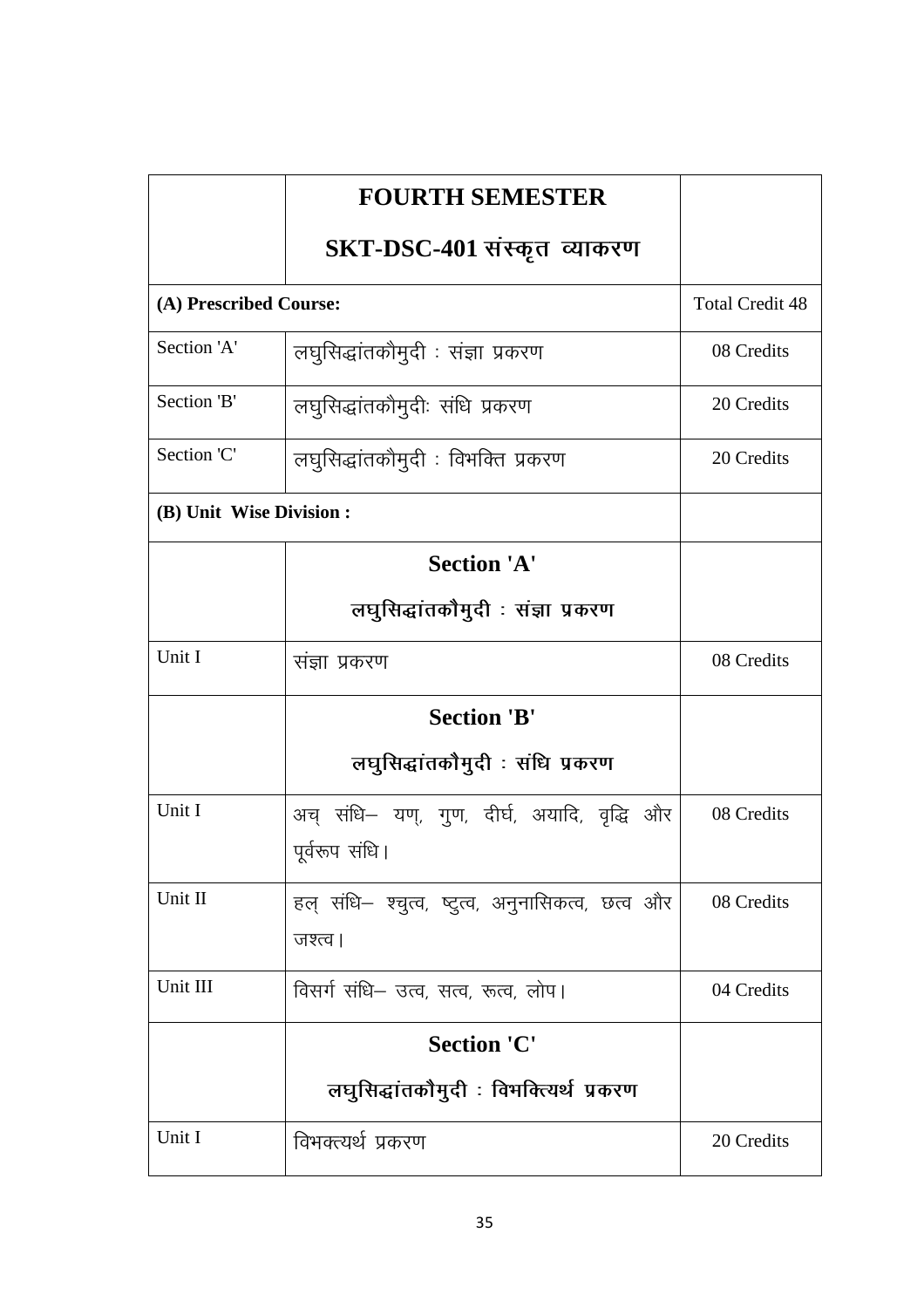| (C) Suggested Books/Readings |                                                                                                                                                                          |  |
|------------------------------|--------------------------------------------------------------------------------------------------------------------------------------------------------------------------|--|
| 1.                           | धरानन्द शास्त्री, लघुसिद्धान्तकौमुदी, मूल एवं हिन्दी<br>व्याख्या, दिल्ली।                                                                                                |  |
|                              | 2. भीमसेन शास्त्री, लघुसिद्धान्तकौमुदी भैमी व्याख्या<br>(भाग—1), भैमी प्रकाशन, दिल्ली।                                                                                   |  |
|                              | 3. चारूदेव शास्त्री, व्याकरण चन्द्रोदय (भाग–1),<br>भैमी प्रकाशन, दिल्ली।                                                                                                 |  |
| 4.                           | सत्यपाल सिंह (संपा.), लघुसिद्धान्तकौमुदी<br>प्रकाशिका नाम्नी हिन्दी व्याख्या सहिता,<br>शिवालिक पब्लिकेशन, दिल्ली : 2014 ।                                                |  |
| 5.                           | V.S. Apte, The Student's Guide to Sanskrit<br>Composition, Chowhamba Sanskrit<br>Series,<br>Varansasi (Hindi Translation also available).                                |  |
| 6.                           | M.R. Kale, Higher Sanskrit Grammer, MLBD,<br>Delhi (Hindi Translation also available).                                                                                   |  |
| 7.                           | Kanshiram, Laghusiddhantakaumdudi (Vol. I),<br>MLBD, Delhi, 2009.                                                                                                        |  |
| 8.                           | Online Tools for Sanskrit Grammer developed by<br>Computational Linguistics Group, Department of<br>University<br>of<br>Delhi:<br>Sanskrit,<br>http://sanskrit.du.ac.in. |  |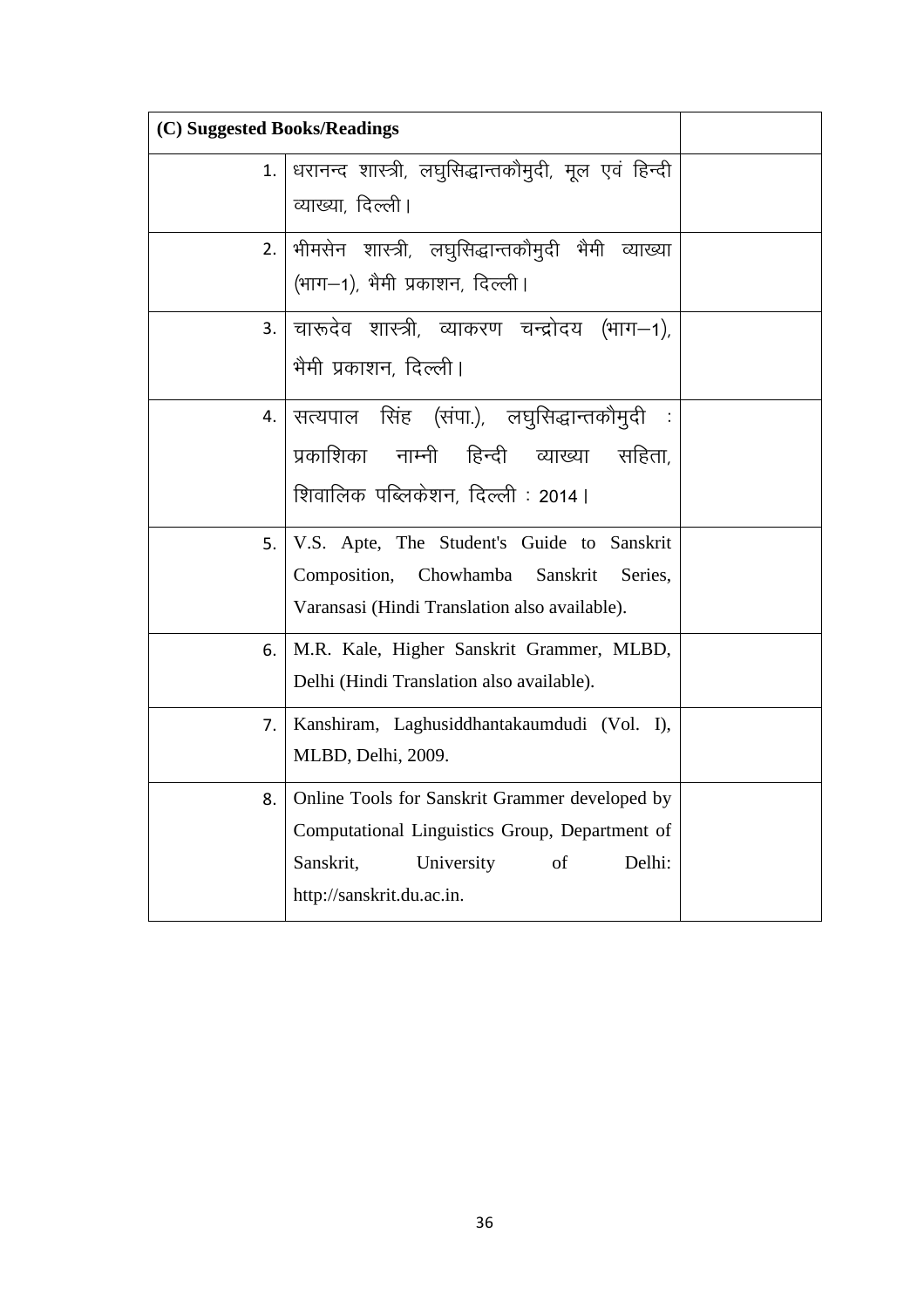|                               | SKT-AEEC-403 पातञ् <b>जल</b> योगसूत्र              |                         |
|-------------------------------|----------------------------------------------------|-------------------------|
| (A) Prescribed Course:        |                                                    | <b>Total 48 Credits</b> |
| Section 'A'                   | पातञ्जल योगसूत्र : समाधि पाद                       |                         |
| Section 'B'                   | पातञ्जल योगसूत्र : साधन पाद                        |                         |
| Section 'C'                   | पातञ्जल योगसूत्र : विभूति पाद                      |                         |
| (B) Unit-Wise Division        |                                                    |                         |
|                               | <b>Section 'A'</b><br>पातञ्जल योगसूत्र - समाधि पाद |                         |
| Unit I                        | समाधि पाद सूत्र (1–15)                             | 12 Credits              |
| Unit II                       | समाधि पाद सूत्र (16–29)                            | 10 Credits              |
|                               | <b>Section 'B'</b>                                 |                         |
|                               | पातञ्जल योगसूत्र – साधन पाद                        |                         |
| Unit I                        | साधन पाद सूत्र (29–45)                             | 11 Credits              |
| Unit II                       | साधन पाद सूत्र (46–55)                             | 10 Credits              |
|                               | <b>Section 'C'</b>                                 |                         |
|                               | पातञ्जल योगसूत्र – विभूति पाद                      |                         |
| Unit I                        | विभूति पाद सूत्र (1—3)                             | 04 Credits              |
| (D) Suggested Books/Readings: |                                                    |                         |
| 1.                            | Patanjala Yogadarsana, Gita Press, Gorakhpur.      |                         |
| 2.                            | Yogapradipa, Gita Press, Gorakhpur                 |                         |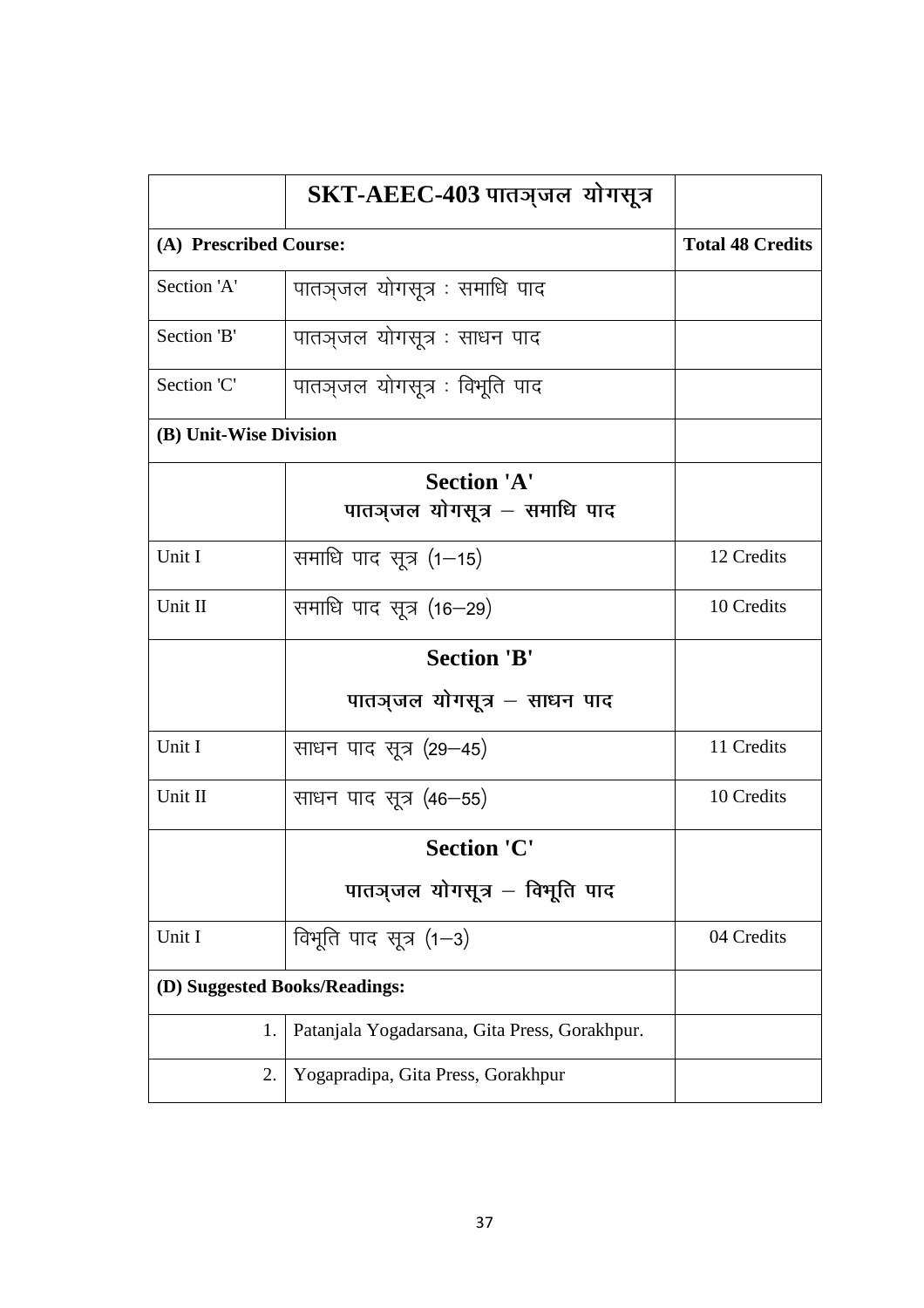| Mil- Core-2                    |                                                    |                        |
|--------------------------------|----------------------------------------------------|------------------------|
| SKT-DSC-402 व्याकरण एवं संयोजन |                                                    |                        |
| (A) Prescribed Course:         |                                                    | <b>Total Credit 48</b> |
| Section 'A'                    | संधि                                               | 18 Credits             |
| Section 'B'                    | समास                                               | 10 Credits             |
| Section 'C'                    | कृत् प्रत्यय                                       | 10Credits              |
| Section 'D'                    | गद्य लेखन तथा अनुवाद                               | 10 Credits             |
| (B) Unit Wise Division :       |                                                    |                        |
|                                | <b>Section 'A'</b>                                 |                        |
|                                | संधि                                               |                        |
| Unit I                         | अच् सन्धि : यण्, गुण, दीर्घ, अयादि, वृद्धि,        | 09                     |
|                                | पूर्वरूप।                                          |                        |
| Unit II                        | हल सन्धि : श्चुत्व, ष्टुत्व, अनुनासिकत्व, छत्व     | 05Credits              |
|                                | जश्त्व।                                            |                        |
| Unit III                       | विसर्ग सन्धि : उत्व, लोप, सत्व, रूत्व              | 04 Credits             |
|                                | <b>Section 'B'</b><br>समास                         |                        |
| Unit I                         | समास : अव्ययी भाव समास, तत्पुरूष, बहुव्रीहि        | 10 Credits             |
|                                | और द्वन्द्व समास।                                  |                        |
|                                | <b>Section 'C'</b>                                 |                        |
|                                | कृत् प्रत्यय                                       |                        |
| Unit I                         | कृत् प्रत्यय : तव्यत्, अनीयर्, यत्, ण्यत्, ण्वुल्, | 10 Credits             |
|                                | तृच्, अण्, क्त, क्तवतु, शतृ शानच्, तुमुन्, क्त्वा, |                        |
|                                | ल्यप् तथा ल्युट्।                                  |                        |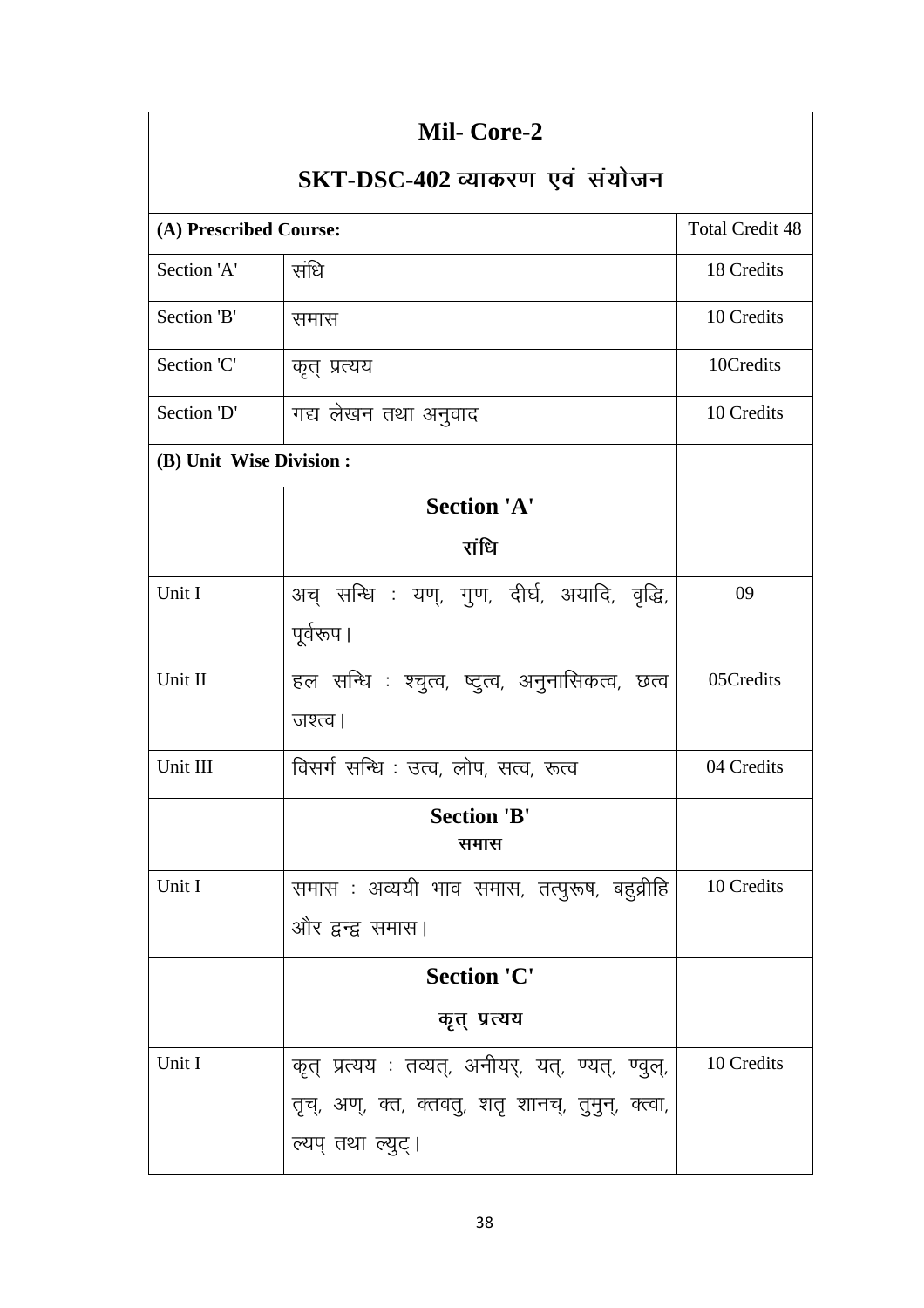|                              | <b>Section 'D'</b>                                                                     |            |
|------------------------------|----------------------------------------------------------------------------------------|------------|
|                              | गद्य लेखन तथा अनुवाद                                                                   |            |
| Unit I                       | संस्कृत में सरल वाक्यों का अनुवाद तथा हिन्दी                                           | 10 Credits |
|                              | गद्यांश का संस्कृत में अनुवाद।                                                         |            |
| (C) Suggested Books/Readings |                                                                                        |            |
|                              | 1.  धरानन्द शास्त्री, लघुसिद्धान्तकौमुदी, मूल एवं                                      |            |
|                              | हिन्दी व्याख्या, दिल्ली।                                                               |            |
|                              | 2.  भीमसेन शास्त्री, लघुसिद्धान्तकौमुदी भैमी व्याख्या                                  |            |
|                              | (भाग—1), भैमी प्रकाशन, दिल्ली।                                                         |            |
|                              | 3. चारूदेव शास्त्री, व्याकरण चन्द्रोदय (भाग—1,2                                        |            |
|                              | एवं 3), मोतीलाल बनारसीदास, दिल्ली।                                                     |            |
|                              | 4. सत्यपाल सिंह (संपा.), लघुसिद्धान्तकौमुदी :                                          |            |
|                              | प्रकाशिका नाम्री हिन्दी व्याख्या सहिता, शिवालिक                                        |            |
|                              | पब्लिकेशन, दिल्ली, 2014।                                                               |            |
| 5.                           | V.S. Apte, The Student's Guide to Sanskrit                                             |            |
|                              | Composition, Chowkhamba Sanskrit Series,                                               |            |
|                              | Varanasi (Hindi Translation also available).                                           |            |
| 6.                           | M.R. Kale, Higher Sanskrit Grammar, MLBD,<br>Delhi (Hindi Translation also available). |            |
|                              |                                                                                        |            |
| 7.                           | Kanshiram, Laghusiddhantakaumudi (Vol. I),<br>MLBD, Delhi, 2009.                       |            |
| 8.                           | Online Tools for Sanskrit Grammer developed by                                         |            |
|                              | Computational Linguistics Group, Department of                                         |            |
|                              | Delhi:<br>Sanskrit,<br>University<br>of                                                |            |
|                              | http://sanskrit.du.ac.in.                                                              |            |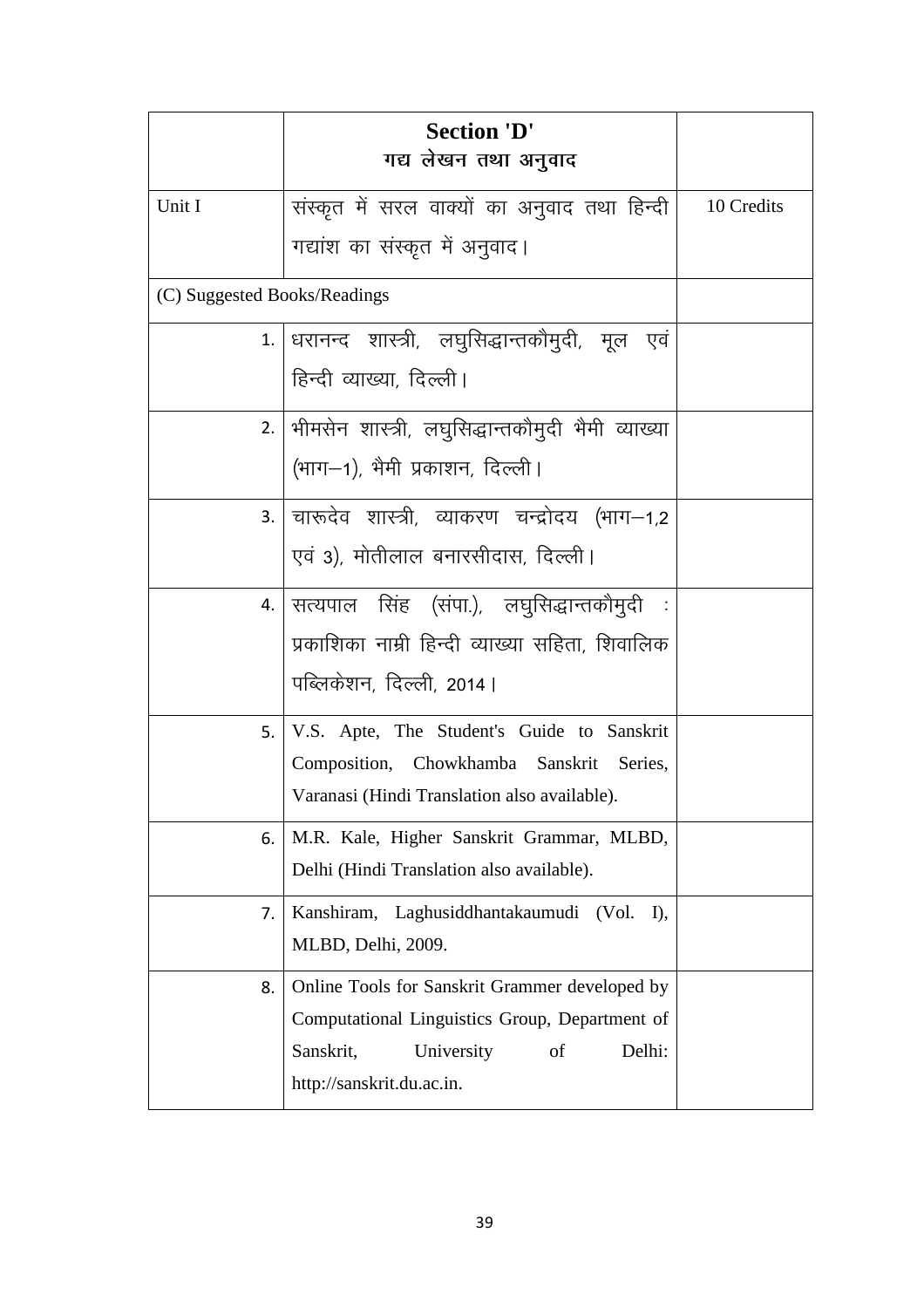|                         | <b>FIFTH SEMESTER</b>                      |                         |
|-------------------------|--------------------------------------------|-------------------------|
|                         | $SKT-AEEC-501$ भारतीय रंगशाला              |                         |
| (A) Prescribed Course:  |                                            | <b>Total 48 Credits</b> |
| Section 'A'             | भारतीय रंगशाला का इतिहास एवं परम्परा       | 10 Credits              |
| Section 'B'             | भारतीय रंगशाला : निर्माण एवं प्रकार        | 10 Credits              |
| Section 'C'             | अभिनय : आंगिक, वाचिक सात्त्विक एवं आहार्य  | 10 Credits              |
| Section 'D'             | नाटक : वस्तु, नेता और रस                   | 18 Credits              |
| (B) Unit-Wise Division: |                                            |                         |
|                         | <b>Section 'A'</b>                         |                         |
|                         | भारतीय रंगशाला का इतिहास एवं परम्परा       |                         |
| Unit I                  | विभिन्न कालखण्डों में रंगमंच का उद्भव और   | 05 Credits              |
|                         | विकास : प्रागैतिहासिक तथा वैदिक काल        |                         |
| Unit II                 | महाकाव्य एवं पौराणिक काल : राजदरबार        | 05 Credits              |
|                         | रंगमंच, देवालय रंगमंच, मुक्त रंगमंच (खुला) |                         |
|                         | आधुनिक रंगमंच, लोक रंगमंच, राष्ट्रीय एवं   |                         |
|                         | राज्यस्तरीय रंगमंच।                        |                         |
|                         | <b>Section 'B'</b>                         |                         |
|                         | रंगशालाः निर्माण एवं प्रकार                |                         |
| Unit I                  | रंगशालाः निर्माण एवं प्रकार                | 08 Credits              |
|                         |                                            |                         |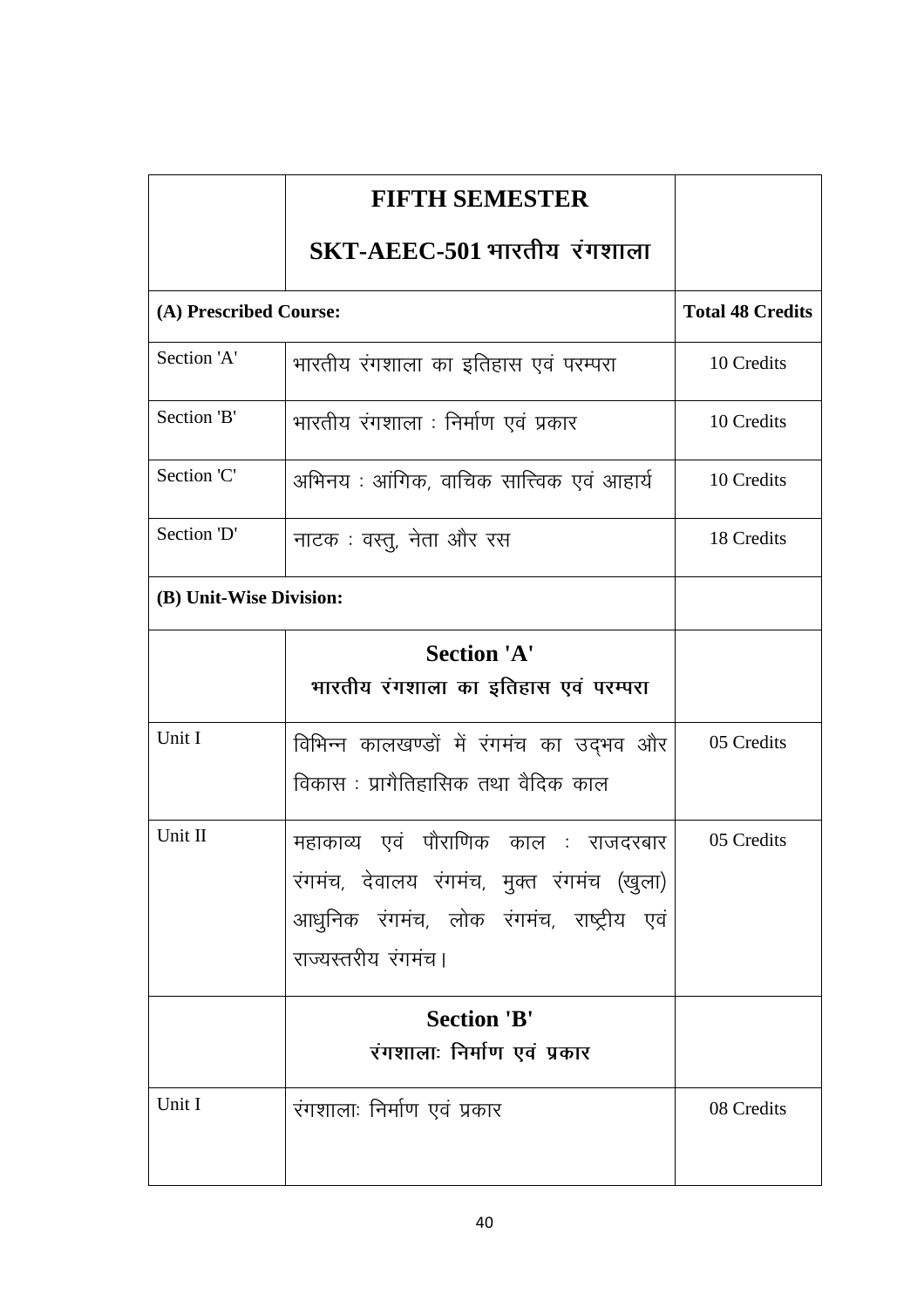|                              | <b>Section 'C'</b>                               |            |
|------------------------------|--------------------------------------------------|------------|
|                              | अभिनयः आंगिक, वाचिक, सात्त्विक और                |            |
|                              | आहार्य ।                                         |            |
| Unit I                       | अभिनयः आंगिक, वाचिक                              | 06 Credits |
| Unit II                      | सात्त्विक और आहार्य।                             | 06 Credits |
|                              | <b>Section 'D'</b>                               |            |
|                              | नाटकः वस्तु, नेता और रस                          |            |
| Unit I                       | वस्तु                                            | 04 Credits |
| Unit II                      | नेता                                             | 04 Credits |
| Unit III                     | रस                                               | 10 Credits |
| (C) Suggested Books/Readings |                                                  |            |
| 1.                           | राधावल्लभ त्रिपाठी (सम्पा. एवं संक.),            |            |
|                              | संक्षिप्तनाट्यशास्त्र हिन्दी भाषानुवादसहित, वाणी |            |
|                              | प्रकाशन दिल्ली 2008।                             |            |
| 2.1                          | राधावल्लभ त्रिपाठी, भारतीय नाट्य : स्वरूप एवं    |            |
|                              | परम्परा, संस्कृत परिषद्, सागर मध्य प्रदेश        |            |
|                              | 1988                                             |            |
| 3.                           | हजारी प्रसाद द्विवेदी (सं.) नाट्यशास्त्र की      |            |
|                              | भारतीय<br>परम्परा एवं दशरूपक, राजकमल             |            |
|                              | प्रकाशन, दिल्ली 1963।                            |            |
| 4.                           | सीताराम झा, नाटक और रंगमंच, बिहार                |            |
|                              | राष्ट्रभाषा परिषद् पटना 1982।                    |            |
|                              | 5. बाबूलाल शुक्ल शास्त्री (सम्पा.), नाट्यशास्त्र |            |
|                              | (1-4), चौखम्बा संस्कृत संस्थान, वाराणसी,         |            |
|                              | 1984                                             |            |
| 6.                           | राधावल्लभ त्रिपाठी, नाट्यशास्त्र विश्वकोश (1-4   |            |
|                              | भाग), प्रतिभा प्रकाशन दिल्ली, 1999।              |            |
| 7.                           | राधावल्लभ त्रिपाठी, भारतीय नाट्यशास्त्र की       |            |
|                              | परम्परा और विश्व रंगमंच, प्रतिभा प्रकाशन         |            |
|                              | दिल्ली।                                          |            |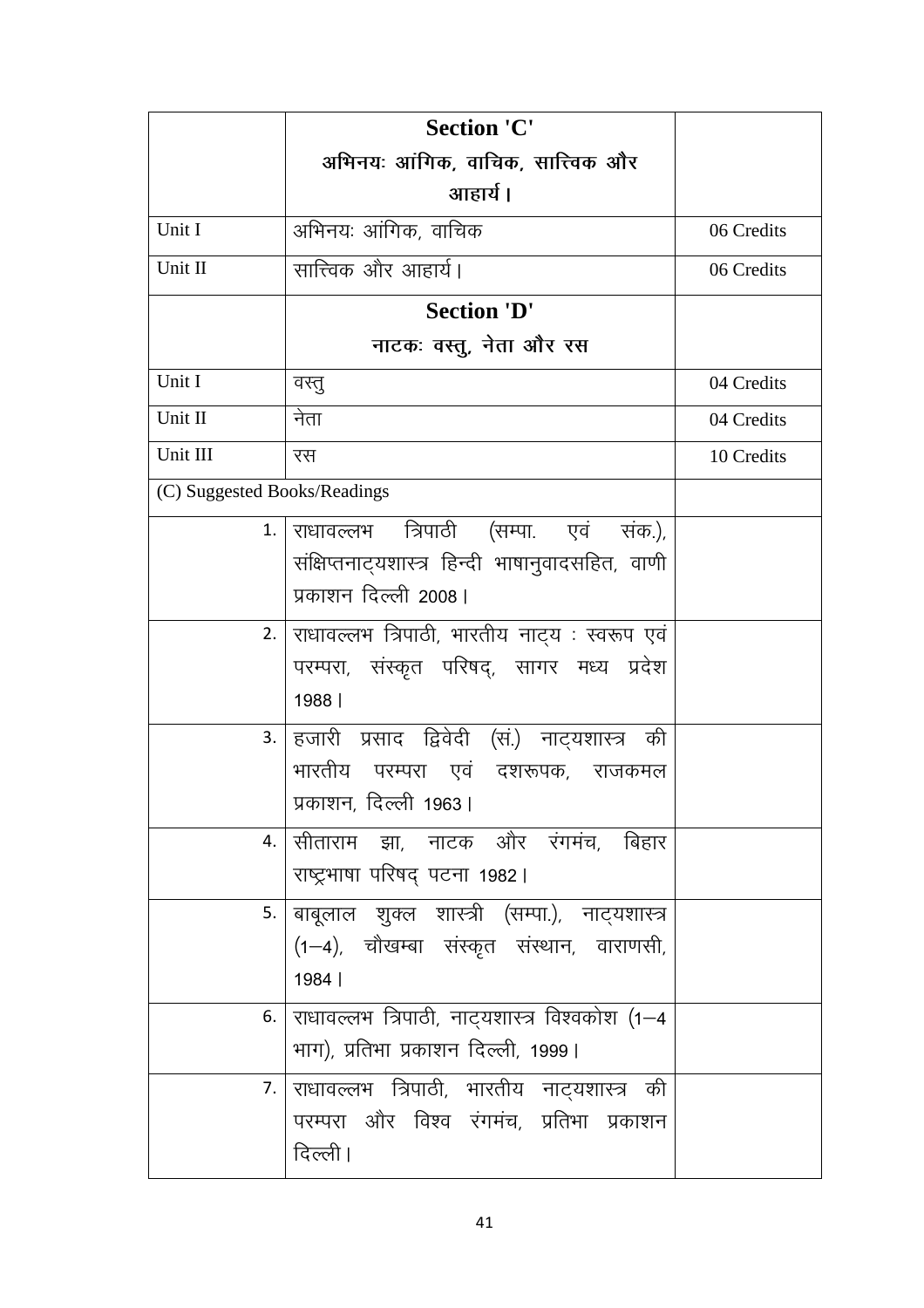| 8.  | व्रजमोहन चतुर्वेदी, नाट्यशास्त्रम्, विद्यानिधि                      |  |
|-----|---------------------------------------------------------------------|--|
|     | प्रकाशन दिल्ली, 2003।                                               |  |
|     | 9. किशवराममुसलगांवकर, संस्कृत नाट्य मीमांसा,                        |  |
|     | परिमल प्रकाशन, दिल्ली।                                              |  |
|     | 10. सिवशरण शर्मा, आचार्य भरत, मध्यप्रदेश हिन्दी                     |  |
|     | ग्रन्थ अकादमी, भोपाल।                                               |  |
|     | 11.   रामलखन शुक्ल, संस्कृत नाट्य कला, मोतीलाल                      |  |
|     | बनारसीदास, नई दिल्ली, 1970                                          |  |
| 12. | गोविन्द चन्द्र राय, नाट्यशास्त्र में रंगशालाओं के                   |  |
|     | रूप, काशी, 1958                                                     |  |
|     | 13.   भानुशंकर मेहता, भरत नाट्यशास्त्र तथा                          |  |
|     | आधुनिक प्रासंगिकता, वाराणसी ।                                       |  |
|     | 14.   वाचस्पति  मेहता,  भारतीय  नाट्य  परम्परा  एवं                 |  |
|     | अभिनयदर्पण, इलाहाबाद, 1967।                                         |  |
|     | 15. लक्ष्मी नारायण लाल, रंगमंच और नाटक की                           |  |
|     | भूमिका, दिल्ली, 1965।                                               |  |
|     | 16. लक्ष्मी नारायण गर्ग, भारत के लोकनाट्य,                          |  |
|     | हाथरस संगीत कार्यालय, 1961।                                         |  |
|     | 17. सीताराम चतुर्वेदी, भारतीय तथा<br>पाश्चात्य                      |  |
|     | रंगमंच, हिन्दी समिति, लखनऊ, 1964।                                   |  |
| 18. | जगदीशचन्द्र माथुर, परम्पराशील नाट्य, बिहार                          |  |
|     | राष्ट्रभाषा परिषद् पटना, 1961।                                      |  |
| 19. | C.B. Gupta, Indian Theatre, Varanasi, 1954.                         |  |
| 20. | R.K. Yajnick, Indian Theatre, London, 1933.                         |  |
| 21. | Tarla Mehta, Sanskrit Play Production in Ancient                    |  |
|     | India, MLBD, Delhi, 1999.                                           |  |
| 22. | Allardyce Nicoll, The Theatre and Dramatic<br>Theory, London. 1962. |  |
|     |                                                                     |  |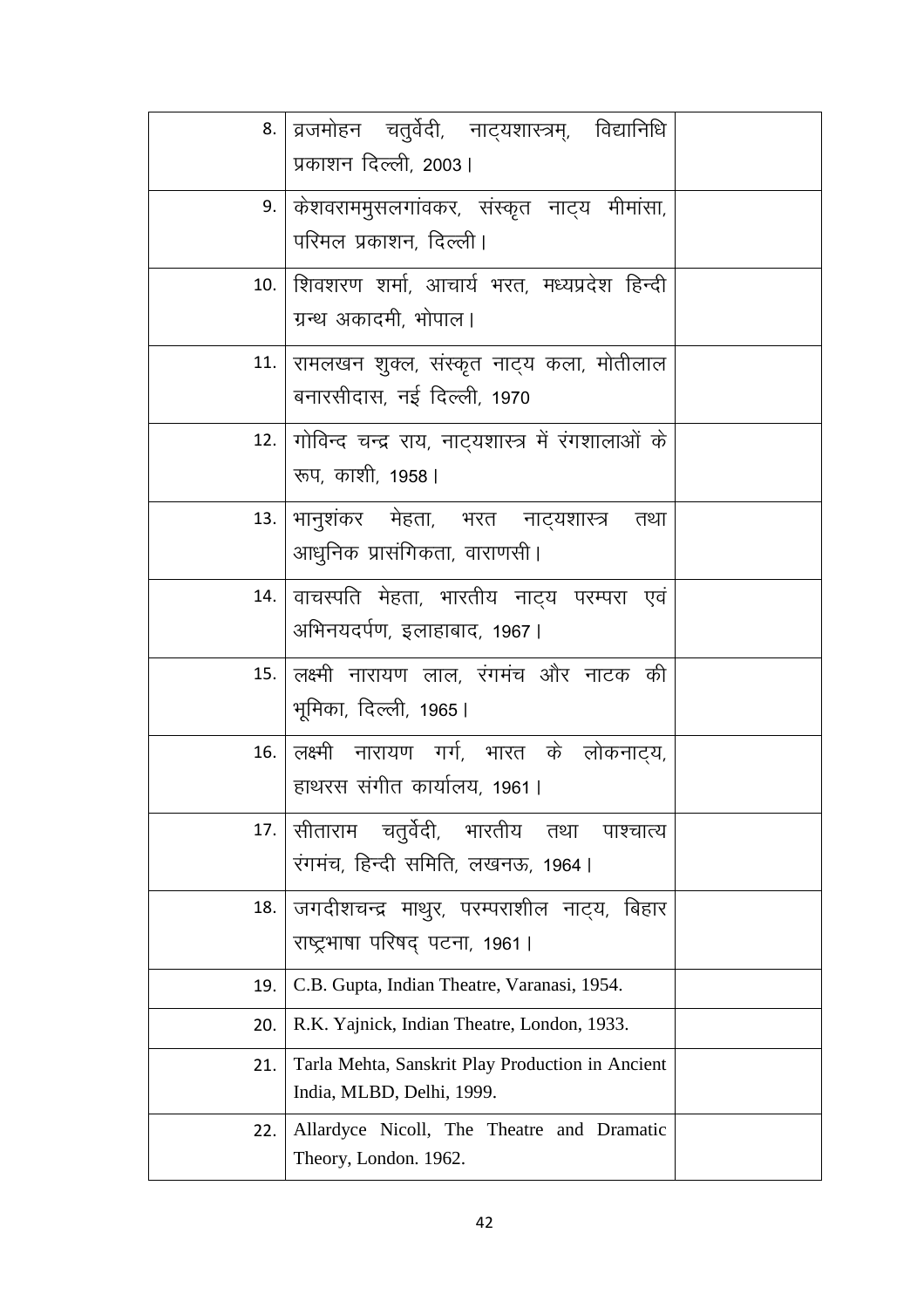| SKT-DSE-502 - व्यक्तित्व विकास का भारतीय दृष्टिकोण |                                                   |                        |  |
|----------------------------------------------------|---------------------------------------------------|------------------------|--|
| (A) Prescribed Course:                             |                                                   | <b>Total Credit 48</b> |  |
| Section 'A'                                        | ऐतिहासिक दृष्टिकोण                                | 04 Credits             |  |
| Section 'B'                                        | व्यक्ति की अवधारणा                                | 20 Credits             |  |
| Section 'C'                                        | व्यक्तित्व के प्रकार                              | 04Credits              |  |
| Section 'D'                                        | व्यवहार सुधार के मापदण्ड                          | 20 Credits             |  |
| (B) Unit Wise Division :                           |                                                   |                        |  |
|                                                    | <b>Section 'A'</b><br>ऐतिहासिक दृष्टिकोण          |                        |  |
| Unit I                                             | ऋग्वेद-1.164.37 छान्दोग्योपनिषद्-6.2.3, 6.8.6,    | 04 Credits             |  |
|                                                    | 8.1.4 बृहदारण्यकोपनिषद्, 2.5.18-19                |                        |  |
|                                                    | <b>Section 'B'</b>                                |                        |  |
|                                                    | व्यक्ति की अवधारणा                                |                        |  |
| Unit II                                            | व्यक्ति की अवधारणा– गीता, अध्याय ७: पद्य          | 20 Credits             |  |
|                                                    | 1–30, जीव की अष्टधा प्रकृति।                      |                        |  |
|                                                    | क्षेत्र और क्षेत्रज्ञः अध्याय–13, श्लोक 1–2, 5–6, |                        |  |
|                                                    | 19–23. क्षर और अक्षर : अध्याय 15, श्लोक           |                        |  |
|                                                    | $7 - 11, 16 - 19.$                                |                        |  |
|                                                    | <b>Section 'C'</b>                                |                        |  |
|                                                    | व्यक्तित्व के प्रकार                              |                        |  |
| Unit III                                           | व्यक्तित्व के प्रकार : गीता : अध्याय –14 श्लोक    | 04 Credits             |  |
|                                                    | 5–14, अध्याय 17 श्लोक 2–6, 11–21.                 |                        |  |
|                                                    |                                                   |                        |  |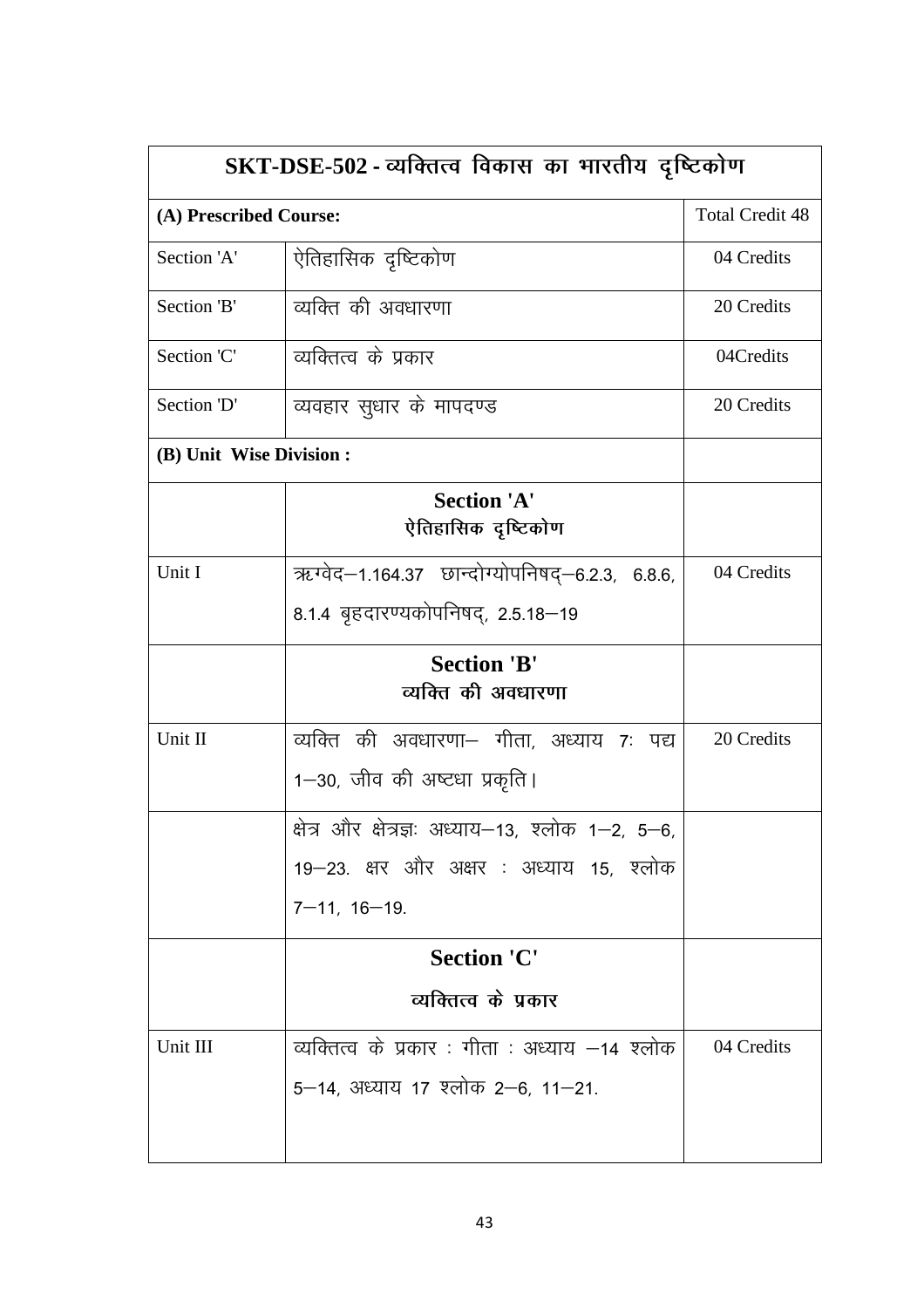|                              | <b>Section 'D'</b>                             |            |  |  |  |
|------------------------------|------------------------------------------------|------------|--|--|--|
|                              | व्यवहार सुधार के मापदण्ड                       |            |  |  |  |
| Unit IV                      | व्यवहार सुधार के प्रकार : मन और इन्द्रियों का  | 10 Credits |  |  |  |
|                              | नियन्त्रण                                      |            |  |  |  |
|                              | गीता : अध्याय २ : 59–60, 64–68                 |            |  |  |  |
|                              | अध्याय 3 श्लोक 41–43                           |            |  |  |  |
|                              | अध्याय 6 श्लोक 19–23                           |            |  |  |  |
|                              | सम्यक् आस्था : गीता अध्याय 9, श्लोक 3,         |            |  |  |  |
|                              | $22 - 28, 30 - 34$                             |            |  |  |  |
|                              | स्वधर्म की पहचान – अन्तरात्मा की आवाज :        |            |  |  |  |
|                              | गीता अध्याय 2–श्लोक 31, 41–44; अध्याय 3        |            |  |  |  |
|                              | श्लोक 4,5,8,9, 27—30,33—34 अध्याय 4 श्लोक      |            |  |  |  |
|                              | $18 - 22$                                      |            |  |  |  |
| (C) Suggested Books/Readings |                                                |            |  |  |  |
| 1.                           | Radhakrishana, The Bhagvadgita.                |            |  |  |  |
| $\overline{2}$ .             | Gita with Hindi Translation,<br>Gita<br>Press, |            |  |  |  |
|                              | Gorakhpur.                                     |            |  |  |  |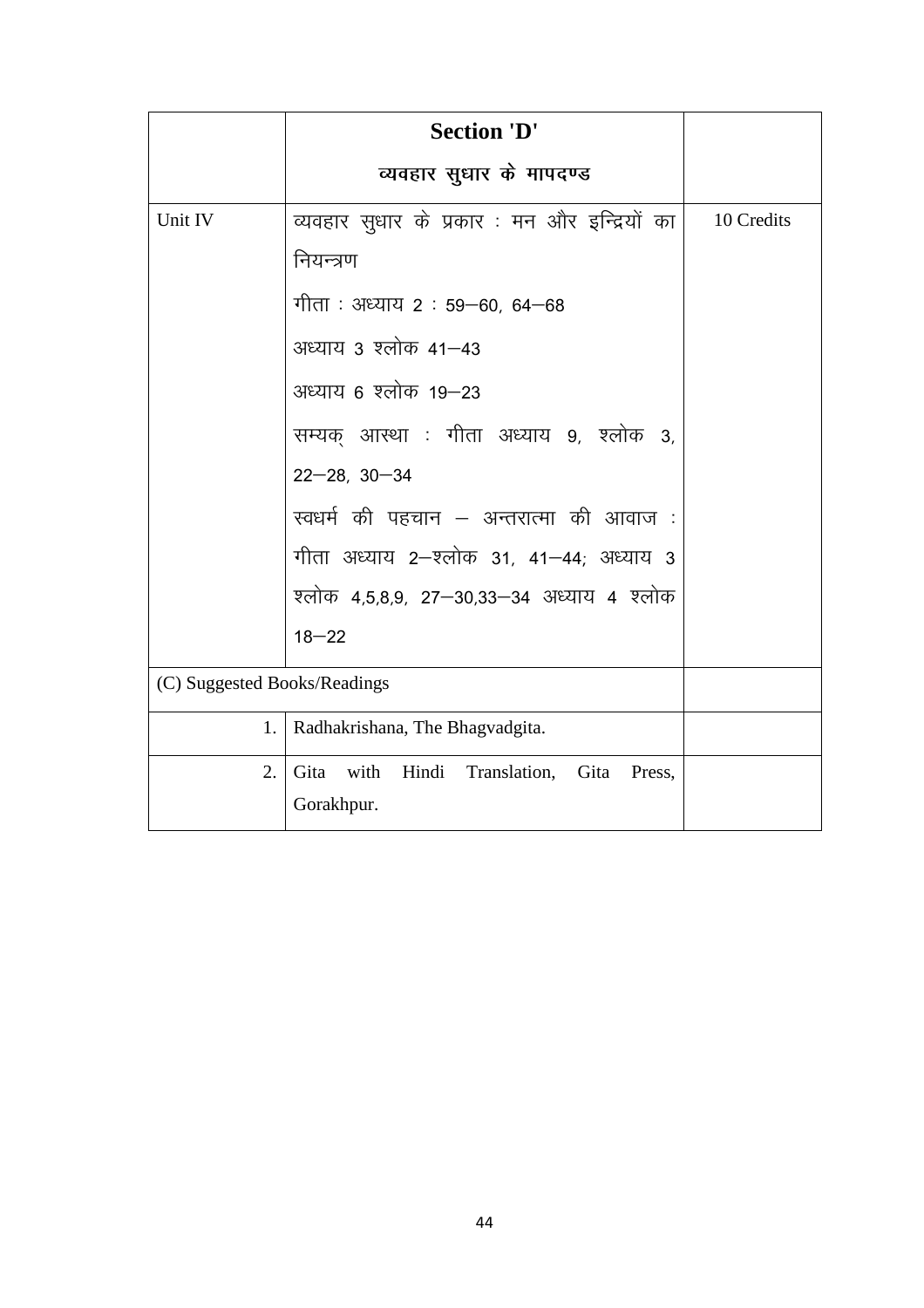|                        | SKT-GE-503 संस्कृत छन्द एवं गायन                 |                |  |  |
|------------------------|--------------------------------------------------|----------------|--|--|
| (A) Prescribed Course: | <b>Total 48</b>                                  |                |  |  |
|                        |                                                  | <b>Credits</b> |  |  |
| Section 'A'            | छन्द : शास्त्र का सामान्य परिचय                  | 04 Credits     |  |  |
| Section 'B'            | छन्दों के प्रकार और तत्त्व                       | 08 Credits     |  |  |
| Section 'C'            | चुने हुए वैदिक छन्दों का विश्लेषण और गान         | 18 Credits     |  |  |
|                        | पद्धति                                           |                |  |  |
| Section 'D'            | चुने हुए शास्त्रीय छन्दों का विश्लेषण और गान     | 18 Credits     |  |  |
|                        | पद्धति                                           |                |  |  |
| (B) Unit-Wise Division |                                                  |                |  |  |
|                        | <b>Section 'A'</b>                               |                |  |  |
|                        | छन्दः शास्त्र का सामान्य परिचय                   |                |  |  |
| Unit I                 | छन्द : शास्त्र का सामान्य परिचय                  | 04 Credits     |  |  |
|                        | <b>Section 'B'</b>                               |                |  |  |
|                        | छन्दों के प्रकार और तत्त्व                       |                |  |  |
| Unit I                 | अक्षरवृत्त                                       | 04 Credits     |  |  |
|                        | वर्णवृत्त                                        |                |  |  |
|                        | मात्रावृत्त                                      |                |  |  |
|                        | लघु और गुरु                                      |                |  |  |
| Unit II                | गणविचार                                          | 04 Credits     |  |  |
|                        | <b>Section 'C'</b>                               |                |  |  |
|                        | चुने गए वैदिक छन्द और उनकी गान पद्धति।           |                |  |  |
| Unit I                 | निम्न छन्दों के लक्षण, उदाहरण, विश्लेषण और       | 18 Credits     |  |  |
|                        | गीतात्मक सिद्धान्तः गायत्री, उष्णिक्, अनुष्टुप्, |                |  |  |
|                        | बृहती, पंक्ति, त्रिष्टुप् और जगती।               |                |  |  |
|                        |                                                  |                |  |  |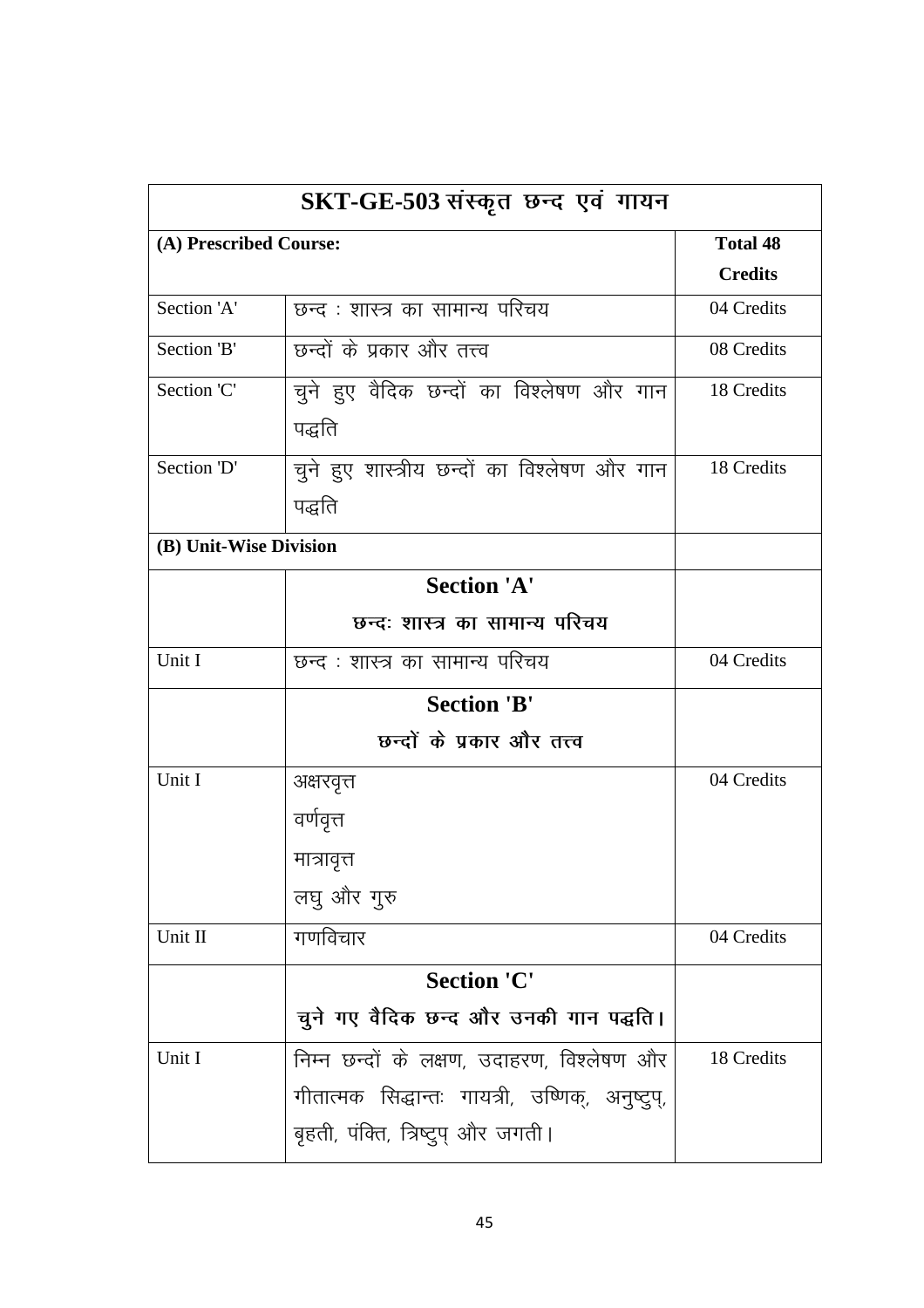|                               | <b>Section 'D'</b><br>चुने गए शास्त्रीय छन्दों का विश्लेषण और<br>उसकी गान पद्धति।              |            |
|-------------------------------|------------------------------------------------------------------------------------------------|------------|
| Unit I                        | निम्न छन्दों के लक्षण, उदाहरण, विश्लेषण और                                                     | 18 Credits |
|                               | गीतात्मक सिद्धान्तः भुजंगप्रयात, हरिगीतक,                                                      |            |
|                               | विद्युन्माला, अनुष्टुप आर्या, मालिनी, शिखरिणी,                                                 |            |
|                               | वसंततिलका, मन्दाक्रान्ता, स्रग्धरा, पंचचामर।                                                   |            |
| (D) Suggested Books/Readings: |                                                                                                |            |
| 1.                            | Brown, Charles Philip (1869), Sanskrit Prosody                                                 |            |
|                               | and Numerical Symbols Explained. London:                                                       |            |
|                               | Trubner & Co.                                                                                  |            |
| 2.                            | Ashwini, S. (2007). The<br>Deo,<br>Metrical                                                    |            |
|                               | Organizaton of Classical Sanskrit Verse, (PDF),                                                |            |
|                               | Journal of Linguistics $43$ (01): $63-114$ . doi:<br>10.1017/s0022226706004452.                |            |
|                               |                                                                                                |            |
| 3.                            | Recordings of reiation: H.V. Nagaraja Rao (ORI,                                                |            |
|                               | Mysore), Ashwini Deo, Ram Karan Sharma,<br>Arvind Kolhatkar.                                   |            |
|                               |                                                                                                |            |
| 4.                            | Online Tools for Sanskrit Meter developed by<br>Computational Linguistics Group, Department of |            |
|                               | University<br>of<br>Delhi:<br>Sanskrit,                                                        |            |
|                               | http://sanskrit.du.ac.in                                                                       |            |
|                               | 5. धरानन्द शास्त्री (संपा.), केदारभट्ट विरचित                                                  |            |
|                               | वृत्तरत्नाकर, मोतीलाल बनारसीदास, दिल्ली,                                                       |            |
|                               | 2004                                                                                           |            |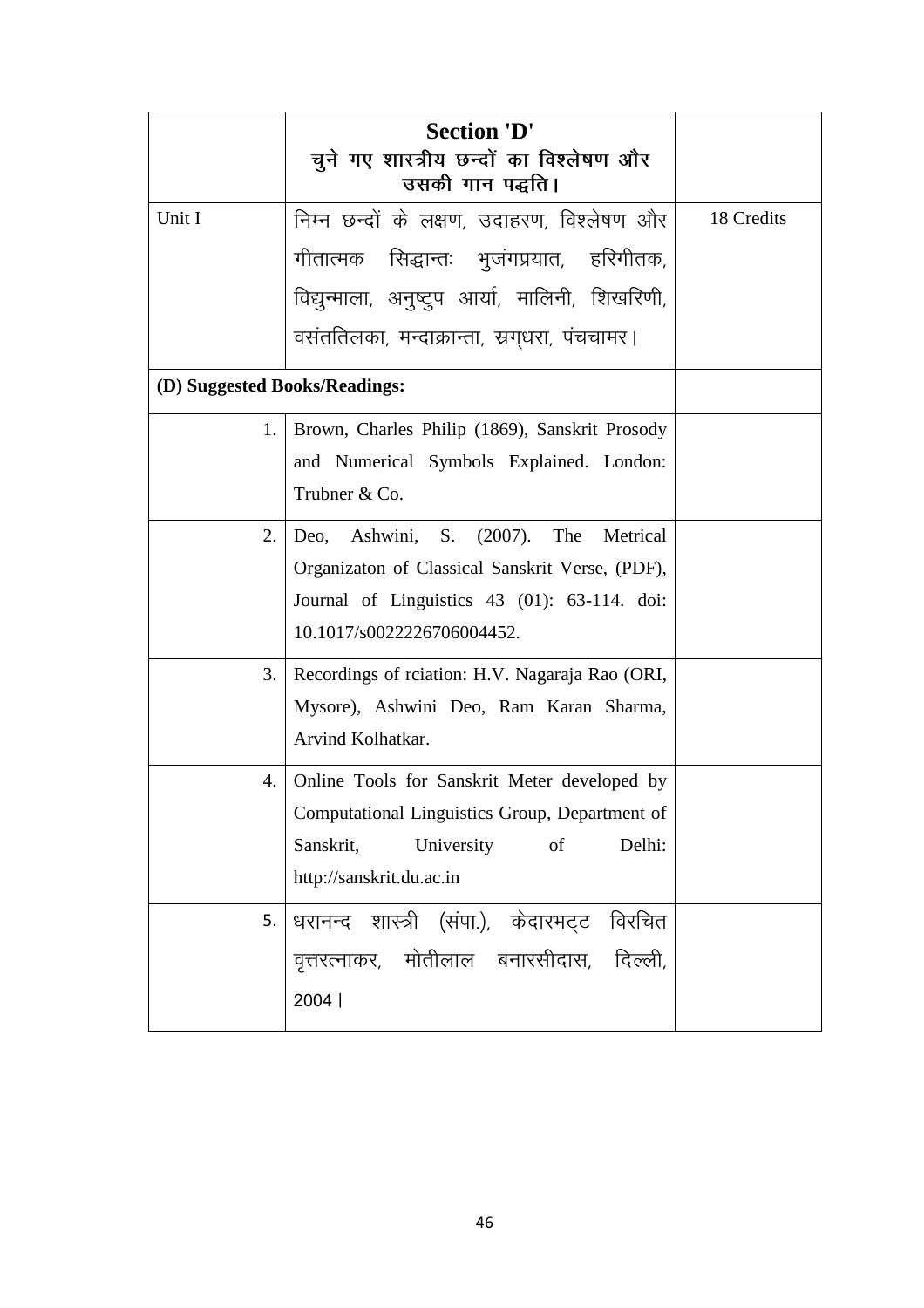## **SIXTH SEMESTER**

## **SKT-AEEC-601**

## **COMPUTER AWARENESS FOR SANSKRIT**

| (A) Prescribed Course:  |                                                   | <b>Total 48 Credits</b> |
|-------------------------|---------------------------------------------------|-------------------------|
| Section 'A'             | <b>Basic Computer Awareness</b>                   | 20 Credits              |
| Section 'B'             | Typing Unicode Preservation and Digitalization    | 12 Credits              |
|                         | of Sanskrit Text                                  |                         |
| Section 'C'             | Web Publishing                                    | 16 Credits              |
| (B) Unit-Wise Division: |                                                   |                         |
|                         | <b>Section 'A'</b>                                |                         |
|                         | <b>Basic Computer Awareness</b>                   |                         |
| Unit: I                 | Design, Architecture: Operating System            | 05 Credits              |
| Unit: II                | MS Office Tools (Word, Power Points, Excel etc.)  | 10 Credits              |
| Unit: III               | For Sanskrit in Roman and Devanagari Scripts),    | 05 credits              |
|                         | Email etc.                                        |                         |
|                         | <b>Section 'B'</b>                                |                         |
|                         |                                                   |                         |
|                         |                                                   |                         |
| Unit I                  | Character encoding, Unicode, ASCII, UTF-8,        | 04 Credits              |
|                         | <b>UTF-16</b>                                     |                         |
| Unit II                 | Typing in Unicode through various Software's      | 04 Credits              |
| Unit III                | Sanskrit text Digitalization/Preservation/Storage | 04 Credits              |
| <b>Section 'C'</b>      |                                                   |                         |
|                         |                                                   |                         |
| Unit 1                  | Basics HTML, Java Scripts and CSS                 | 10 Credit               |
| Unit II                 | <b>Basics of Databases</b>                        | 06 Credit               |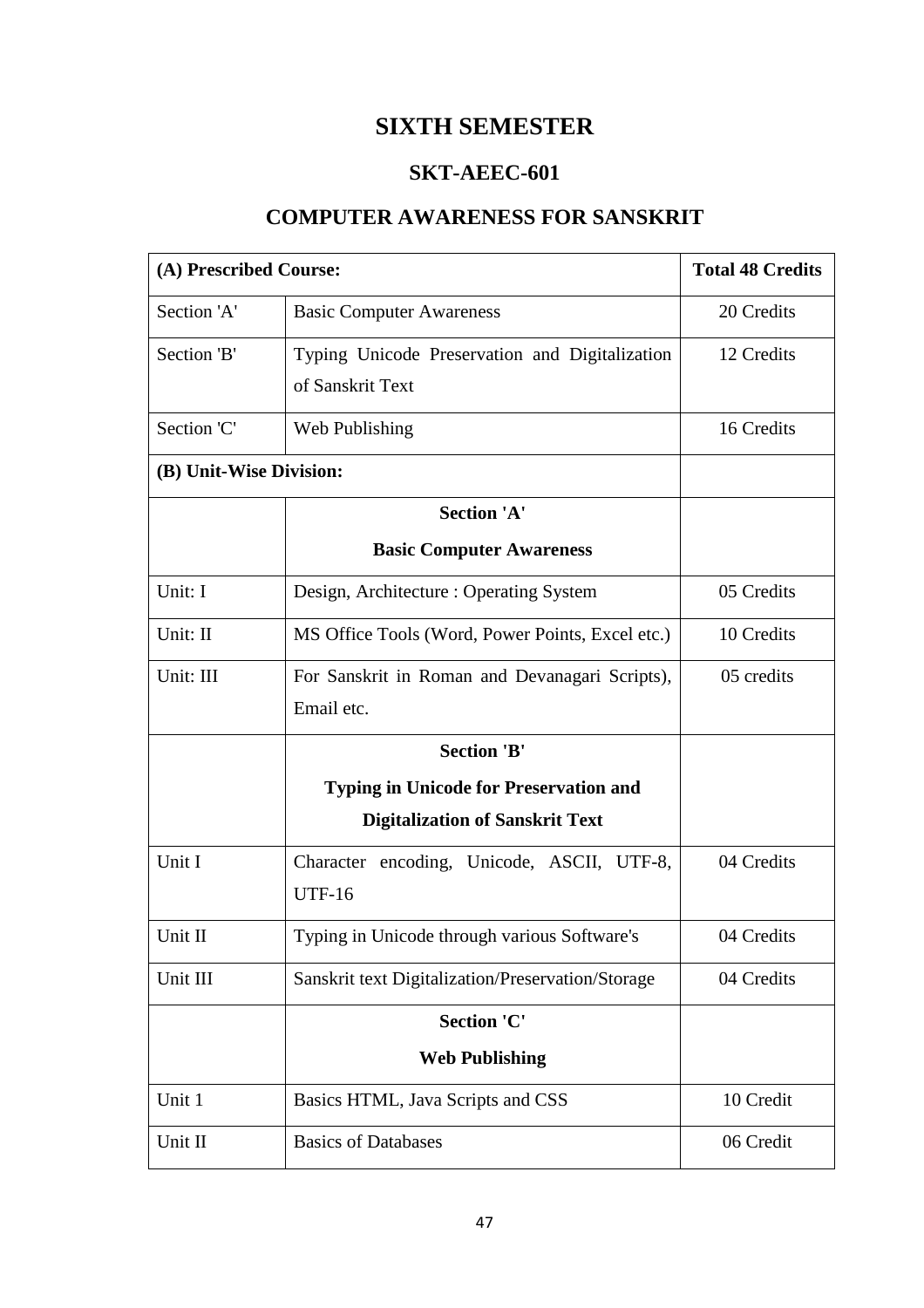| (C) Suggested Books/Readings |                                                                                                                                                                                       |  |
|------------------------------|---------------------------------------------------------------------------------------------------------------------------------------------------------------------------------------|--|
| 1.                           | Tom Henderson (April 17, 2014). "Ancient<br>Computer Character Code Tables-and why they're<br>still relevant". Smart bear. Retrieved 29 April<br>2014.                                |  |
| 2.                           | Unicode<br>Technical<br>Report #<br>Unicode<br>17:<br>Character<br>Encoding<br>Model."<br>2008<br>$11 - 11.$<br>Retrieved<br>2009-08-08.<br>At:<br>http:www.unicode.org/reports/tr17/ |  |
| 3.                           | Constable, Peter (2001-06-13). "Character set<br>encoding basics." Implementing Writing Systems:<br>An introduction. SIL International. Retrieved<br>2010-03-19.                      |  |
| 4.                           | Unicode<br>Chart<br>Devanagari<br>at:http://unicode.org/charts/PDF/U0900.pdf                                                                                                          |  |
| 5.                           | The Unicode Consortium: http://unicode.org/                                                                                                                                           |  |
| 6.                           | W3Schools online web tutorials: http:www.w3<br>schools.com/                                                                                                                           |  |
| 7.                           | Microsoft<br>office<br>2013<br>online<br>tutorials:<br>https://www.microsoft.com/enable/training/office<br>2013/                                                                      |  |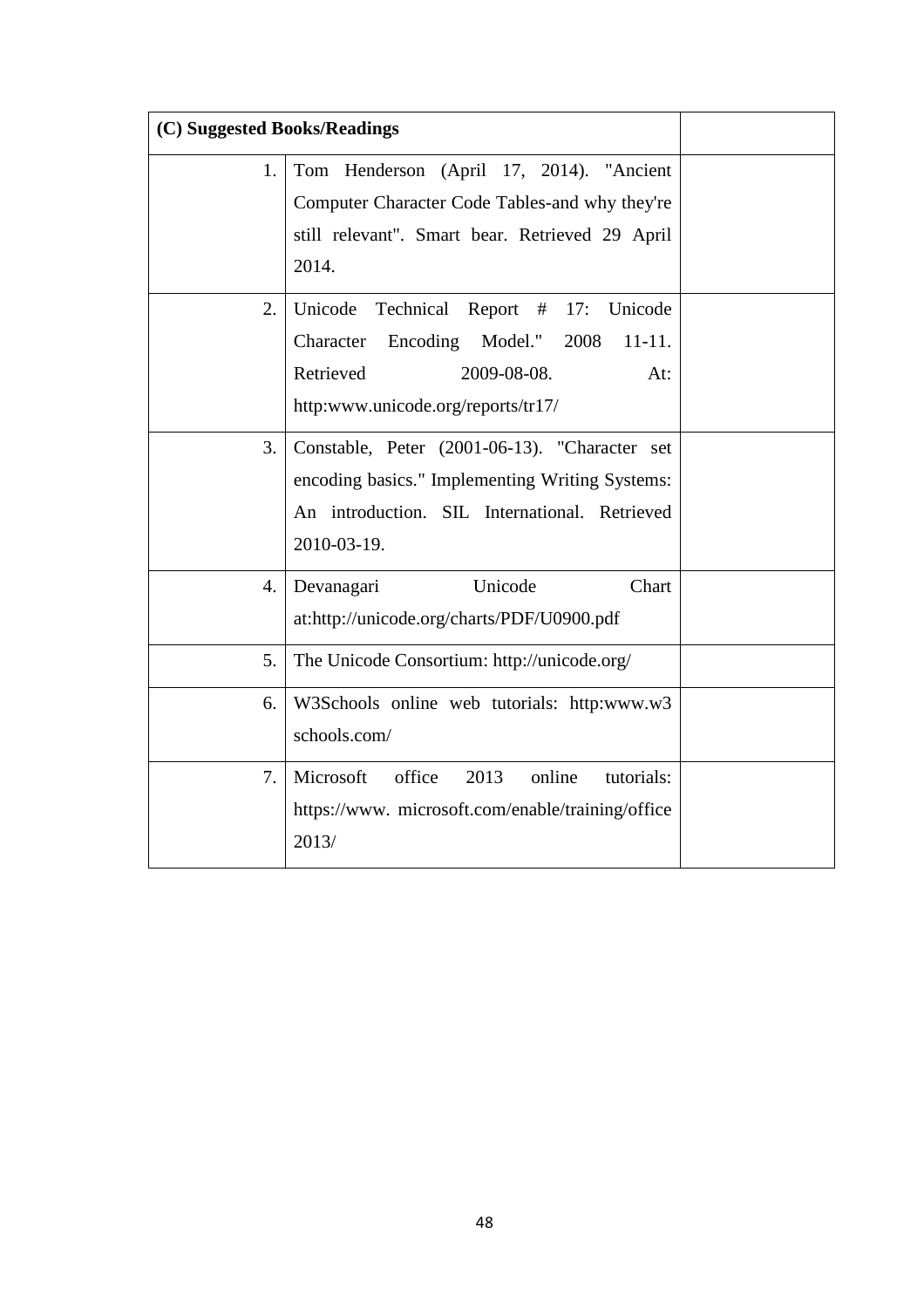| $\mathbf{SKT\text{-}DSE\text{-}602}$ साहित्यिक) समालोचना |                                                                                               |            |  |  |  |
|----------------------------------------------------------|-----------------------------------------------------------------------------------------------|------------|--|--|--|
|                                                          | (A) Prescribed Course:                                                                        |            |  |  |  |
| Section 'A'                                              | काव्य प्रकाश : काव्य वैशिष्ट्य, काव्य प्रयोजन,                                                | 20 Credits |  |  |  |
|                                                          | काव्य हेतु, स्वरूप                                                                            |            |  |  |  |
| Section 'B'                                              | काव्य प्रकाश : काव्य भेद                                                                      | 12 Credits |  |  |  |
| Section 'C'                                              | काव्य प्रकाश : शब्दशक्तियाँ (अभिधा, लक्षणा,                                                   | 16Credits  |  |  |  |
|                                                          | व्यञ्जना)                                                                                     |            |  |  |  |
| (B) Unit Wise Division :                                 |                                                                                               |            |  |  |  |
|                                                          | <b>Section 'A'</b>                                                                            |            |  |  |  |
|                                                          | काव्य प्रकाश : काव्य वैशिष्ट्य एवं काव्य प्रयोजन                                              |            |  |  |  |
| Unit I                                                   | काव्य प्रकाश : काव्य वैशिष्ट्य एवं काव्य प्रयोजन,                                             | 20 Credits |  |  |  |
|                                                          | काव्य हेतु, स्वरूप                                                                            |            |  |  |  |
|                                                          | <b>Section 'B'</b>                                                                            |            |  |  |  |
|                                                          | काव्य प्रकाश : काव्यभेद                                                                       |            |  |  |  |
| Unit I                                                   | काव्य प्रकाश : काव्यभेद                                                                       | 12 Credits |  |  |  |
|                                                          | <b>Section 'C'</b>                                                                            |            |  |  |  |
|                                                          | काव्य प्रकाश : शब्द शक्तियाँ                                                                  |            |  |  |  |
| Unit I                                                   | काव्य प्रकाश : शब्द शक्तियाँ : अभिधा, लक्षणा,                                                 | 16 Credits |  |  |  |
|                                                          | व्यञजना                                                                                       |            |  |  |  |
| (C) Suggested Books/Readings                             |                                                                                               |            |  |  |  |
| 1.                                                       | (Ed.), Kavyaprakasa of<br>Nagendra<br>Mammat,                                                 |            |  |  |  |
|                                                          | Commentary in Hindi by Acharya Vishveshvar,                                                   |            |  |  |  |
|                                                          | Jnanamandala Varanasi, 2014.                                                                  |            |  |  |  |
| 2.                                                       | Dwivedi (ed.),<br>Parasnath<br>Kavyaprakasa<br>οf<br>Mammat, Vinod Pustak Mandir, Agra, 1986. |            |  |  |  |
|                                                          |                                                                                               |            |  |  |  |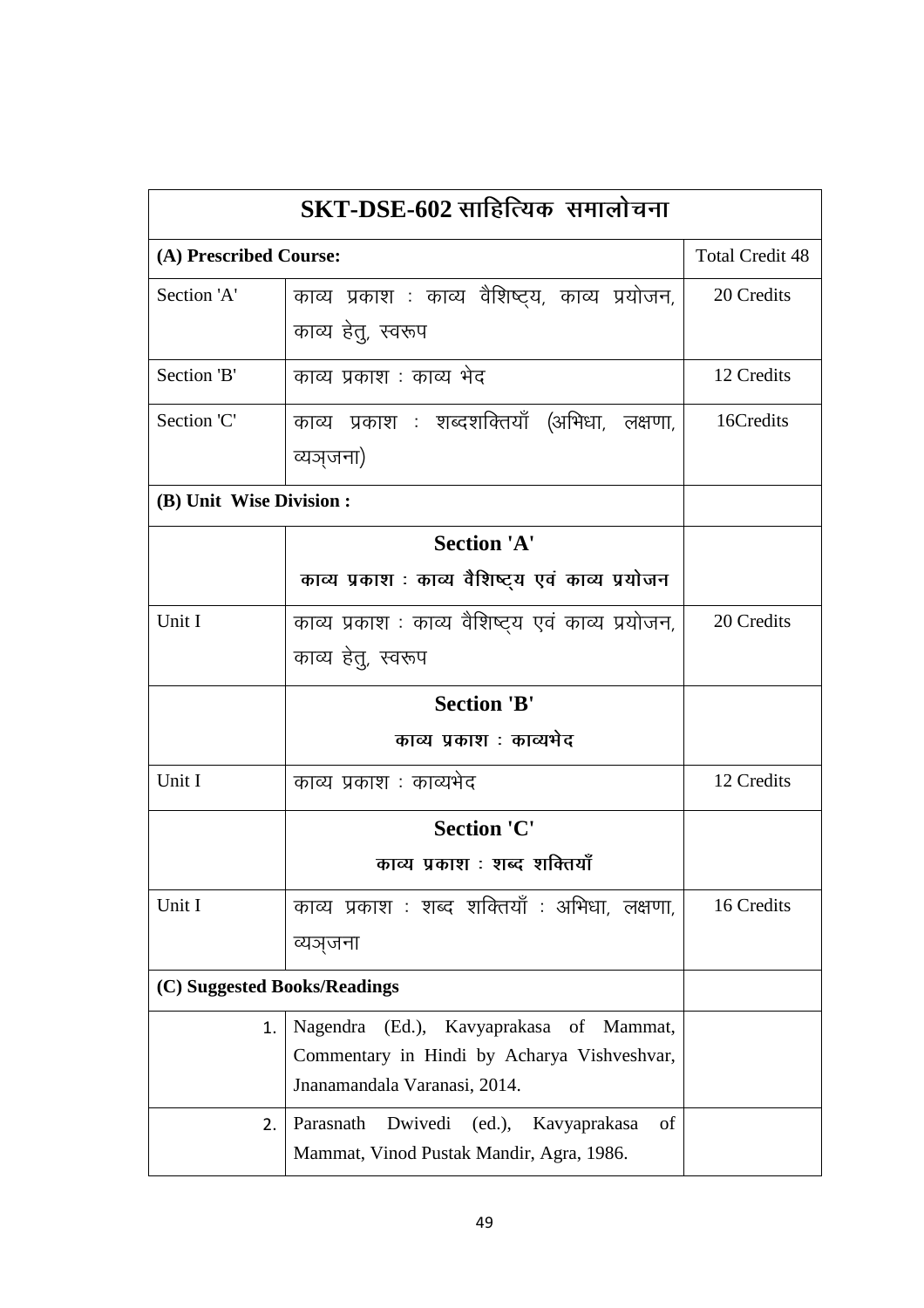# SKT-GE-603 भाषा विज्ञान के मूलभूत सिद्धान्त

| (A) Prescribed Course:  |                                                                                             | <b>Total 48 Credits</b> |
|-------------------------|---------------------------------------------------------------------------------------------|-------------------------|
| Section 'A'             | भाषा विज्ञान का परिचय और भाषाओं का वर्गीकरण                                                 | 18 Credits              |
| Section 'B'             | ध्वनि विज्ञान और स्वरविज्ञान                                                                | 10 Credits              |
| Section 'C'             | रूप विज्ञान और वाक्य रचना                                                                   | 10 Credits              |
| Section 'D'             | अर्थ विज्ञान                                                                                | 10 Credits              |
| (B) Unit-Wise Division: |                                                                                             |                         |
|                         | <b>Section 'A'</b>                                                                          |                         |
|                         | भाषा विज्ञान का परिचय और भाषाओं का<br>वर्गीकरण                                              |                         |
| Unit: I                 | भाषा विज्ञान और भाषा परिचय                                                                  | 08 Credits              |
| Unit: II                | भाषाओं का वर्गीकरण और भारत में भाषा परिवार                                                  | 10 Credits              |
|                         | <b>Section 'B'</b>                                                                          |                         |
|                         | ध्वनि विज्ञान अध्ययन : ध्वनि और स्वर विज्ञान<br>सांवहनिक, श्रावणिक, औच्चारणिक ध्वनि विज्ञान |                         |
| Unit I                  | वागुयन्त्र और उनसे निकलने वाली ध्वनियाँ                                                     | 10 Credits              |
|                         | <b>Section 'C'</b>                                                                          |                         |
|                         | शब्द और वाक्य अध्ययन : रूपविज्ञान और स्वर<br>विज्ञान                                        |                         |
| Unit 1                  | रूपिम, उपसर्ग, मध्यप्रत्य, अन्त्य प्रत्यय                                                   | 10 Credit               |
|                         | <b>Section 'D'</b>                                                                          |                         |
|                         | अर्थ विज्ञान, अर्थ की प्रतीति के प्रकार, शब्द और<br>अर्थ का सम्बन्ध                         |                         |
| Unit 1                  | अर्थ परिवर्तन के प्रकार                                                                     | 10 Credit               |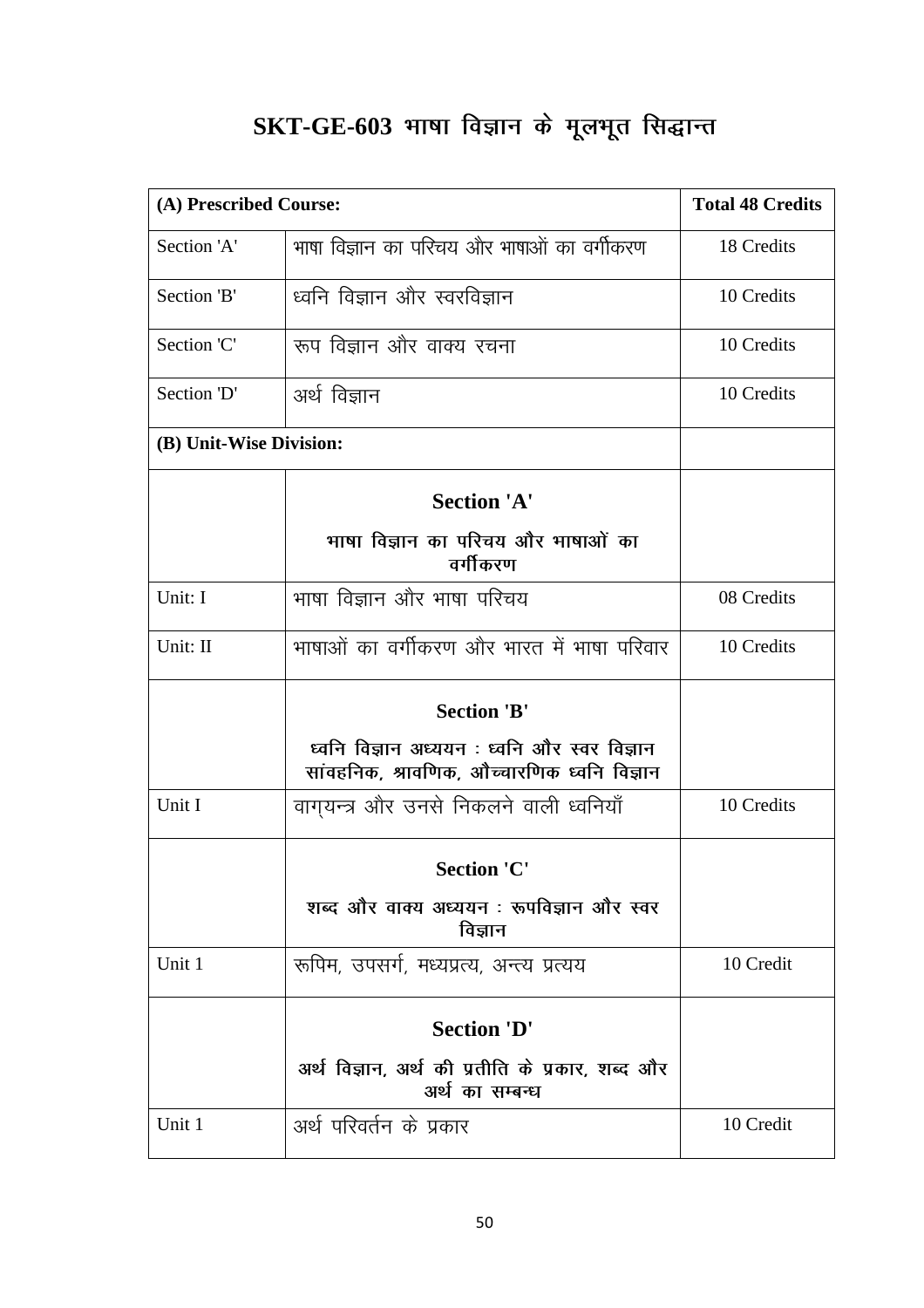| (C) Suggested Books/Readings |                                                                                                 |  |
|------------------------------|-------------------------------------------------------------------------------------------------|--|
| 1.                           | An Introduction to Language by Victoria Fromkin<br>and Robert Reodman, 6 <sup>th</sup> Ed.      |  |
| 2.                           | Schmitt, N. (2002). An Introduction to Applied<br>Linguistics. Oxford: Oxford University Press. |  |
| 3.1                          | Noam Chomsky, David W. Lightfoot, Syntactic<br>Structures, Walter de Gruyter, 2002.             |  |
| 4.                           | कर्ण सिंह, भाषा विज्ञान, साहित्य भण्डार, मेरठ                                                   |  |
|                              | 5.   भोलानाथ    तिवारी,     तुलनात्मक     भाषाविज्ञान,<br>मोतीलाल बनारसीदास, दिल्ली।            |  |
|                              | 6. कपिलदेव द्विवेदी, भाषा विज्ञान एवं भाषाशास्त्र,<br>विश्वविद्यालय प्रकाशन, वाराणसी            |  |
|                              | 7. दिवेन्द्रनाथ शर्मा, भाषाविज्ञान की भूमिका,<br>राजकमल प्रकाशन दिल्ली।                         |  |
| 8.                           | T. Burrow, Sanskrit Language.                                                                   |  |
| 9.                           | B.K., Ghosh, Linguistics Introduction to Sanskrit,<br>Sanskrit Pustaka Bhandar, Calcutta, 1977  |  |
| 10.                          | S.K. Verma and N. Krishnaswamy, Modern<br>Linguistics, Oxford University Press, Delhi.          |  |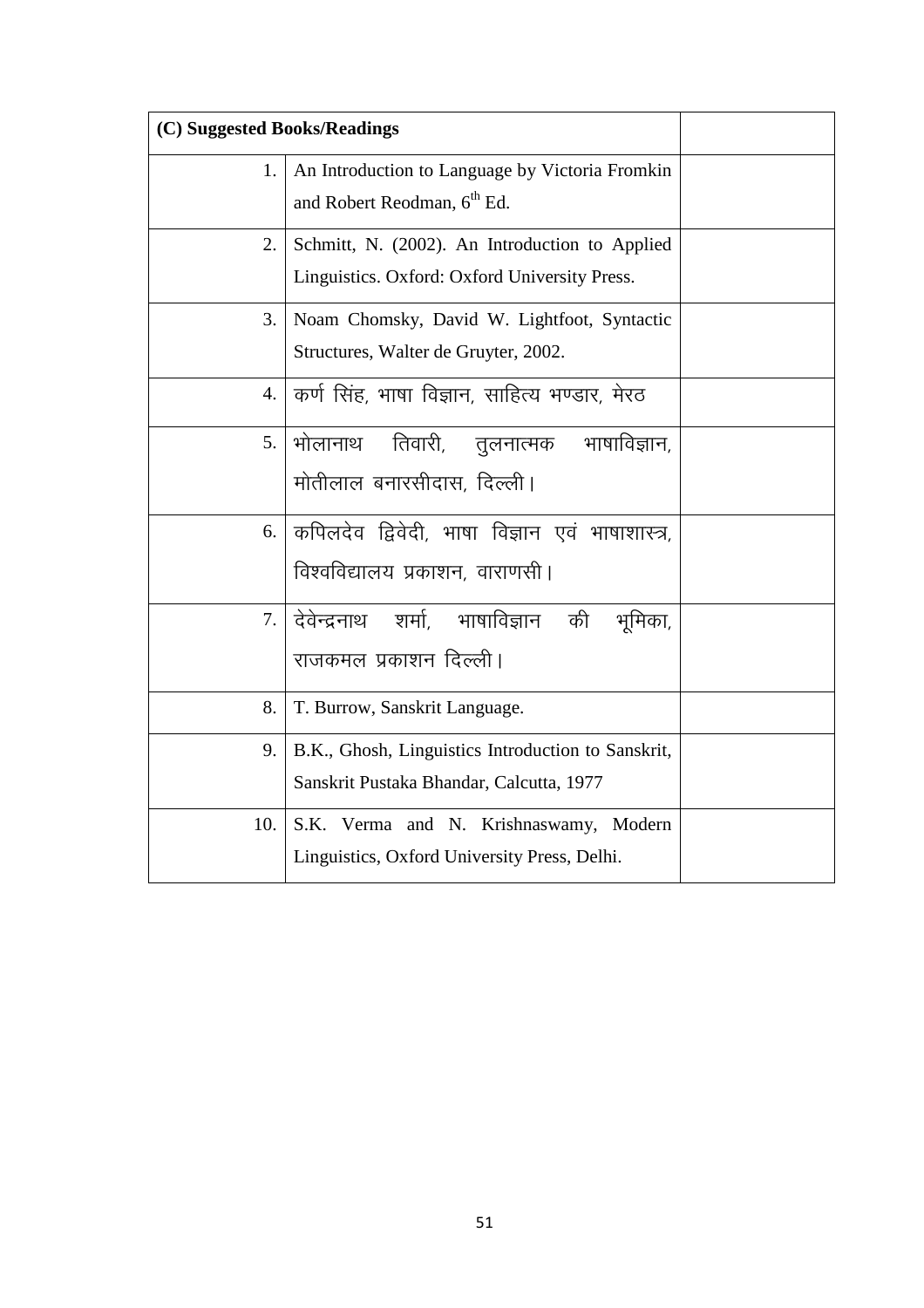## **CORE COURSES**

# संस्कृत काव्य

| <b>Course Code= BASKT DSC-101</b> |      |    |   |  |
|-----------------------------------|------|----|---|--|
| Credit 6                          |      |    | D |  |
|                                   | 65   | 25 |   |  |
| Course Type                       | Core |    |   |  |
| Lectures to be delivered          | 90   |    |   |  |

## **Continuous Comprehensive Assessment (CCA) Pattern Maximum Marks Allotted: 30**

| <b>Mid Term Test</b><br><b>Marks</b> | <b>Class Test/Tutorials/</b><br><b>Assignments</b> | <b>Attendance</b> | <b>Total</b> |
|--------------------------------------|----------------------------------------------------|-------------------|--------------|
|                                      |                                                    | 05                | 30           |
| Total 15                             |                                                    |                   | 30           |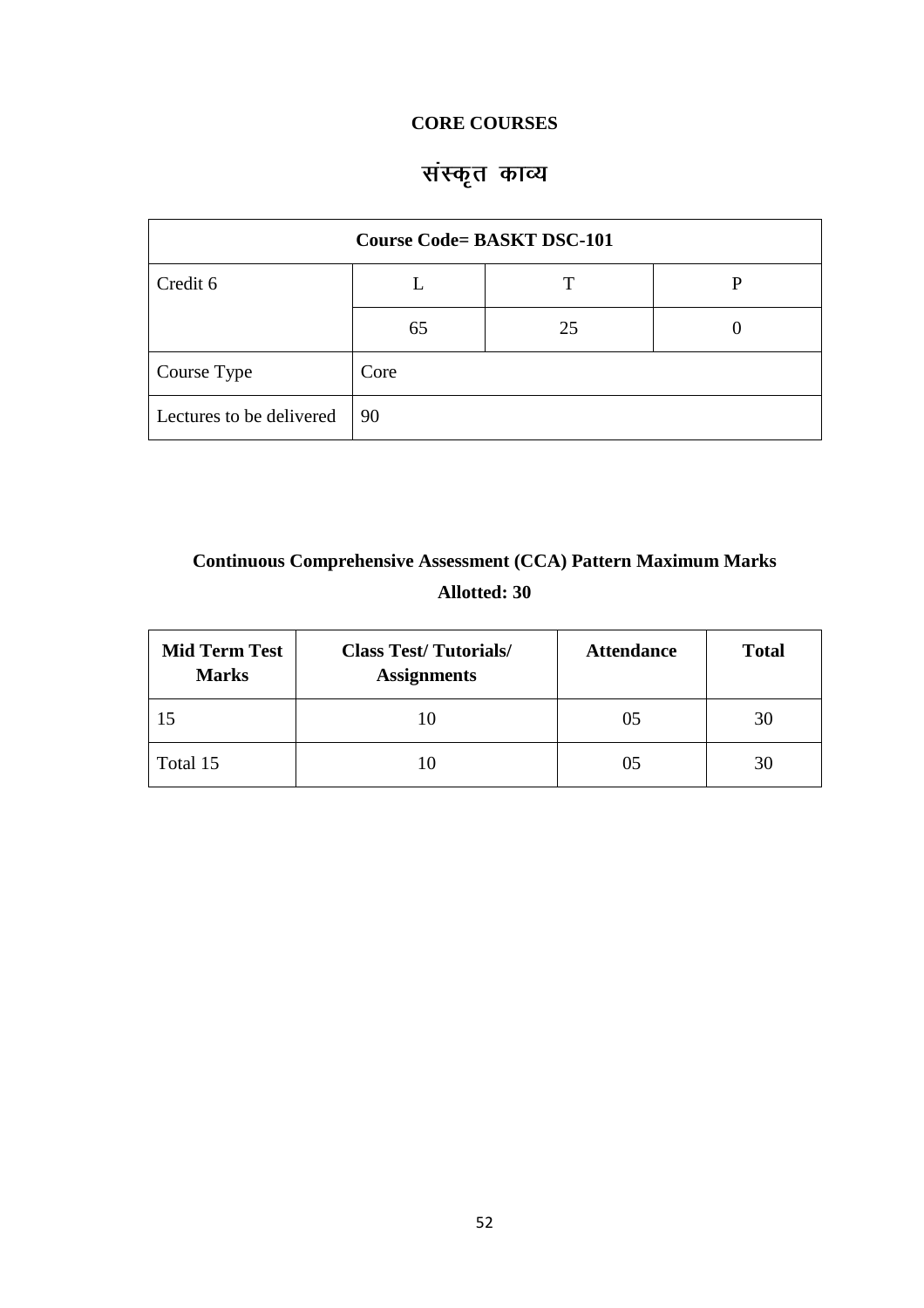# परीक्षा (End Semester Examination) में पूछे जाने वाले प्रश्नों की **:ijs[kk (Core Courses)**

| <b>Maximum Marks Allotted</b> | <b>Minimum Pass Marks</b>                      | <b>Time Allotted</b> |
|-------------------------------|------------------------------------------------|----------------------|
|                               | numerical grade-4 or as per<br>university rule | 3:00                 |

### खण्ड–क

| प्रश्न 1 (क)) इस खण्ड के अन्तर्गत A, B, C, D के समूचे पाठ्यक्रम में |           |
|---------------------------------------------------------------------|-----------|
| से 10 वस्तुनिष्ठ अथवा (MCQ) प्रश्न पूछे जाएंगे, इन सभी              |           |
| के उत्तर संस्कृत में ही एक पद में देने होंगें।                      | $10x1=10$ |

(ख) इस खण्ड के अन्तर्गत समूचे पाठ्यक्रम में से लघु उत्तर वाले 5 प्रश्न होंगें, जिनके उत्तर 25 शब्द प्रति प्रश्न के अनुसार प्रदान करने होंगे।  $5x4=20$  $(ICDEOL = 30)$ 

#### खण्ड–ख

प्रश्न 2 यह सरलार्थ खण्ड रहेगा। इस खण्ड के अन्तर्गत चार श्लोक पूछे जाएंगे जिनमें दो श्लोकों का सरलार्थ करना होगा

> ICDEOL के छात्रों को तीन श्लोकों का सरलार्थ करना होगा ।  $5x2=10$  $(ICDEOL = 15)$

### खण्ड–ग

प्रश्न 3 व्हस खण्ड में पाठयपुस्तकों के अन्तर्गत आई चार सूक्तियों में से दो की प्रसंग सहित व्याख्या करनी होगी ICDEOL के छात्रों को तीन सूक्तियों की प्रसंग सहित व्याख्या करनी होगी।  $2x5=10$  $(ICDEOL = 15)$ 

53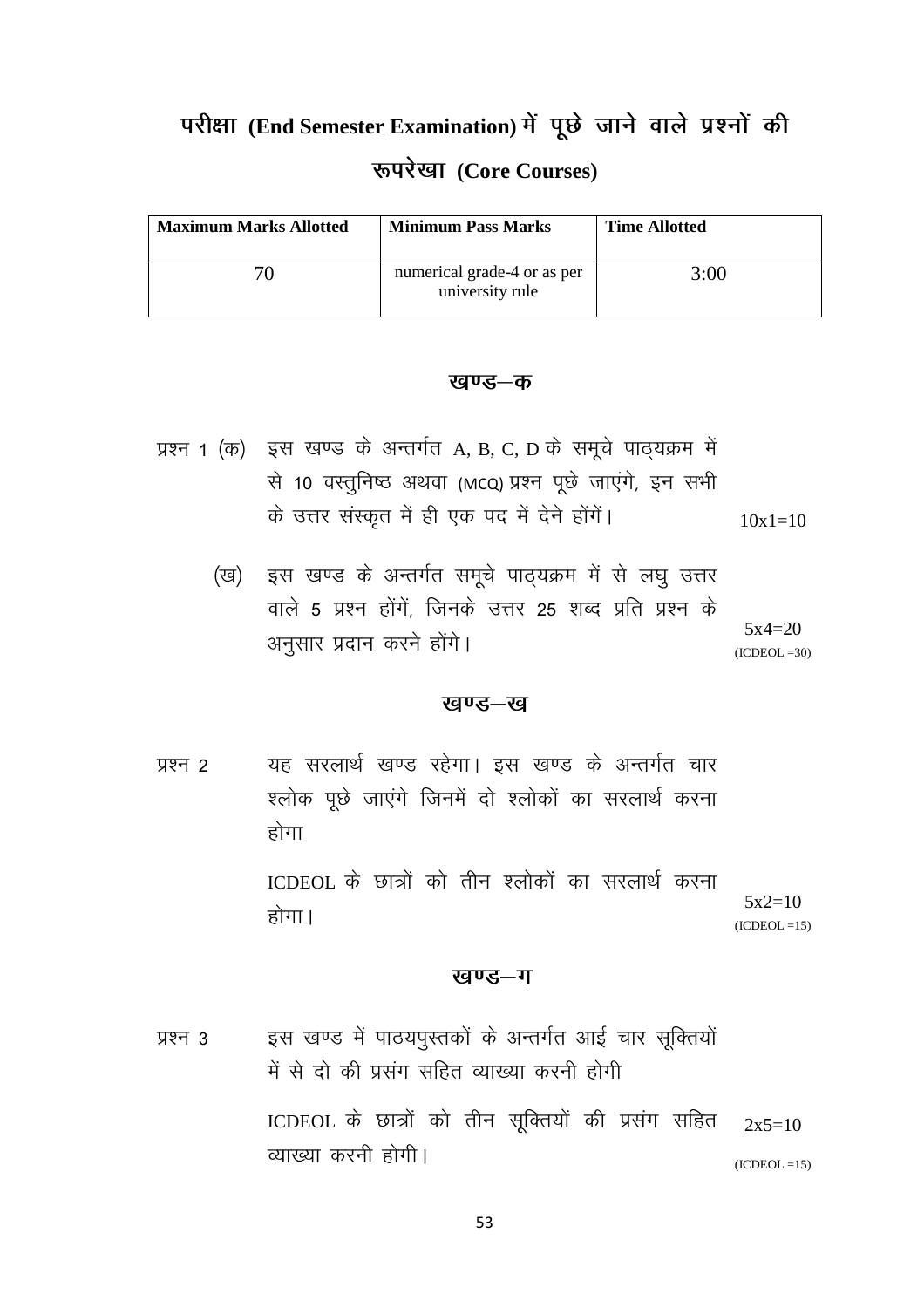### खण्ड–घ

प्रश्न 4 व्या हस खण्ड के अन्तर्गत संस्कृत काव्य के इतिहास के अन्तर्गत महाकाव्य एवं गीति काव्य के उद्भव एवं विकास ओर कवियों तथा उनकी रचनाओं से सम्बन्धित दो प्रश्न पूछे जाएंगे।  $1x10=10$  $(ICDEOL = 15)$ 

### **खण्ड–**ङ

प्रश्न 5 इस खण्ड में तीन प्रश्न पूछे जाएंगे जिनमें से एक प्रश्न हल करना होगा। रघुवंशम्, शिशुपालवधम् एवं नीतिशतकम् की विषयवस्तु एवं कवियों से सम्बन्धित एक प्रश्न का उत्तर।  $1x10=10$  $(ICDEOL = 15)$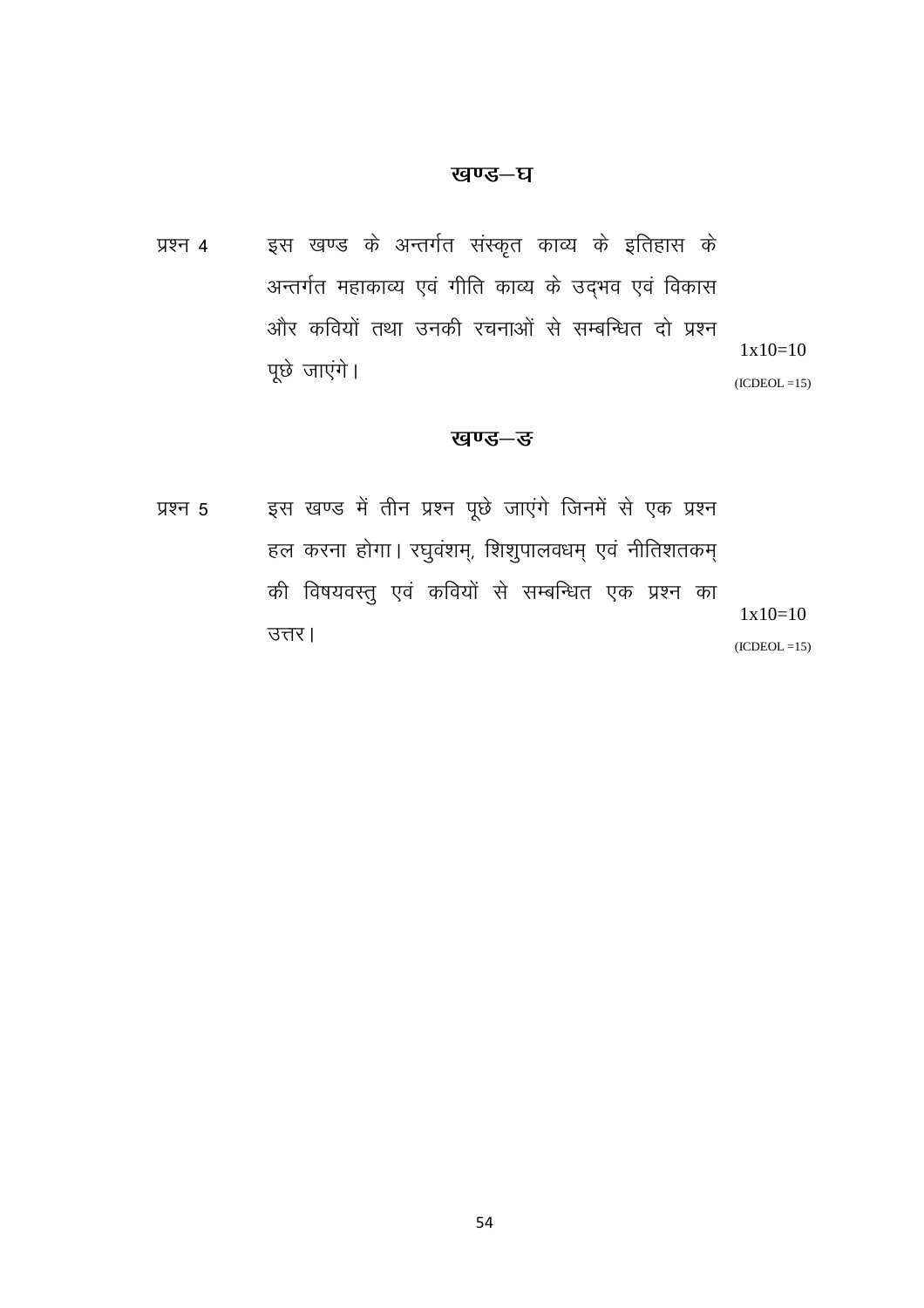## अध्यापन समय निर्धारण

| <b>Section</b> | विषय                    | अध्यापन के लिए निर्धारित समय |                 |             |
|----------------|-------------------------|------------------------------|-----------------|-------------|
|                |                         | L                            | T               | P           |
| ${\bf A}$      | रघुवंशम्                | 20                           | $\overline{7}$  | $\mathbf 0$ |
| $\, {\bf B}$   | शिशुपालवधम्             | 15                           | $6\phantom{1}6$ | $\mathbf 0$ |
| $\mathbf C$    | नीतिशतकम्               | 15                           | 6               | $\mathbf 0$ |
| $\mathbf D$    | संस्कृत काव्य का इतिहास | 15                           | $6\phantom{1}6$ | $\mathbf 0$ |
| <b>Total</b>   |                         | 65                           | 25              | $\bf{0}$    |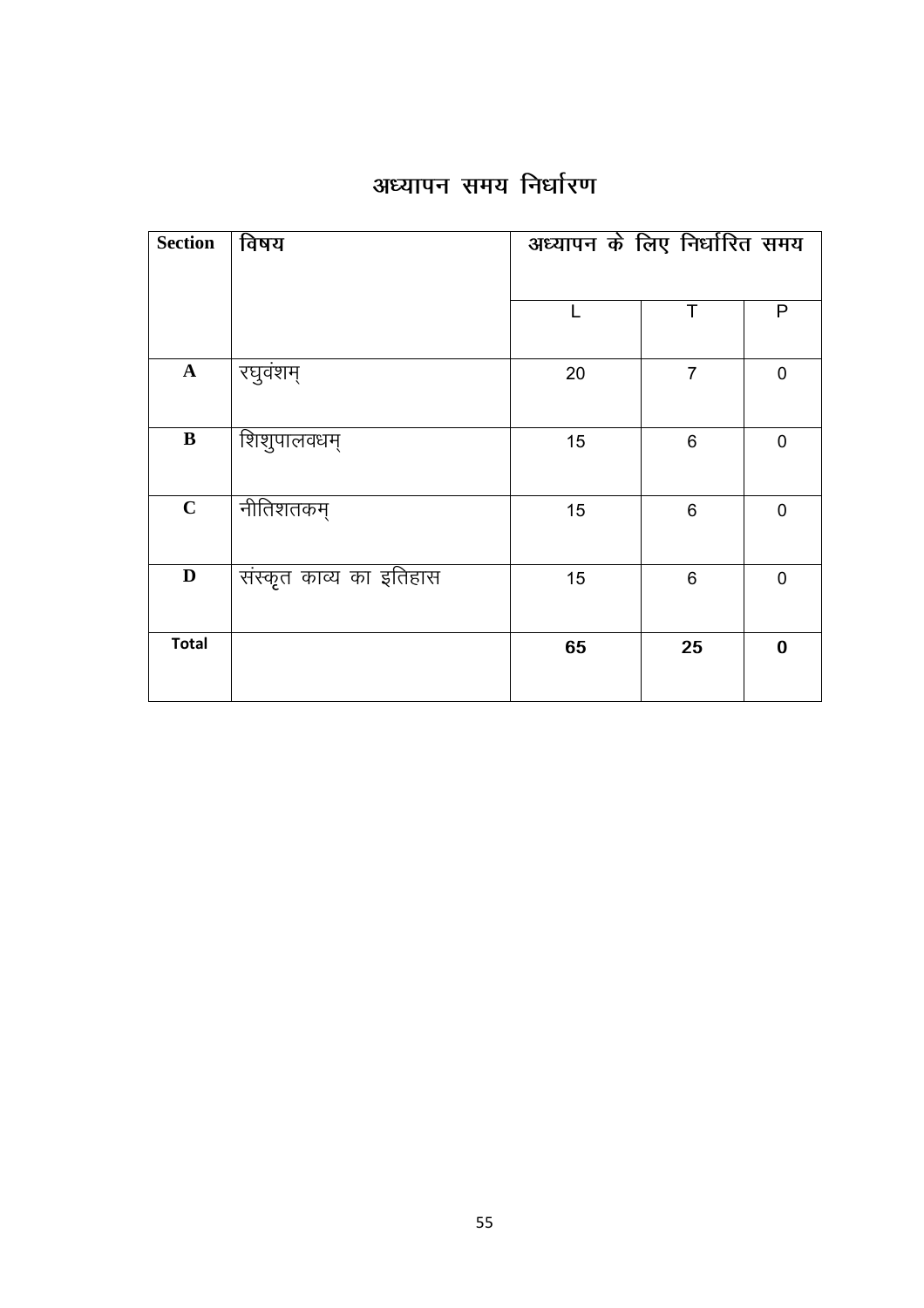नोट : परीक्षा (end semester Examination) में पूछे जाने वालें प्रश्नों की रूप रेखा उदाहरण स्वरूप Course Code – SKT-DSC-101 के आधार पर तैयार की गई है। इसी उदाहरण के आधार पर MIL-Core, AECC, SEC, DSE तथा GE के विषयों के प्रश्न पत्र तथा अध्यापन समय का निर्धारण रहेगा। चार Credit Course वाले विषयों के Lecture तथा Tutorial का समय निर्धारण निम्न रूप से रहेगा-

| <b>Patern for 4 Credit Courses</b> |             |    |  |
|------------------------------------|-------------|----|--|
| Credit 4                           |             |    |  |
|                                    | 45          | 15 |  |
| Course Type                        | <b>AECC</b> |    |  |
| Lectures to be delivered           | 60          |    |  |

## **Continuous Comprehensive Assessment (CCA) Pattern Maximum Marks Allotted: 30**

| <b>Mid Term Test</b><br><b>Marks</b> | <b>Class Test/Tutorials/</b><br><b>Assignments</b> | <b>Attendance</b> | <b>Total</b> |
|--------------------------------------|----------------------------------------------------|-------------------|--------------|
|                                      |                                                    | 05                | 30           |
| Total 15                             |                                                    | 05                | 30           |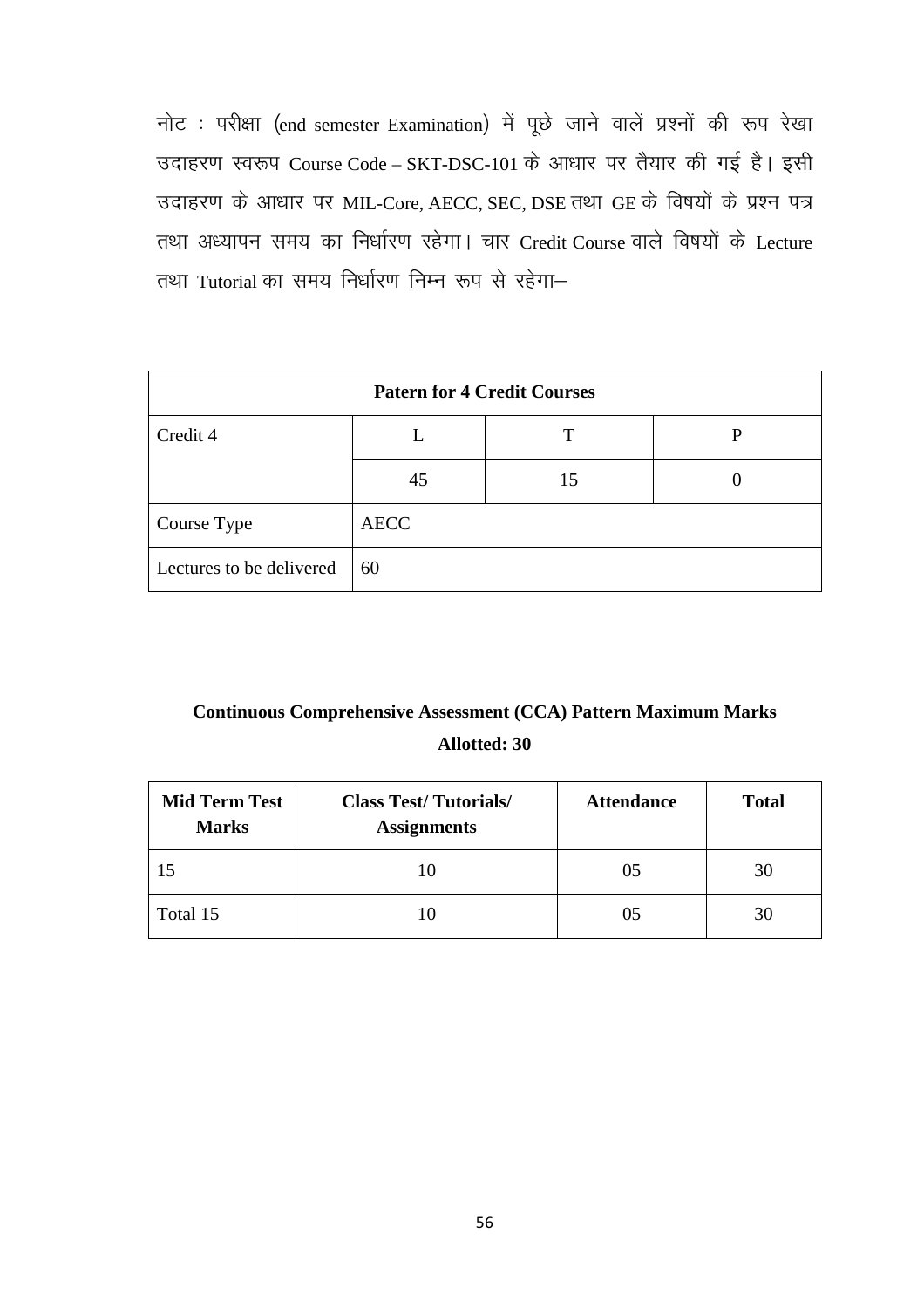# परीक्षा (End Semester Examination) में पूछे जाने वाले प्रश्नों की **:ijs[kk (AECC)**

| <b>Maximum Marks Allotted</b> | <b>Minimum Pass Marks</b>                      | <b>Time Allotted</b> |
|-------------------------------|------------------------------------------------|----------------------|
| 76                            | numerical grade-4 or as per<br>university rule | $3:00$ hours         |

परीक्षा (End semester exam) पूछे जाने वाले प्रश्नों की रूपरेखा choise based credit system (CBCs) में चार खण्डों के अन्तर्गत प्रश्न पत्र का प्रारूप निर्धारित किया गया है। जिसका विवरण निम्न रूप से है—

### खण्ड—क

- प्रश्न 1 (क) इस खण्ड के अन्तर्गत Section A, B, C, के समूचे पाठ्यक्रम में से 10 वस्तुनिष्ठ अथवा (MCQ) प्रश्न पूछे जाएंगे, इन सभी के उत्तर हिन्दी में एक पद में देने होंगें।  $10x1=10$ 
	- (ख) इस खण्ड के अन्तर्गत समूचे पाठ्यक्रम में से लघु उत्तर वाले पाँच प्रश्न होंगें, जिनके उत्तर 25 शब्द प्रति प्रश्न के अनुसार प्रदान करने होंगे। 5x4=20  $(ICDEOL = 30)$

### **खण्ड—**ख

प्रश्न 2 इस खण्ड के अन्तर्गत सरलार्थ एवं व्याख्या के पक्ष रखे जाएंगे. जिनका विवरण निम्न है–

होगा।

i) निर्धारित पाठ्यपुस्तकों के 5 श्लोकों में से 3 श्लोकों का सरलार्थ करना होगा। ICDEOL के छात्रों को चार श्लोकों का सरलार्थ करना  $5x3=15$ 

 $(ICDEOL = 20)$ 

57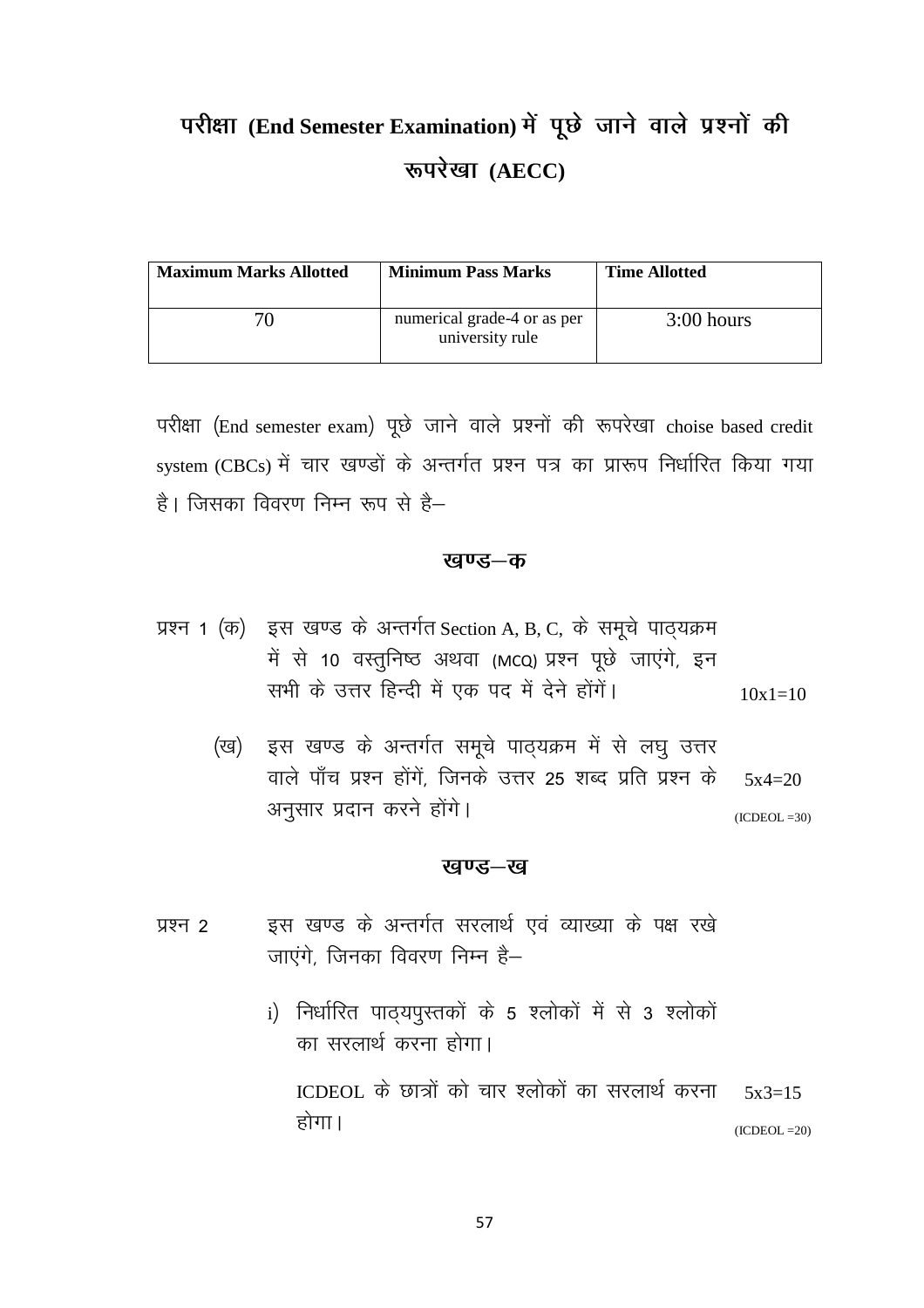<u>प्रश्न 3 निर्धारित तीन पद्यांशो में से एक की प्रसंग सहित व्याख्या।</u> ICDEOL के छात्रों को 2 श्लोकों की प्रसंग सहित व्याख्या करनी होगी।  $1x5=5$  $(ICDEOL = 10)$ 

## खण्ड—घ

प्रश्न 4 व्हस खण्ड के अन्तर्गत विकल्प के आधार पर दो प्रश्न पूछे जाएंगे जिनमें से एक का उत्तर प्रदान करना होगा  $1x10=10$  $(ICDEOL = 15)$ 

ईशावास्योपनिषद् के सामान्य परिचय से सम्बन्धित प्रश्न

अथवा

गीता के सामान्य परिचय से सम्बन्धित प्रश्न

### खण्ड–<del>ड</del>

प्रश्न 5 व्हस खण्ड के अन्तर्गत औपनिषदिक दर्शन से सम्बन्धित दो प्रश्न पूछे जाएंगे जिनमें से एक का उत्तर प्रदान करना होगा।  $1x10=10$  $(ICDEOL = 15)$